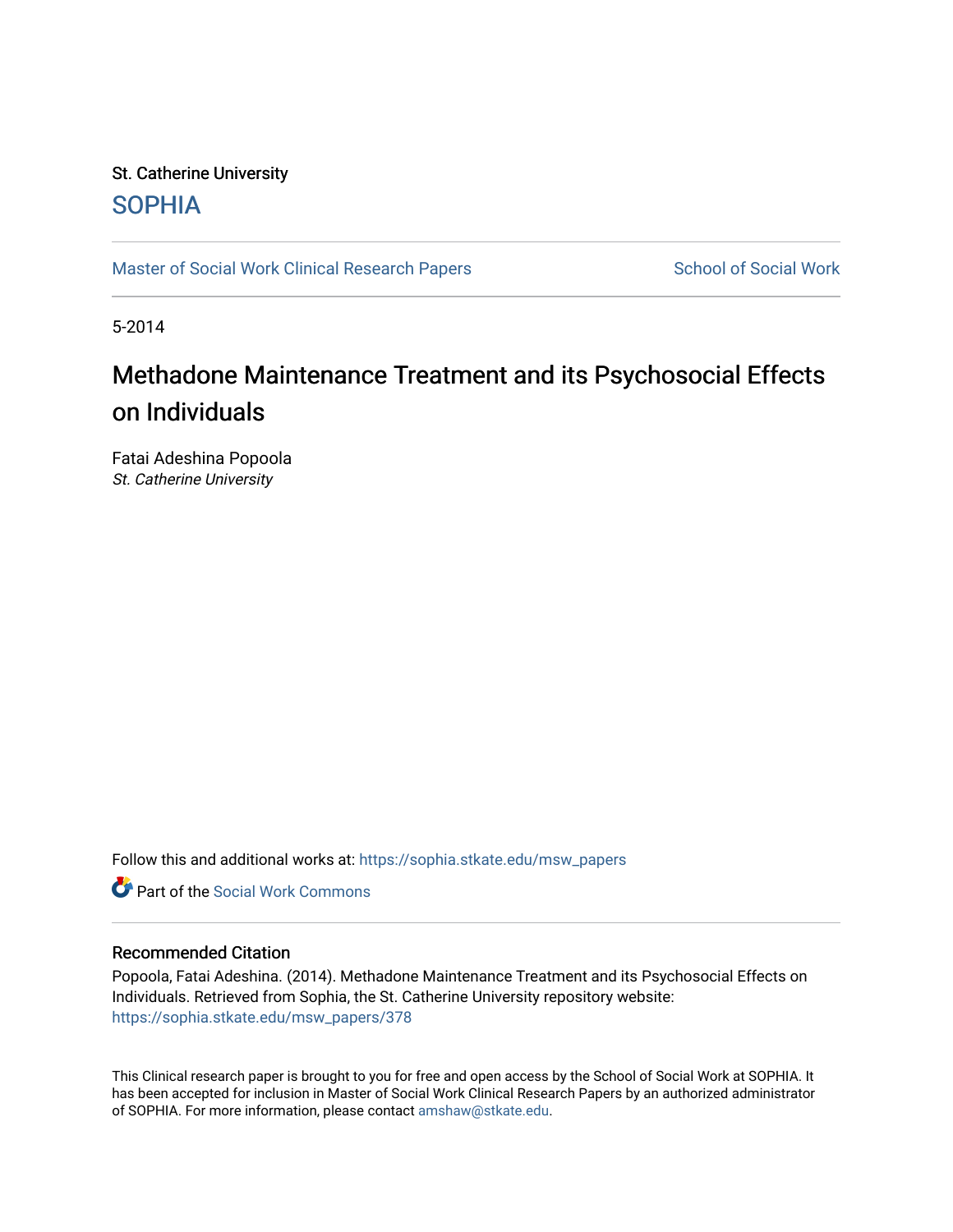## Methadone Maintenance Treatment and its Psychosocial Effects on

Individuals

by Fatai Adeshina Popoola (BEd\ Political Science, LADC)

Proposal for a Clinical Research Paper

Presented to the Faculty of the

School of Social Work

St. Catherine University and the University of St. Thomas

St. Paul, Minnesota

in Partial fulfillment of the Requirements for the Degree of

Master of Social Work

Committee Members

Rajean P. Moone Ph.D., LNHA, (Chair) Rashad Hameed, MA, LADC Neerja Singh, Ph.D., LICSW

The Clinical Research Project is a graduation requirement for MSW students at St. Catherine University/University of St. Thomas School of Social Work in St Paul, Minnesota and is conducted within a nine-month time frame to demonstrate facility with basic social research methods. Students must independently conceptualize a research problem, formulate a research design that is approved by a research committee and the university Institutional Review Board, implement the project, and publicly present the findings of the study. This project is neither a Master's thesis nor a dissertation.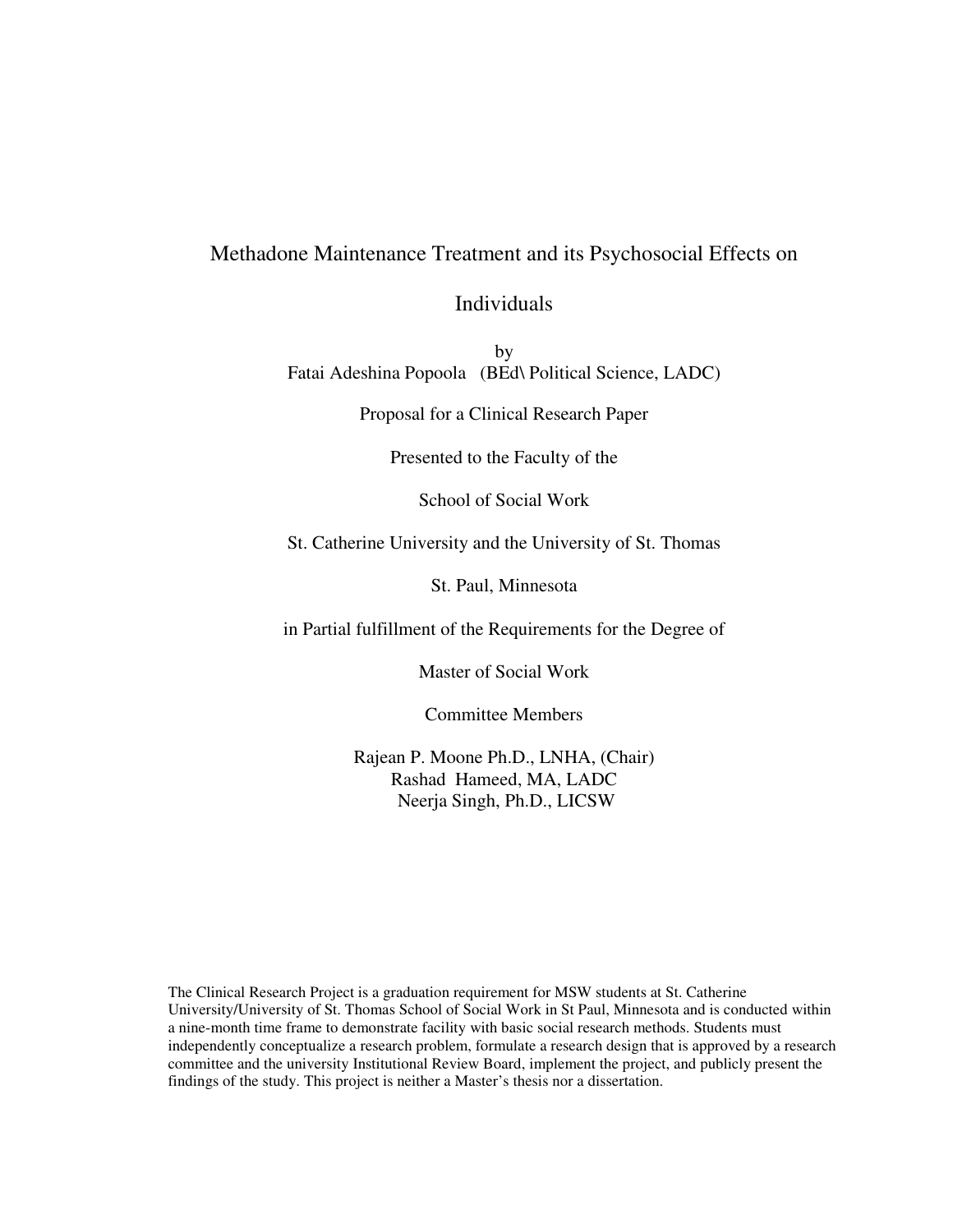#### **Abstract**

Methadone Maintenance Treatment (MMT) was introduced into the United States in the 1960s to counter the surge of heroin addiction. Since then, MMT's effectiveness in combating heroin addiction and weaning people off methadone itself continues to be questioned. This study examined the psychosocial impact of methadone as a harm reduction approach on individuals that have embraced the program. In this study, the structure and operations of methadone clinics, the differences between methadone and other pharmacological treatments for opioid dependence, as well as the stigma associated with the program were examined. Qualitative semi-structured interviews with Licensed Alcohol and Drug Counselors, an addiction medicine physician, and social workers with extensive experience in the area of MMT were conducted for data analysis and interpretation of facts. Findings from this research reveal that despite the stigma and controversies surrounding methadone maintenance treatment, it is still considered the most effective treatment for opioid addiction. Therefore, these findings will provide useful information about methadone to the general public; and equip clinical social workers the basic knowledge needed in working with clients on the MMT program.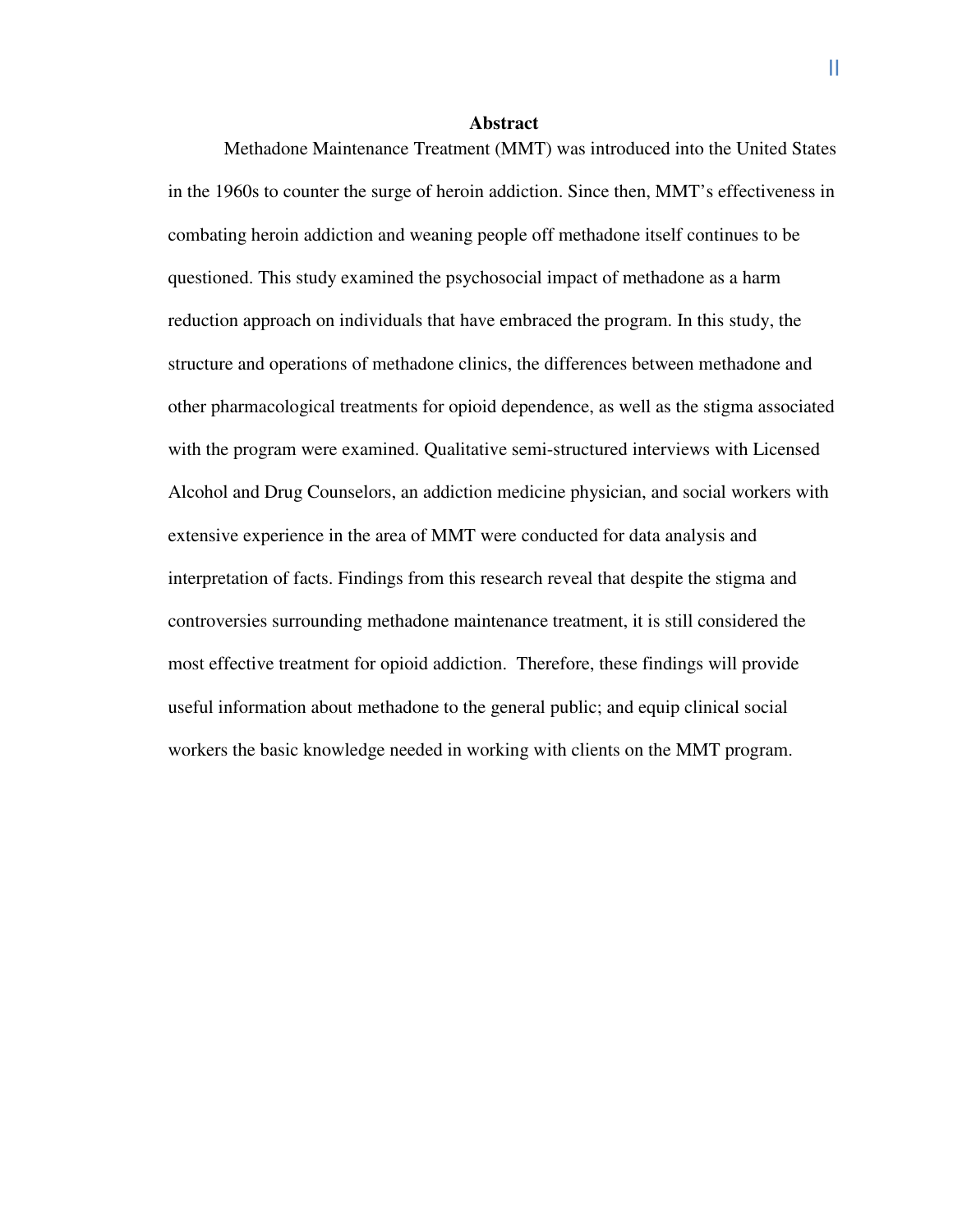#### **Acknowledgement**

The success of this research paper and the entire program would not have been achieved without the support of numerous people. First and foremost, a big appreciation to my wife Olufunke Popoola and my beautiful children Olatade and Adetayo for enduring my absence throughout the period of long search for a formidable career.

I will also like to acknowledge my colleagues at Colonial Management LP, Jamie Lehman, Trisha, Adam Lee, Colleeen Russell and most especially Frank Joe Zigmund the Program Director for their flexibility, encouragement and the belief in what ought to be common good for people struggling with opioid addiction.

My journey into the field of human services allowed me to come in contact with Mr Rashad Hameed and Dr Neerja Singh both of Ramsey County Boys Totem Town. They have both been sources of inspiration and have given objective views as committee members, to make this research a success. My sincere appreciation also goes to Rajean Paul Moone the committee chair for this study. His dedication, patience, intellectual guidance, and thorough review of this project contributed in no small measure to the desired outcome of this work.

The successful navigation through the graduate school met with many challenges that would not have been surpassed without sincere assistance and guidance from some faculty members at the University of St Thomas/ Saint Catherine University School of Social Work; Kathleen A. Caron (my advisor), Jane F. Hurley Johncox, Stacy M Husebo and George Baboila.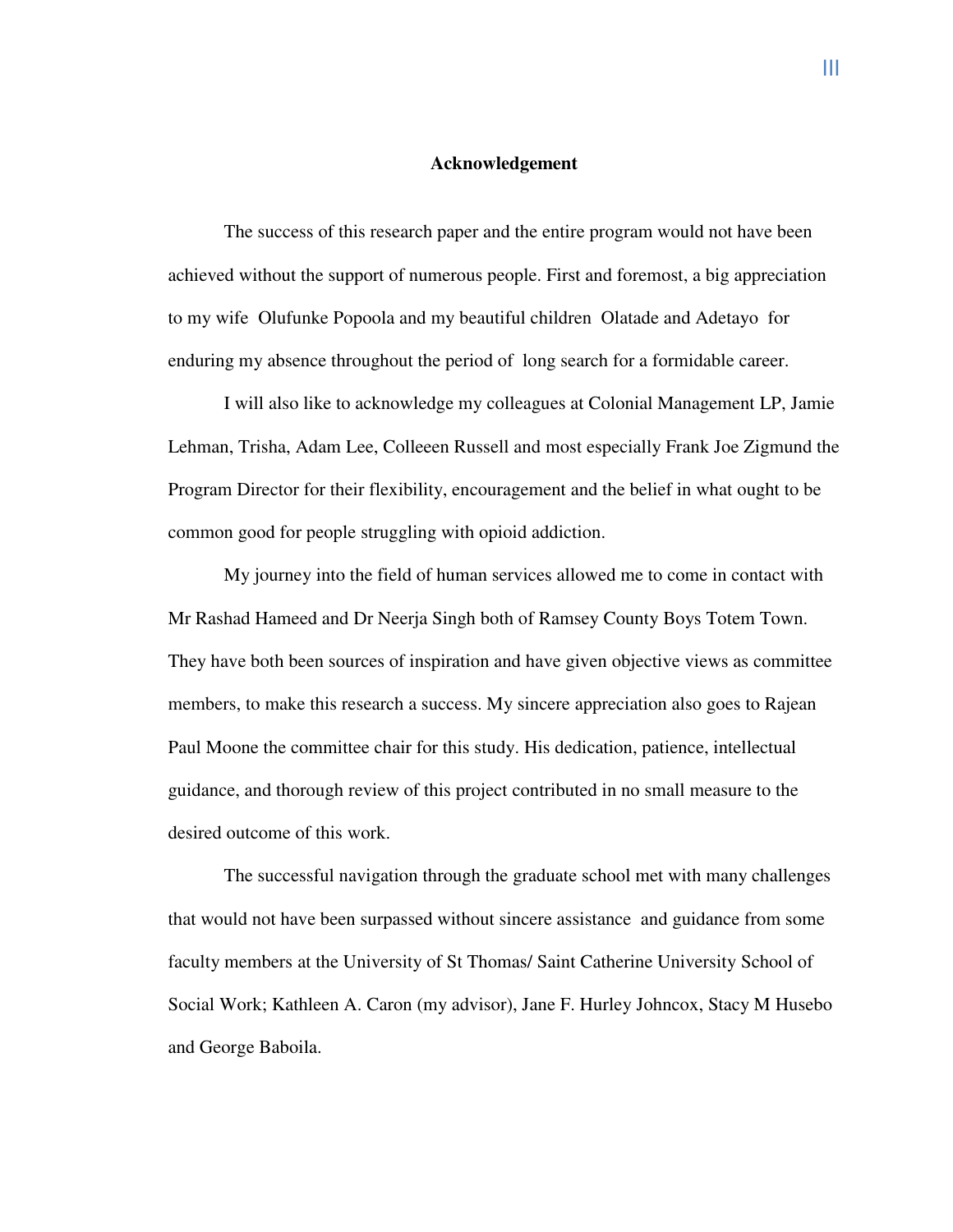## **Contents**

| Methadone Maintenance Treatment (MMT): A Holistic Approach to Addiction Treatment  6 |  |
|--------------------------------------------------------------------------------------|--|
|                                                                                      |  |
|                                                                                      |  |
|                                                                                      |  |
|                                                                                      |  |
|                                                                                      |  |
|                                                                                      |  |
|                                                                                      |  |
|                                                                                      |  |
|                                                                                      |  |
|                                                                                      |  |
|                                                                                      |  |
|                                                                                      |  |
|                                                                                      |  |
|                                                                                      |  |
|                                                                                      |  |
|                                                                                      |  |
|                                                                                      |  |
|                                                                                      |  |
|                                                                                      |  |
|                                                                                      |  |
|                                                                                      |  |
|                                                                                      |  |
|                                                                                      |  |
|                                                                                      |  |
|                                                                                      |  |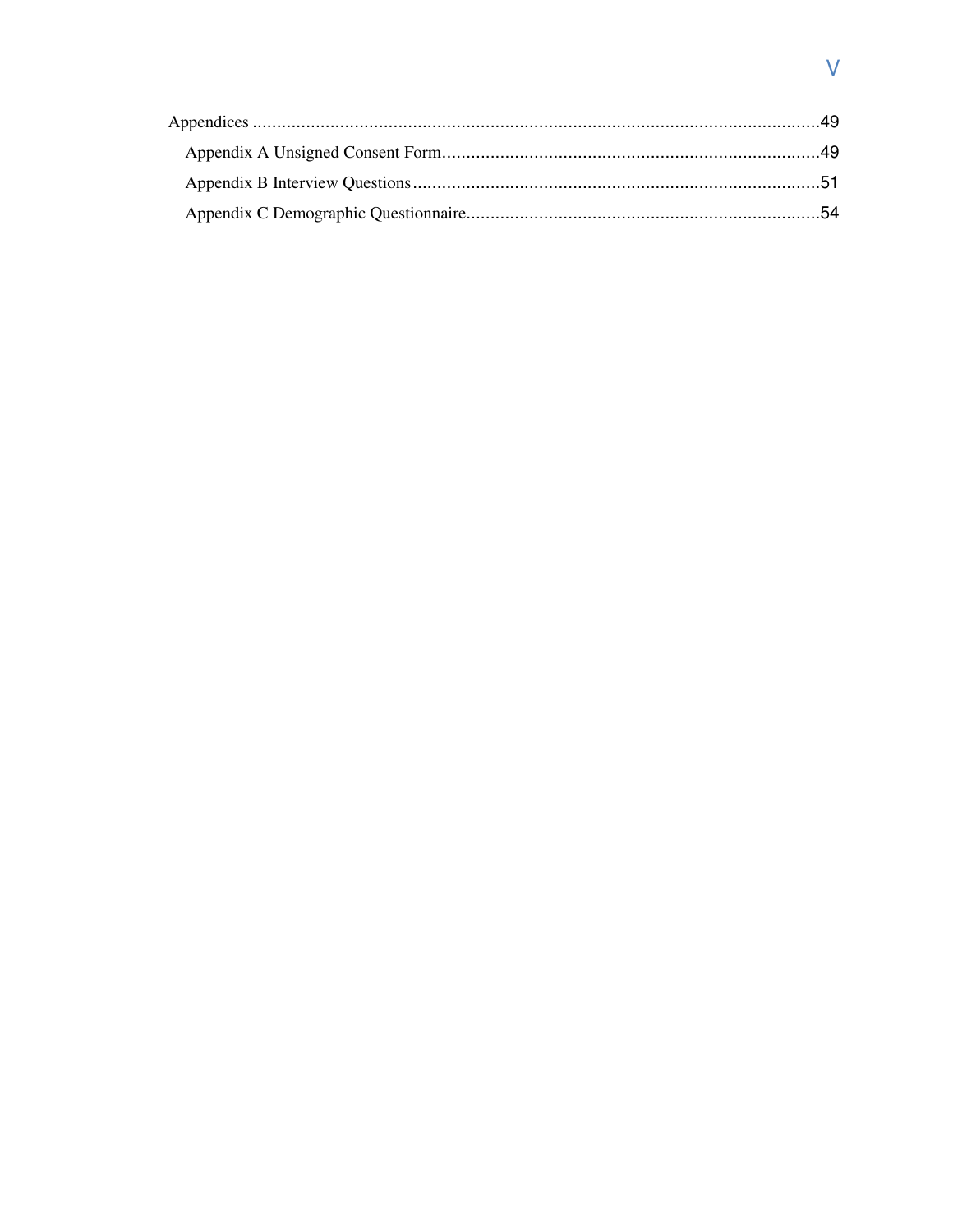#### **CHAPTER**

#### **Introduction**

Addiction has been defined as the loss of ability to control or stop the use, obsession with use, and continued use of illicit drugs and alcohol, despite the negative consequences and adverse effects (Inaba & Cohen, 2007). Addiction does not include only illicit drugs; it can also mean addiction to food, internet, and other compulsive behaviors. As a result of this, treatment has been adapted for various forms of addiction. The treatment for alcoholism is different from treatment for sex addiction, and modality for treating heroin addiction is clearly different from treatment models for other addictions. In treating heroin addiction, Methadone Maintenance Treatment (MMT) a harm reduction model, has been found to be the most effective.

Methadone is a long acting synthetic opiate used orally to treat pain and heroin addiction (Inaba & Cohen, 2007). Historically, methadone was discovered in Germany during World War II in 1938 to replace morphine. The first methadone clinic in the world was opened in Vancouver, Canada by Dr. Robert Holiday in the 1960s (Mark, 2004). In the United States, it started as a harm reduction model aimed to curb the epidemic of heroin addiction in New York City in the 1960's (Joseph, Stancliff, & Langrod, 2000). The successes of these pioneer efforts have spread to all the regions of the United States. MMT has helped people to stay out of jail, reconnect with families, keep their jobs, live in safe housing, and eliminate the risk of being infected with diseases (Mark, 2004). On the other hand, its use has also come under serious scrutiny as a result of diversion, illegal dealing, and unethical practices in methadone treatment clinics. This has led to the stigmatization of MMT as a treatment model. This research was used to investigate the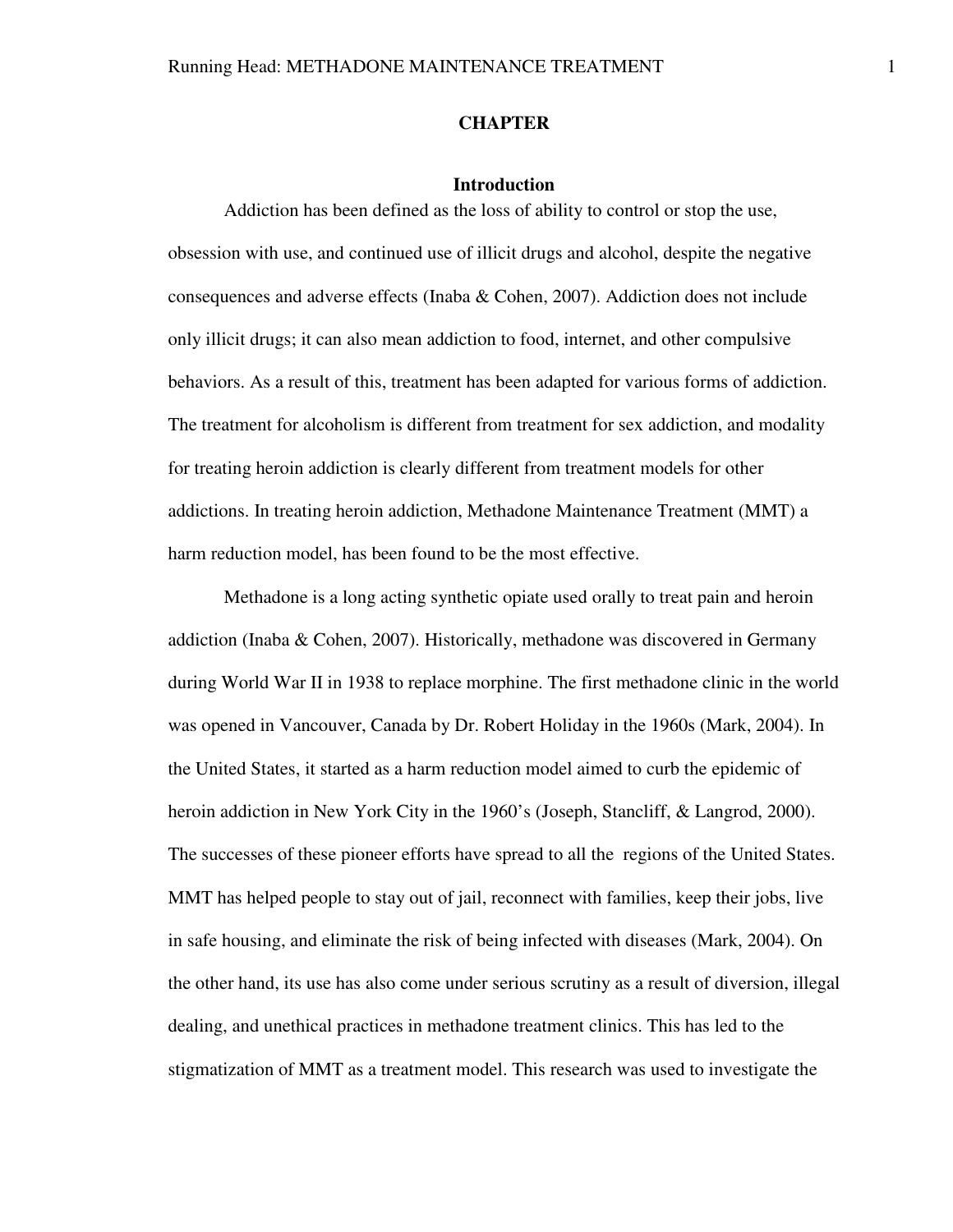psychosocial functioning of individuals who chose to be in the program, despite the unpopular views associated with programs such as MMT.

#### **Purpose Statement**

Opioid dependence has been described as a chronic disease and relapsing condition (Veilleux, Anderson, York & Heinz, 2010). As a result of this, different treatment models have been developed in treating individuals addicted to opioids. The most embraced model in treating opioids addiction is the pharmacological model of treatment. This model of treatment has been described as a harm reduction approach aimed at reducing craving for opioids, reducing withdrawal symptoms, and blocking the euphoric effects of opioids (Veilleux et al., 2010). Four different medications have been found to be successful in the pharmacological treatment of opioid addiction. These are methadone, buprenorphine, levacetylmethadol (LAAM), and heroin (diacetylmorphine) (Veilleux et al., 2010).

Of all these medications, methadone has been described as the most effective treatment for opioid addiction (Veillux et al., 2010). Essentially, methadone has a superior retention rate, it does not create euphoria, but instead kills the euphoric effects of opioids. Above all, it is legally and structurally regulated (Inaba & Cohen, 2007). Methadone clinics are structured in a way to ensure safe and effective dosages, strict regulations to stop diversion, and on site counselling to enhance the psychosocial functioning of patients. This separates methadone as a harm reduction approach from other models of treatment.

The success in using methadone as a harm reduction medication for treating addiction to opiates has largely been attributed to the improvement in the livelihood of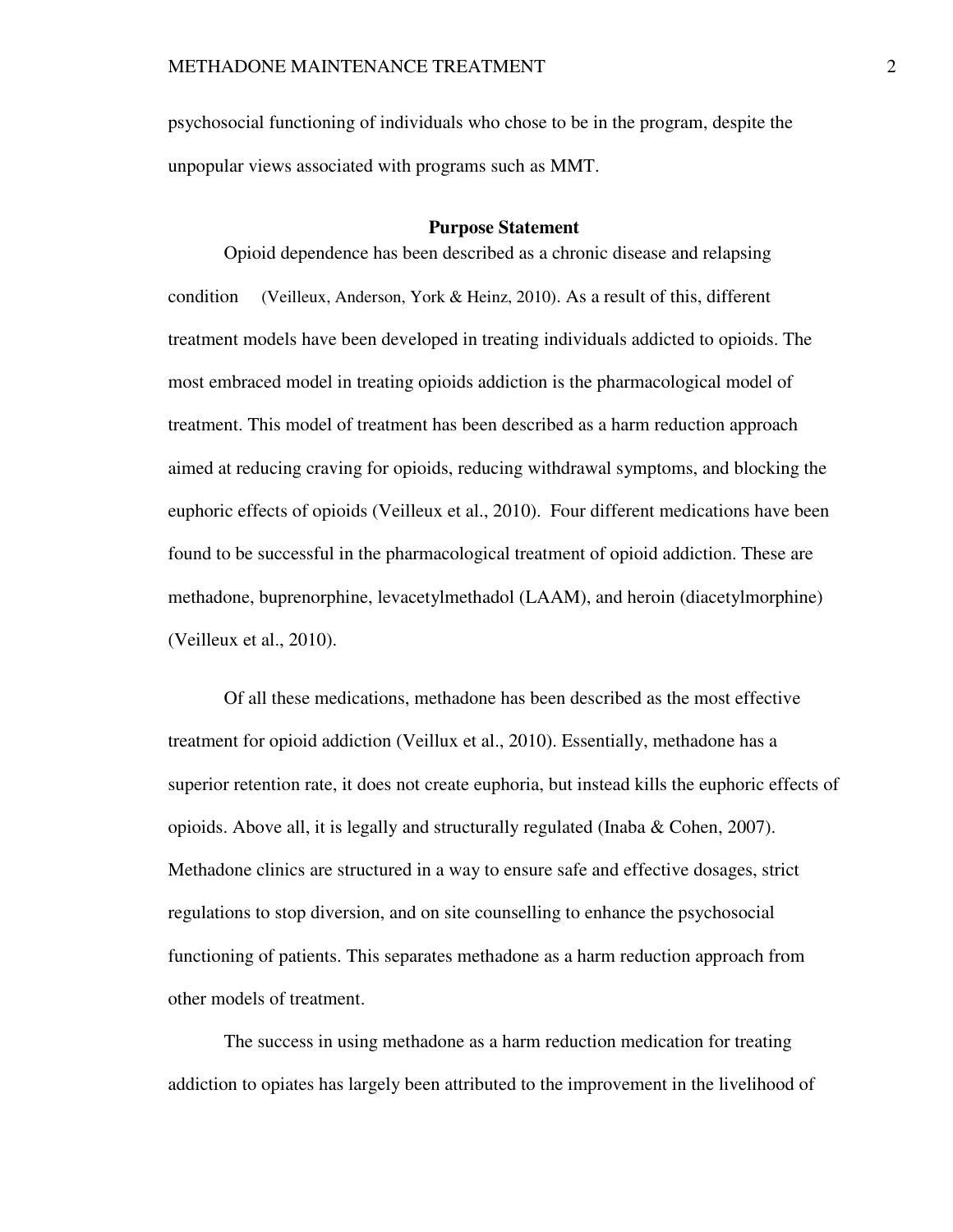individuals who are on the program. It has been established that methadone maintenance blended with psychosocial interventions improve quality of life, good health and an avoidance of risk behavior related to HIV (Veillux et al., 2010). However, the extent to which well-regulated supervised methadone consumption may influence patient's life experiences is not well understood by society at large, and this has resulted in the stigmatization of methadone as pharmacological treatment for opioid addiction (Antice, Strike, & Brands, 2009).

 Around the world methadone has been widely accepted as a standard medical treatment for opiate dependence. In Germany, where it was originally founded, methadone was patented in 1948 after the Second World War and has since then been used as pain killers (Mark, 2004). In Canada the history of methadone is the history of medicine (Mark, 2004). Historically, the first methadone treatment opened in Canada in the 1960s by Dr Robert Holiday (Mark, 2004).

In the United States, it was confirmed by two respected doctors; Marie Nyswander and Vincent Dole who pioneered the program. These doctors found that methadone has worked well as a treatment for opioids dependence (Mark, 2004). In the Netherlands, individuals who are addicted to methadone can participate in the methadone program voluntarily; methadone is offered free of charge, clients are not forced into detoxification, counseling, urine testing or any other characteristics of methadone clinics as we know it in the United States (Meulenbeek, 2000). But it is still very effective in treating opioid dependence.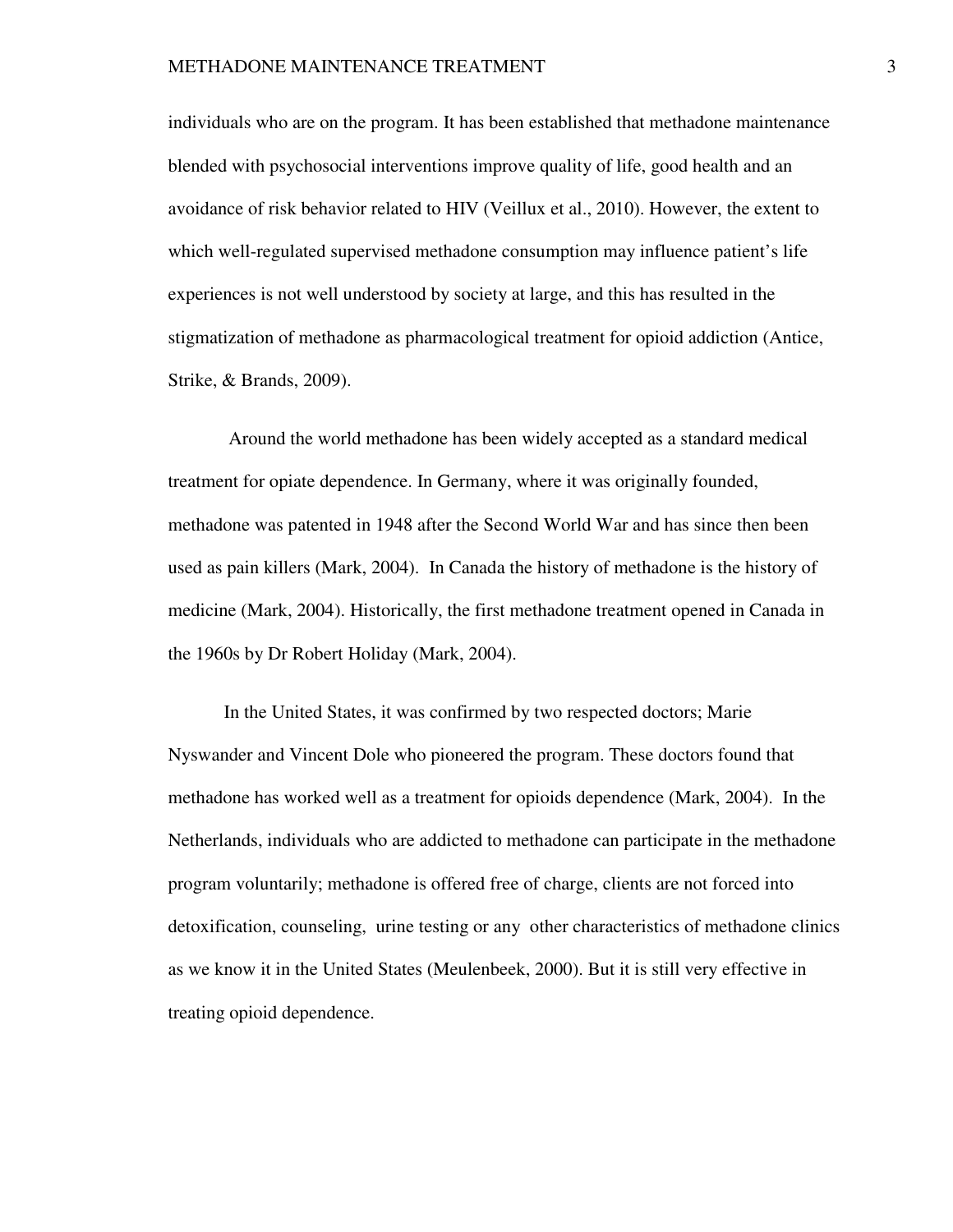In all these countries, great successes have been recorded in terms of the enhancement of psychosocial well-being of people who are on the program. Patricia Mark (2004) wrote that some individuals who have embraced the program never have to prostitute, stay out of legal troubles that can lead to jail terms, reconnect individuals with their families, live in a safe housing, and reduce the risk of exposure to infectious diseases from IV administration of illicit drugs. In the United States, methadone was originally introduced to quench the surge of heroin use in New York; since then, it has been found to be safe and effective and has redirected patients to start all over by seeking employment, getting off welfare, going back to school, and leading a positive lifestyle (Joseph, Stancliff, & Langrod,2000).

 Despite all the scientific proof of the improvement of psychosocial well-being of people on methadone, the stigma and the negative perception of this model of treatment for opioid addiction have hindered the expansion and effective delivery of services to the community where it is needed, and the accessibility of the program to individuals who are willing to get on the program (Joseph et al., 2000). It has to be observed that the bias at the inception of methadone as a treatment for opioid addiction and in the present time is not different. In fact, there is deficient knowledge about methadone, as an effective medication for treating opioids addiction among therapists, mental health practitioners, nurses and social workers.

 Therefore, this piece of work examined methadone as a drug itself, operations of the methadone clinics, and the overall impact of MMT in the enhancement of psychosocial well-being of individuals that have embraced this model of treatment for opioid addiction.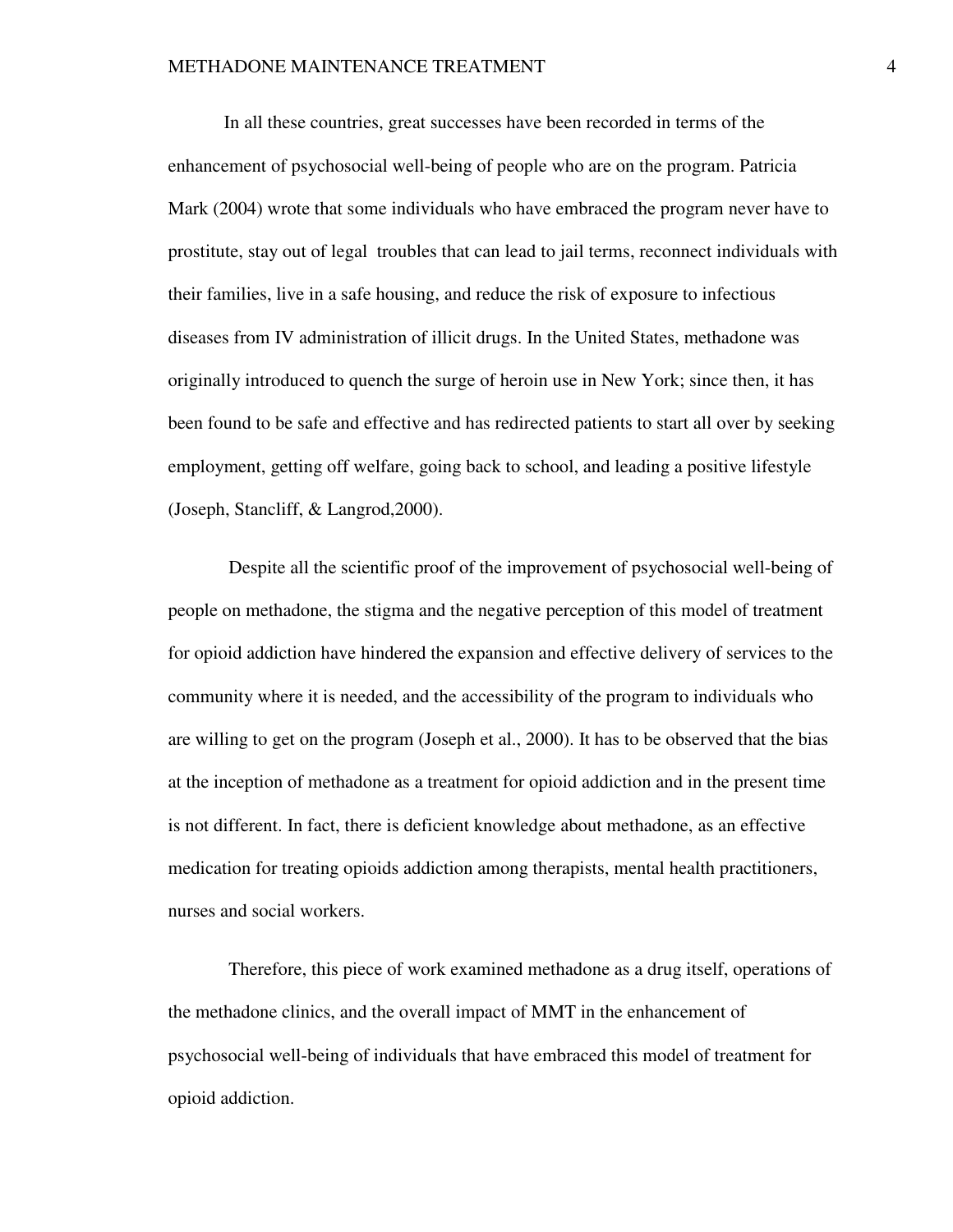#### **CHAPTER 2**

#### **Literature Review**

#### *The Beginning*

Methadone was first created by the Germans to substitute for morphine; it was used as a pain killer by the German soldiers during the Second World War ("Methadone fast facts," 2006). It was not introduced into the United States until 1947 as an analgesic called Dolophinel. However, methadone as a substitute therapy for opioids did not start in the United States until 1964, after the Rockefeller University began its research. The methadone maintenance research project at Rockefeller University in 1964 started with six male heroin addicts to experiment effectiveness of methadone in treating heroin addiction (Joseph et al., 2000). By 1968, it was estimated that there were over 44,000 patients in New York State and over 179,000 patients nationwide at the time (Joseph et al., 2000). Today, there are thousands of people who are enrolled in methadone programs nationwide and around the world.

From this early history, MMT as a harm reduction model continues to grow with the establishments of methadone clinics across the country. It has been found to help heroin addicts to avoid bruises from needle use, to reduce their cravings, and to block withdrawal symptoms (Inaba & Cohen, 2007). Basically, MMT is a medical response towards the reduction of heroin use, elimination of the criminal activities that come with its use, improvement of people's health, and enhancement of their social productivity (Joseph et al., 2000).

At its inception, the principal goal of the treatment program was to relieve narcotic cravings, encourage abstinence, and block the euphoric effects associated with heroin use (Joseph et al., 2000). As a harm reduction strategy, its primary goal is to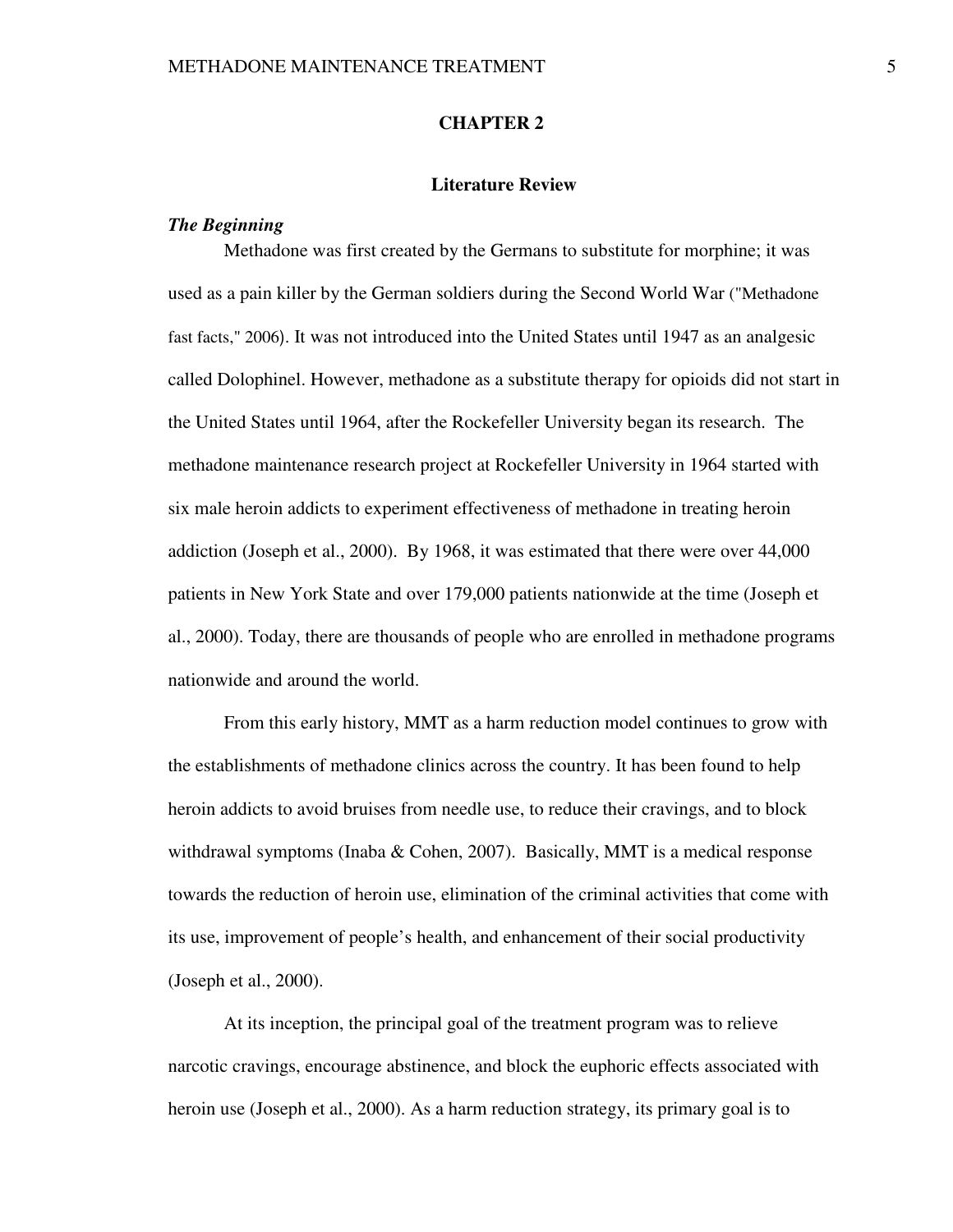benefit society and those that are enrolled in the program (Inaba & Cohen, 2007). However, the stigma attached to the program has been a barrier in the expansion of the program and a hindrance in the accessibility of treatment to many who are still using heroin.

## *Methadone Maintenance Treatment (MMT): A Holistic Approach to Addiction Treatment*

MMT is different from other addiction treatment practices in its approach and settings. It is a combination of medication, counseling, and medical monitoring. Every MMT center is organized like a medical clinic in which a physician prescribes the adequate doses, the nurses administer the doses, and the counselors are expected to find the root causes of the patient's addiction to illicit drugs (Freeberg, 2013). This team of professionals' work together and help the patients achieve their goal of stability and maintenance. Usually, a treatment plan contains goals and objectives under six dimensions of intoxication and withdrawal, physical and mental health, treatment acceptance, relapse potential, and home environment that are developed collaboratively, and with coping mechanisms adaptable to individual clients are used in processing with individuals during counseling sessions (Freedberg, 2013).

 The treatment phases in MMT start with initial screening to admission procedures, comprehensive assessment, induction, maintenance, and consequently Medication Supervised Withdrawal (MSW) phases. Patients are guided through these processes until they become properly integrated into a drug free life style. The initial screening determines an individual's eligibility for the MMT program (Center for Substance Abuse and Treatment [CSAT], 2005). The admission process involves welcoming the patient into the facility, and introducing them to the MMT program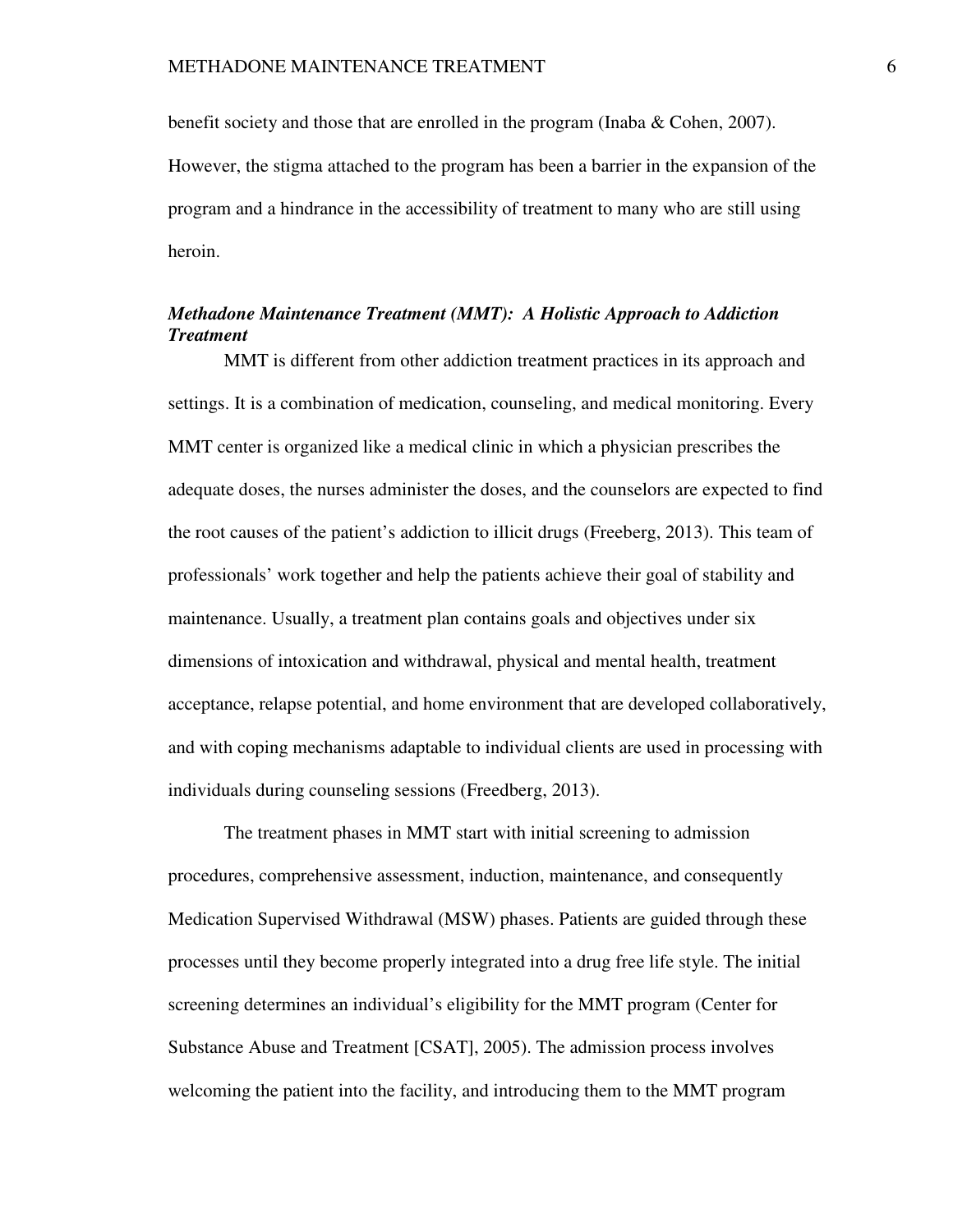(CSAT, 2005). Just like a medical facility or a clinic, patient are meant to go through the paper work procedure where forms like the consent to treatment, methadone warning, state registry, emergency contact form, and patient's rights and responsibilities are duly signed and dated. These are an important part of treatment procedures that establish a treatment contract between the treatment facility and the patient.

 Assessment is an important process in a MMT program. It involves cultural, psychosocial, and chemical health assessments (CSAT, 2005). These comprehensive assessments also cover patients' cultural values, linguistic preferences, religious practices, and sexual orientation (CSAT, 2005). It has to be noted that this comprehensive assessment of eligibility does not involve only chemical health or physical assessments. The assessment also involves the relevant dynamics of patients' family, work, education and the relationship between their addiction and their social functioning (CSAT, 2005). In fact, comprehensive assessment will determine if MMT as a model of treatment is adaptable to an individual client situation.

After the assessments and filling of forms is the induction phase, in which a patient is prescribed an initial dose of methadone. According to CSAT (2005) the induction phase of treatment is the riskiest stage, and it requires proper medical monitoring and continuous assessment. Therefore, patients are expected to visit the clinic on a daily basis for proper assessments by the nurses, the counselor and the physician. This will enable the care team to decide whether to increase their doses or not. In some methadone clinics, these procedures continue for the first ten weeks of their admission till they are move to the next phase which is the maintenance phase.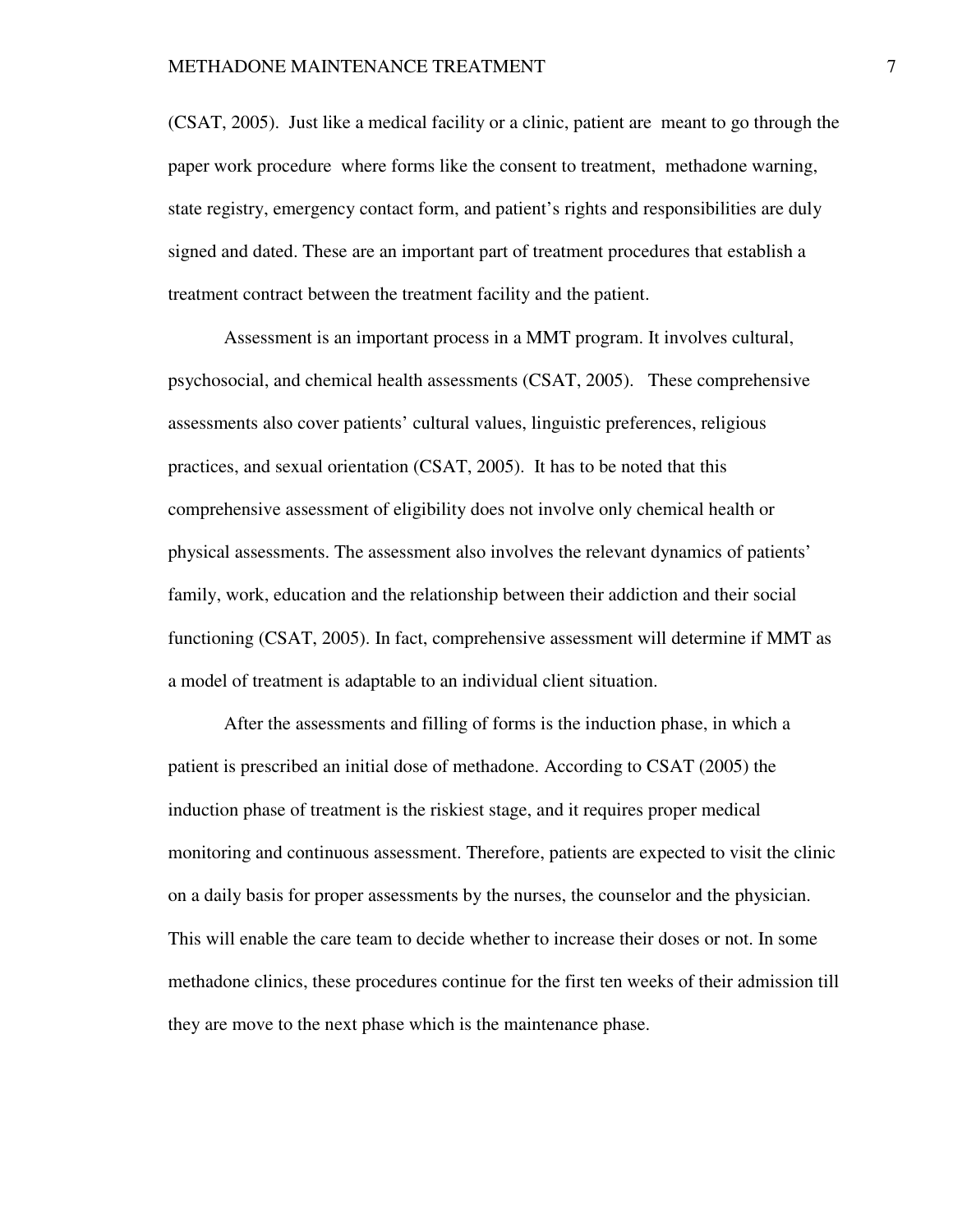It is important to reiterate here that patients are prescribed an initial dose of 30mg of methadone with close monitoring during the induction phase (Joseph et al., 2000). However, there is no single recommended dosage or even fixed range of dosages for all patients but the accurate dosage that will help the patient to stabilize depends upon individual patient system (CSAT, 2005). Therefore, correct and adequate dosage will contribute to a patient's stabilization; a patient is said to be stabilized when he or she no longer exhibits drug-seeking behavior or craving (CSAT, 2005).

Nevertheless, the reactions to the abstinence and withdrawal symptoms will eventually determine the adequate maintenance dose which is different from individual to individual. At this point, patients are graduated from induction phase to maintenance phase of the MMT. A patient is considered to be on a maintenance stage after it has been established that their dose is holding and withdrawal symptoms are wading off. At this stage, a patient is considered to be making progress in their treatment.

 The CSAT (2005) wrote that the maintenance stage of opioid pharmacotherapy is a stage when patients are responding and adjusting to the treatment procedure of MMT. It is a stage characterized with patient's abstinence from illicit substances as evidenced by negative urinary analysis, dissociation of patients from individuals who are still using drugs, places where use can occur, and environments that can trigger relapse (CSAT, 2005). It is recommended that counselling with focus on relapse prevention on this stage should be intense.

However, most patients stay for a longer time on maintenance phase before deciding to whether to wean off methadone or still stay on the program to avoid relapse. While on this maintenance phase doses are increased between 5-10mg until an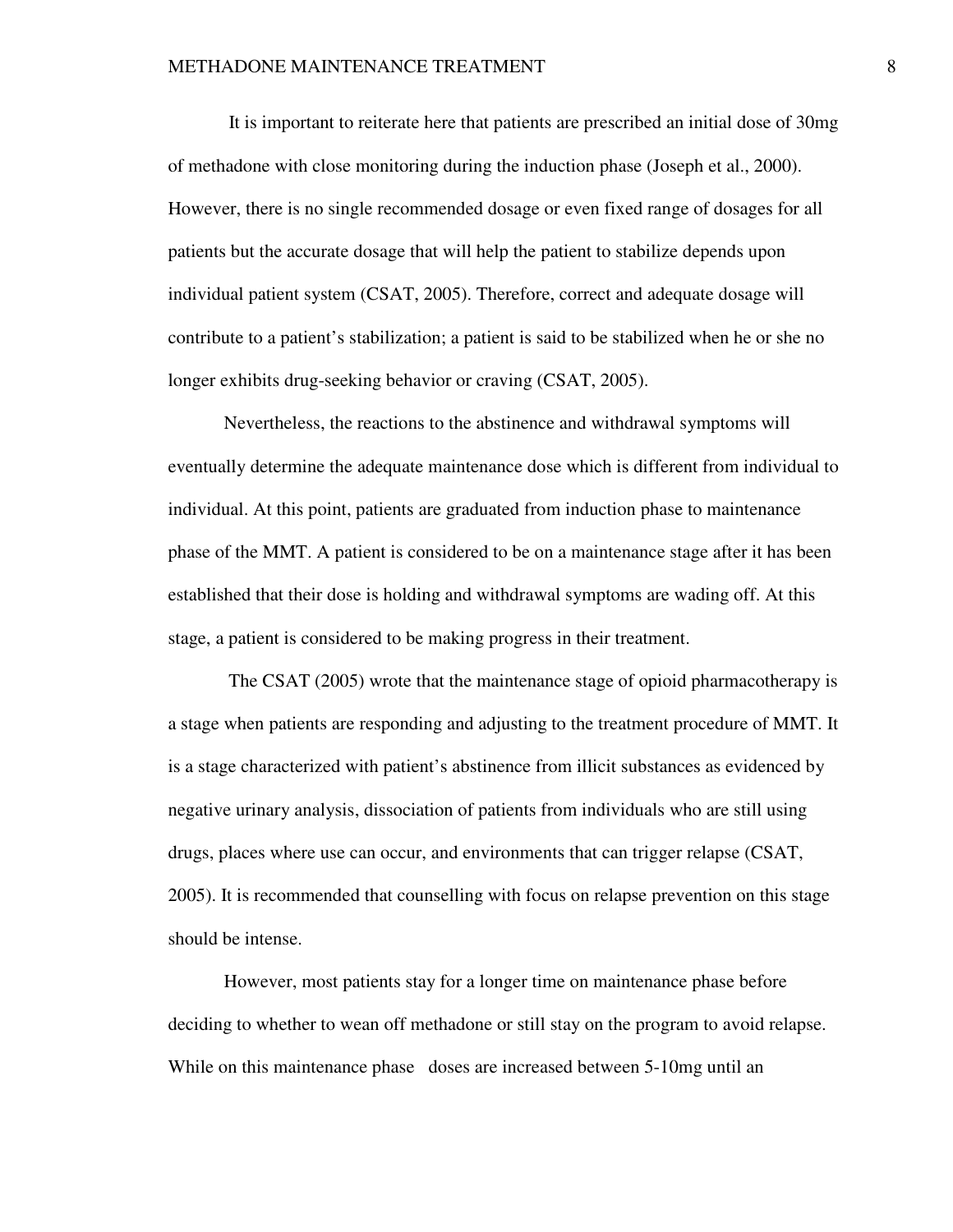individual patient attains a comfortable level of functioning between 80-120mg of methadone (Joseph et al., 2000).

An important incentive of the maintenance phase is the privilege offered to patients to take methadone home. This will depend on the following factors; the absence of recent drug use, absence of behavioral issue at the clinic, stability of home environment, possibility that medication will be stored safely, regularity of attendance at the clinic, absence of known criminal activity whether drug related or not, length of time in treatment, regularity of clinic attendance, and less risk of possibility of diversion of methadone (CSAT, 2005). These rules are known as the eight point criteria and it is set by the Federal Government. The performance and levels of psychosocial functioning of patient will lead individual patient to the final and crucial phase of the MMT; which is known as the Medically Supervised Withdrawal (MSW).

MSW can be entered into voluntarily by the patient or by the physician's recommendation. Wherever the decision is coming from in this phase, patients begin to reduce their doses with the appropriate guidance of the treatment team until they are completely weaned off methadone. This is considered a very sensitive stage in which a lot of support is needed. Patients and their significant others are educated on the side effects associated with this phase. Generally, patients are highly vulnerable to relapse under this phase if patients cannot cope with the withdrawal symptoms (CSAT, 2005). If a patient decides to get on MSW, reduce, or taper themselves from methadone voluntarily, it is important to seek the rationale for this decision (CSAT, 2005). It should be explained to a patient that their decision to withdraw from the program should not be as a result of stigmatization of methadone by individuals who know little or nothing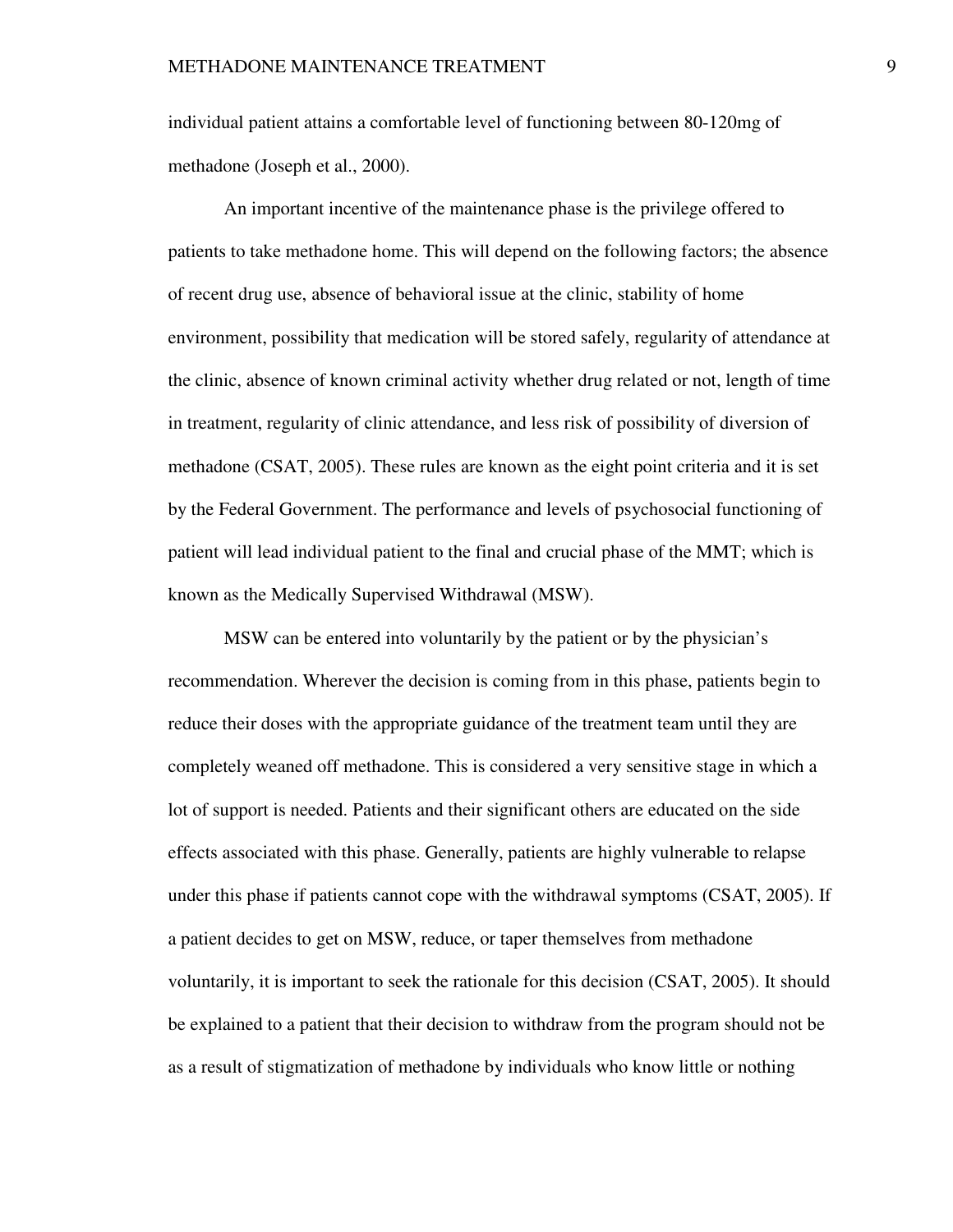about the program, external pressure from family and friends and the rush to get off the program (CSAT, 2005).

 Essentially, the entire treatment team should help the individual patient to navigate through this difficult stage of MMT. Patients on MMT are placed on special relapse prevention assignments and counselling sessions through this stage of the MSW. As previously demonstrated, it is obvious that the MMT is structured to treat addiction at various levels of care so as to ensure that patients are functioning and living the kind of life they hope to live. It has to be observed that MMT is designed to benefit everyone, including pregnant women and the unborn baby, people with co-occurring disorders, and patients with special needs. Joseph et al (2000) reports that MMT is the only authorized program for treating narcotic addiction during pregnancy. This is because it reduces the use of heroin and other illicit drugs during pregnancy (Joseph et al., 2000). It has been established that many patients with opioid dependence have co-occurring mental health disorders, so the appropriate treatment for them is MMT because of the integrated, harmonized, and holistic services they will receive at the clinic in addition to dosing daily (CSAT, 2005).

In the past, substance abuse and mental health treatments are often separated; but in recent times, addiction counselors are trained to recognize the presenting symptoms of co-occurring disorders during intake procedures (CSAT, 2005). Now that these services are combined, people with co-occurring disorder can be treated in MMT clinics. With this approach, MMT looks at the whole person and not the addiction and emphasizes how to better help individuals in other to reintegrate them into the society as a social functioning being.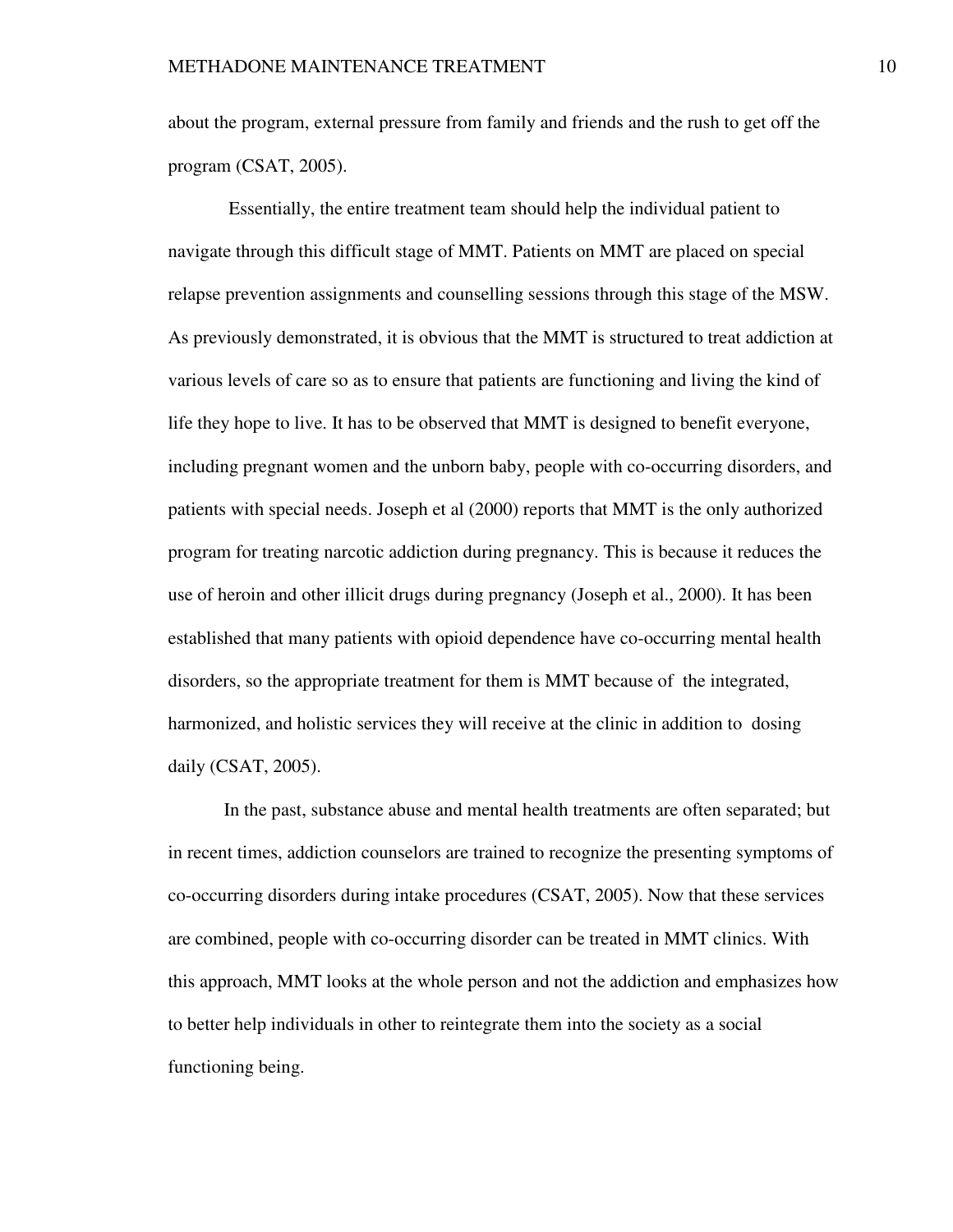#### *Stigmatization of MMT*

In the preceding pages, the different stages of methadone and all-encompassing treatment and availability of MMT for all from holistic perspectives were thoroughly explained and occasionally its benefits were briefly examined; but despite the efforts of those that have dedicated their services as well as their resources, in helping patients to regain their social functioning and achieve their goals in life, MMT carries many stigmas.

One of the most common stigmas against the program is that it is a substitute therapy. That is, a mean of replacing one addiction with another (CSAT, 2005). The contention of the opposition of methadone is that this model of treatment is replacing one addiction with another without exploring and addressing the social and psychological reasons for the addiction and how to improve patient's lifestyle (Kuhn, Swartzwelder & Wilson, 2008). In fact, occurrences like death, crime events near a methadone clinic, as a result of overdose on methadone and illegal diversions of methadone that are associated with individuals who are on MMT have created a bias towards the program.

 Freedberg (2012) reports that liquid methadone is leaking into illegal street sales via take home doses; this illegal diversion he added, and the unfortunate incidents that comes with it has created a negative image for MMT resulting into crude stigmatization of the program. Generally, the society is not looking at the positive psychosocial impact of MMT. It is often surprising that some practitioners are often judgmental towards some of their clients who are on methadone. This is due to lack of knowledge and unwillingness to ask questions but rather get consumed in the negative and biased reports from the media. This is the goal that this research intends to achieve. Again, from social justice angle, it is important to understand that those on methadone are the citizens of this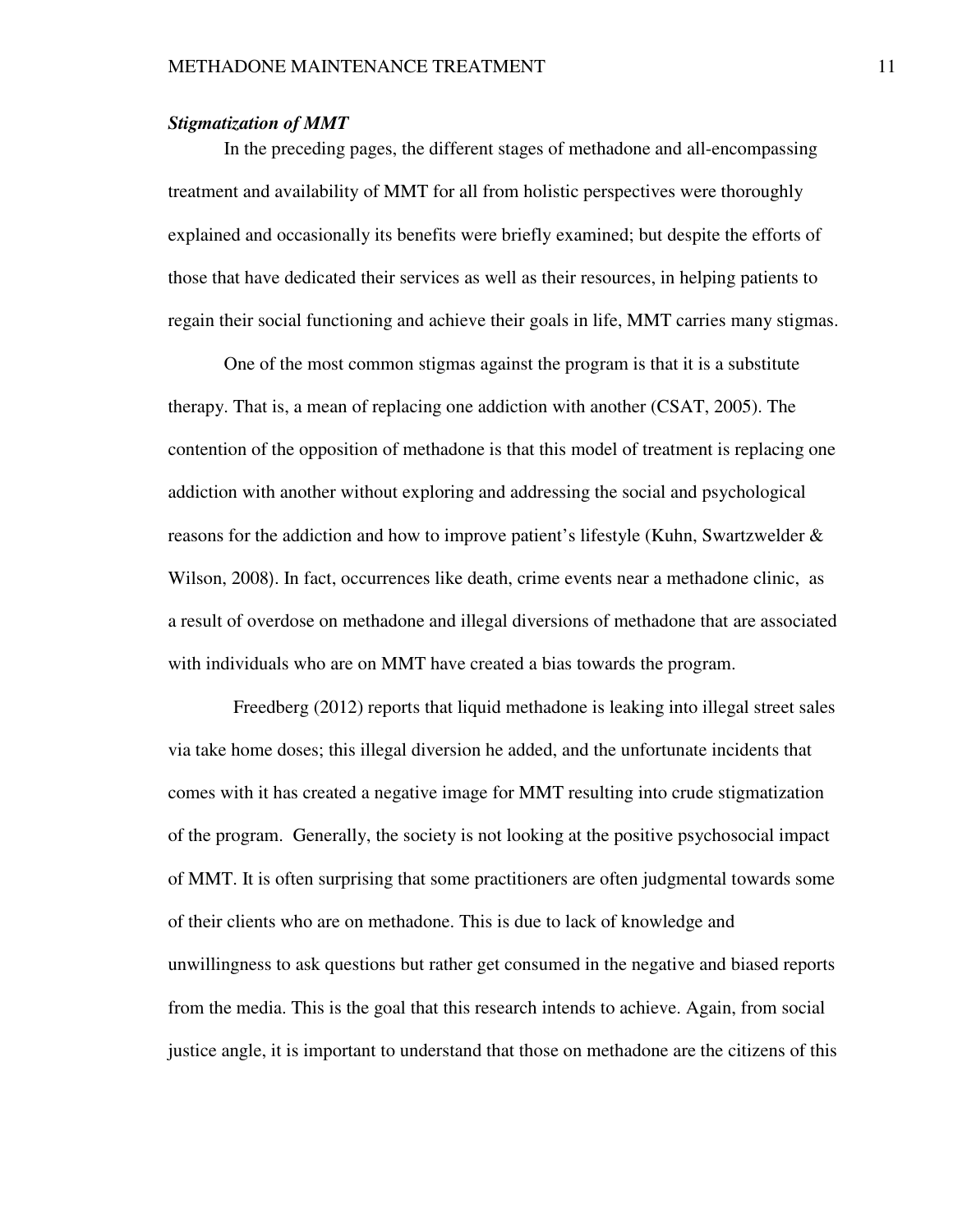society. They are neighbors, co-workers and our family members, so their dignity should be preserved.

It has also been described as a way of replacing one addiction with another for those that cannot get sober (CSAT, 2005). This stigma affects both the patients and the clinics. For a potential patient, the stigmatization of the program discourages some individuals from registering in the program, and if they do register, they tend to walk away without the completion of the program and consequently they relapse (CSAT, 2005). Individuals who are already enrolled do so in secrecy because of their fear of being suspended or fired and obtaining new employment may be difficult if their status is revealed to current or potential employers (Joseph et al., 2000).

However, the opponents of methadone as a treatment option for opiate dependence failed to recognize the fact that even with psychotherapy and social assistance, clients in abstinence-directed program do relapse, which creates a vital position for the methadone as an harm reduction approach that should be embraced ( Dole, 2008).

 It has been established that the subjective attitude towards the MMT by some communities has stopped the opening of new clinics where they are needed (CSAT, 2005). Also, the negative media against MMT has overshadowed the success stories of many that are benefiting from the program.

To combat stigma, some terminologies in the MMT should be replaced with more clinical terms. For instance; "dirty and clean" should be replaced with "positive and negative" urinalysis and other drug tests (CSAT, 2005). Staff should be trained to develop the public relations skills to work effectively with the community and the media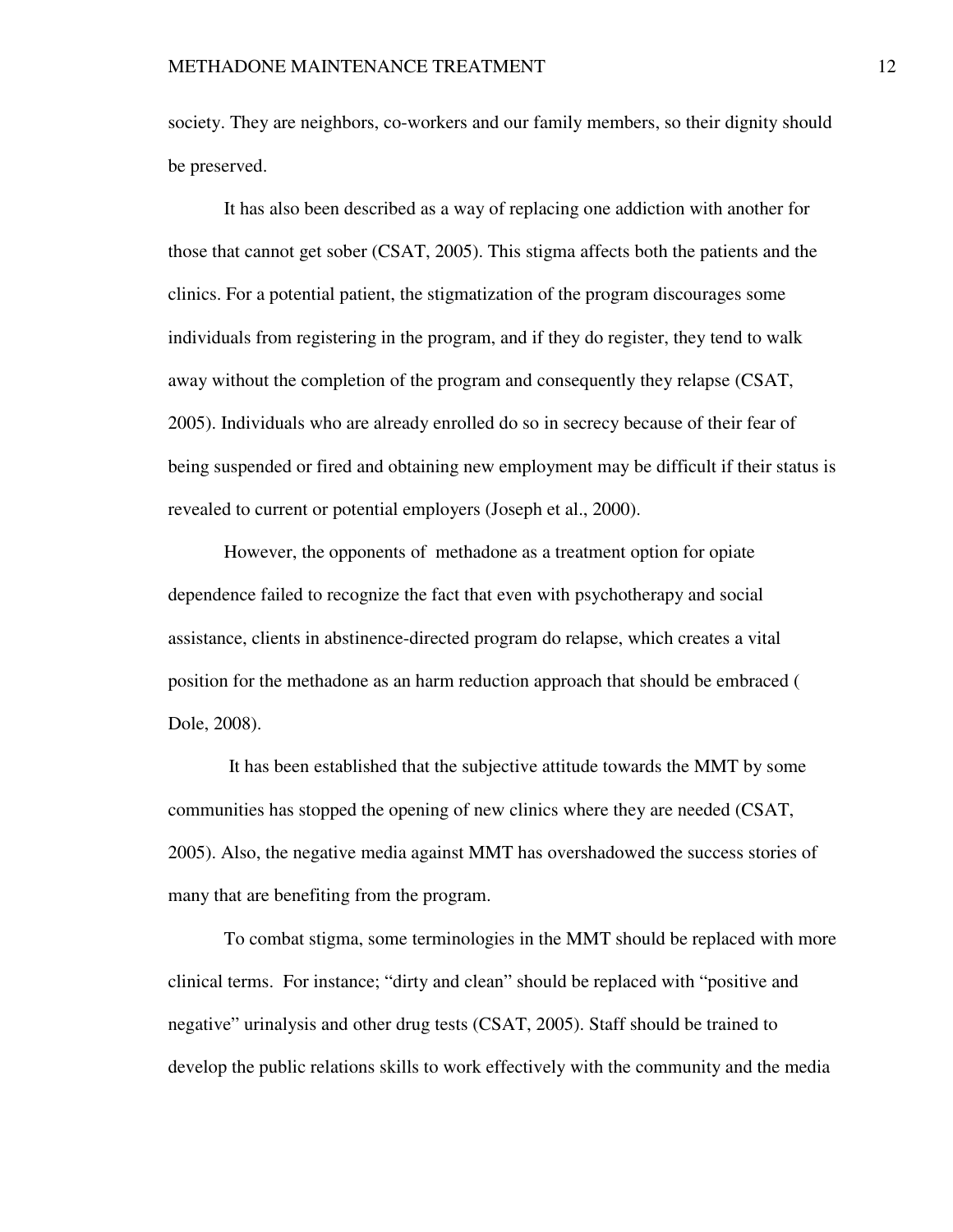(CSAT, 2005). Above all, everything possible should be done to avoid the diversion of methadone into the wrong hands.

#### *The Psychosocial Effects of Methadone*

 The stigmatization of the MMT has overshadowed positive effects on individuals who are benefiting from the program. There is no doubt that there have been ups and downs since the program was first introduced in New York in 1964. Regardless of these mixed opinions on methadone, the program's benefits to the society are greater than the overblown negative effects. One of the greatest assets of the program is the unrestricted access to recovery services. As Freedberg (2013) wrote, the backbone of MMT is the coordination of services under one roof. In MMT, new patients are required to meet with their counselor on a weekly basis for the first ten weeks. After this period of time they continue to meet counselor on a monthly basis for an ongoing assessment and a review of their social, medical, and mental functioning. Patients enjoy a constant review of their well-being from a holistic approach.

 Regardless of the negative image about the program, MMT has helped opiatedependent individuals to be responsible to their family, keep their jobs, be law abiding, and able to function effectively as responsible citizens in the society (Maeyer, Vanderplasschen, Camfield, Vanheule, Sable, & Brokaert, 2011). Maeyer et al (2011) added that, MMT sets individuals free from the financial and social burdens that are associated with heroin, such as the stress, and the risk involved in getting and using heroin and other opioids. It has been widely accepted that opiate addiction is a disorder, and if all regulations are followed, methadone maintenance is the most effective treatment for opiate addiction (CSAT, 2005).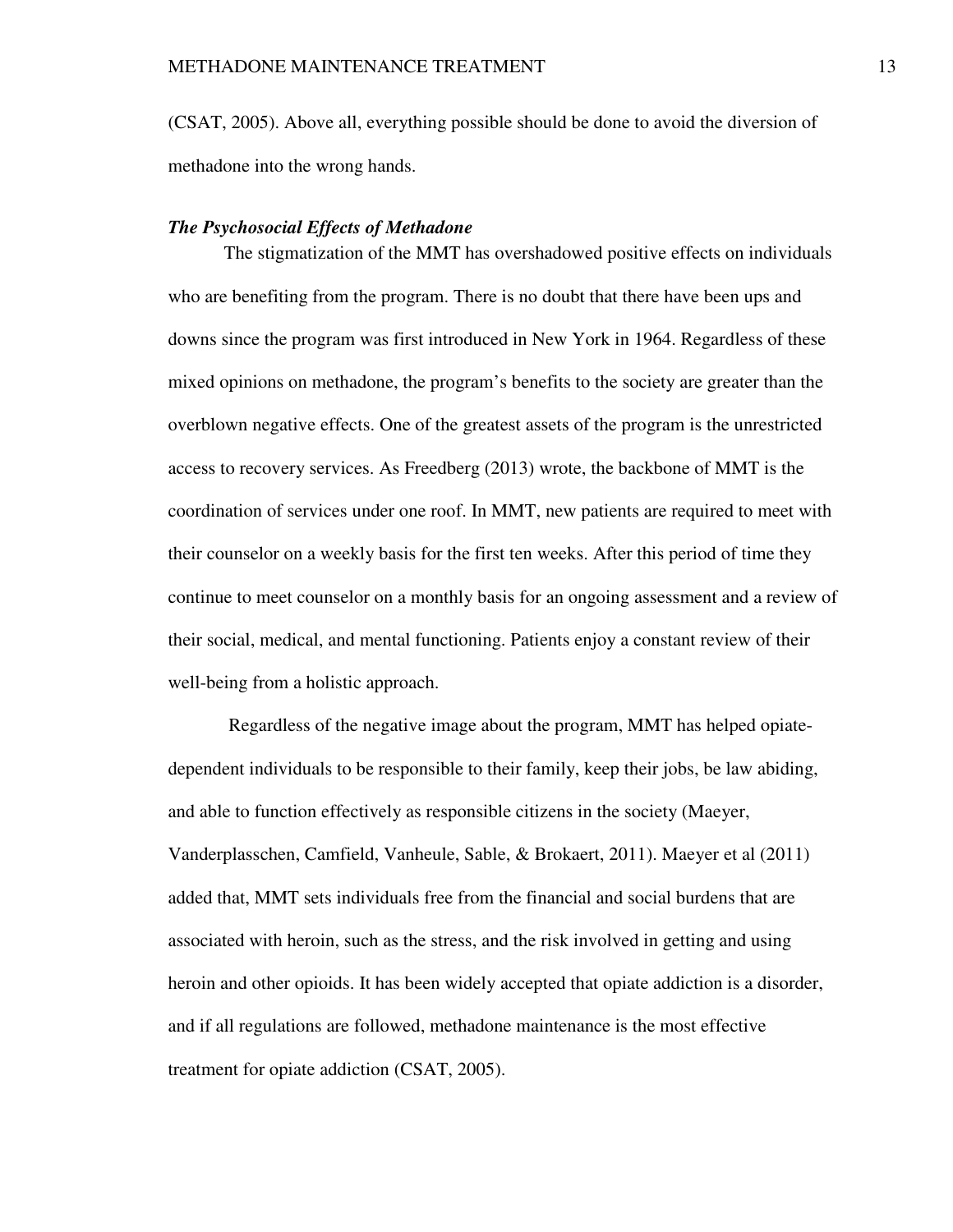However, it is important to state here that despite the proven effectiveness of methadone in treating opioid addiction, it can also lead to medical and physiological complications like impaired memory, pulmonary edema, insomnia, nausea, sweating, constipation, and sexual dysfunction. Curran,Klechham,Bearn,Strang,&Wanigarantne, (2001) wrote that " a single dose of methadone can induce episodic memory in patient who have history of heroin use"(pg. 154). In addition to this, methadone is in itself an addictive drug and requires the supervision of a physician to guide against addiction and excessive seeking of the drug ("Methadone,"n. d.)

Generally, MMT relieves narcotic craving, block the effects of administered heroin, develop tolerance to euphoria, and help individuals to cope and function effectively in the society (Joseph et al., 2000). Clients, who utilized methadone treatment properly, will begin not only to address physical and mental health but also develop a sense of clarity, regain self-esteem, increase their employability, possibly regain peace of mind, and enhanced way of positive lifestyle (Baldino, 2000). However, previous research has examined the stigma associated with the MMT, but few studies found discussing the positive impacts the MMT has on individuals and the society at large. This study investigated MMT as an effective model for treating opioid addiction by posing this question: What are the psychosocial effects of MMT on individuals?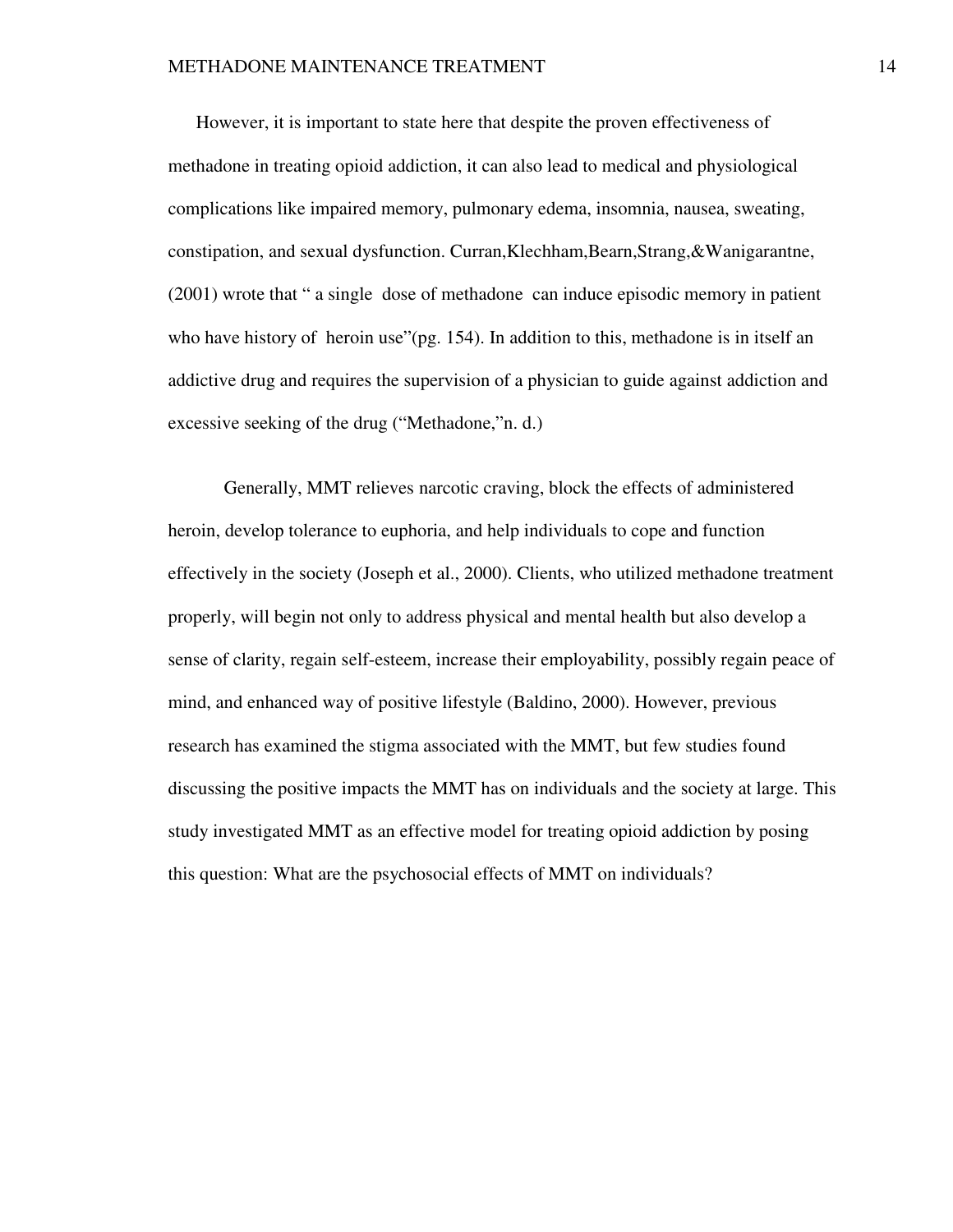#### **CHAPTER III**

#### **Conceptual Framework**

### *What is Methadone?*

Methadone has generally been described as a synthetic opioid. Dole & Nyswander (1965) described methadone as a full opioid agonist (as cited in Veillux et al., 2010, p. 159). It is a synthetic opioid that is orally active and has a long duration of action (Antice et al., 2009). In another description, Joseph et al. (2000) defined methadone as a long acting agonist with a half –life of about 24 to 36 hours. The most active ingredient in methadone is called methadone hydrochloride. (Drug Policy Alliance [DPA], 2006). Methadone is a long-acting opioid medication that is used as a pain reliever and, together with counseling and other psychosocial services, it is used to treat individuals addicted to heroin and certain prescription drugs (CSAT ,2005).

Methadone has been found to be effective in treating opioid addiction if used effectively and as prescribed by the Physician. Methadone does not create euphoria, sedation or sickness from withdrawal (DPA, 2006). Inaba  $&$  Cohen (2007) wrote that methadone was specifically created and synthetically designed to substitute a legal opiate for an illegal one. Methadone comes in different forms; tablets, powder, or liquid which has to be taken orally and on a daily dose to be effective (DPA, 2006). Dole, Nyswander, & Creek (1966) wrote that methadone does not create sedation and distortion in affect, but instead creates stability in individual lives.

The advantage of methadone over heroin is that it is taken orally and not through the IV and the dose is prescribed and managed by a qualified physician in the field of chemical dependency (Kuhn, Swartzwelder, & Wilson, 2008). Whatever form it comes in or whatever method of administration, what is important is that methadone maintenance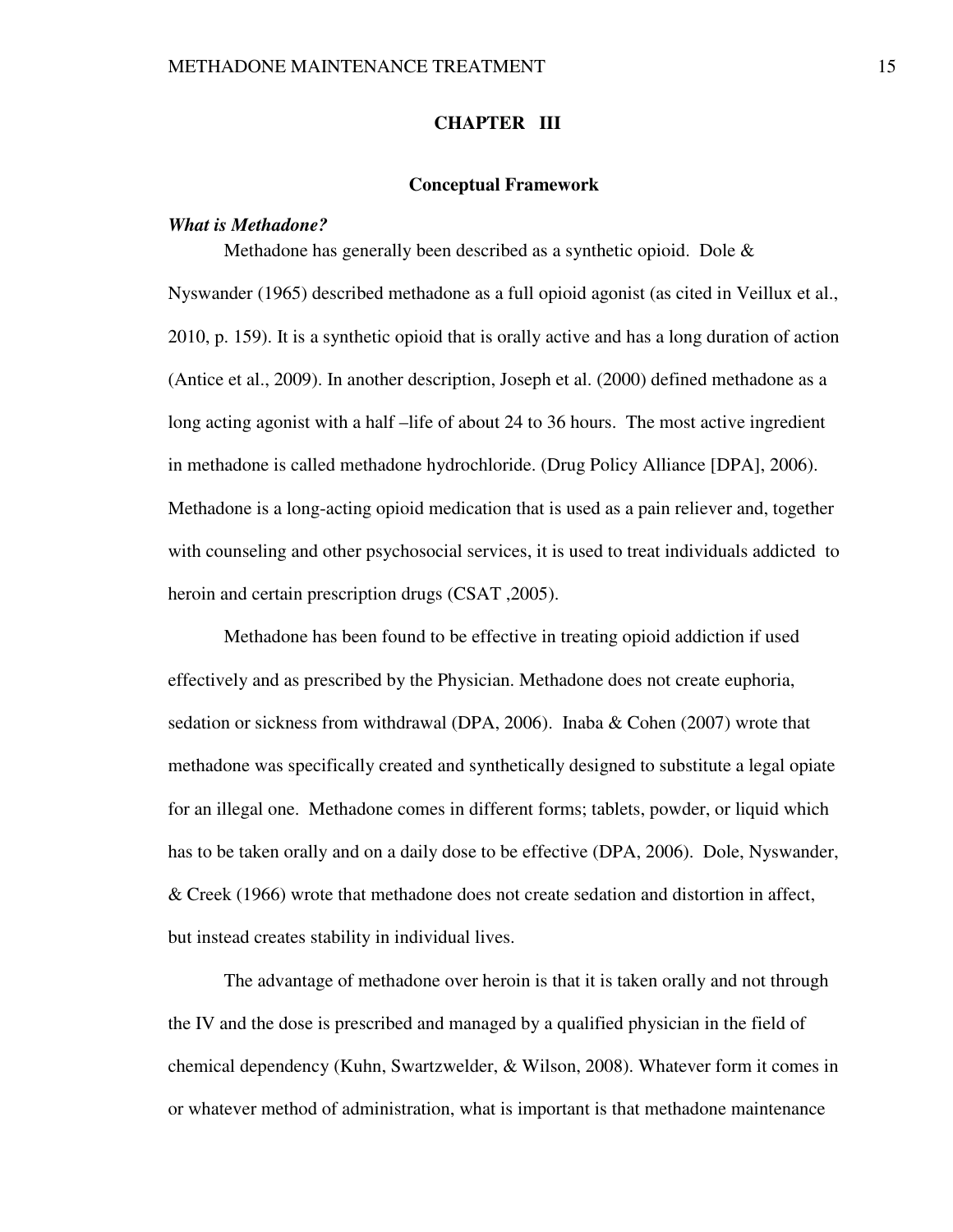as an harm reduction approach works and improves the livelihood of individuals who will ordinarily overdose or live a meaningless life as a result of addiction to heroin or other opiates (Kuhn et al., 2008).

However, certain characteristics set methadone apart from all other medications used in treating addiction to opioids. Catania (2006), wrote that methadone lasts longer and makes the individual stable when the dose is right, and patients on methadone do not feel any significant sense of being high or dope sick. As written earlier, it is important to note here that there are other medications used in treating opioid dependence. These include; Buprenorphine, Levacetylmethadol, and Heroin (diacetylmorphine).While these have also been found to be effective treatments, methadone seems to be outstanding in terms of treatment retention, crushing the effects of heroin, cocaine, and flexible dosing (Veillux, et al., 2010). As a result of these significant factors that separates methadone from all other substitute treatment for opioid treatment, MMT is considered the standard medical treatment for opiate dependence treatment in most countries of the world (Meyer et al., 2011).

 It is important to reiterate that methadone is also addicting and must be monitored closely to avoid overdose and illegal diversion (Inaba  $\&$  Cohen, 2007). It has to be stated that despite the stigma and controversy methadone has kept many from their harmful way of life through maintenance and accurate doses; ultimately methadone is more effective than focusing on abstinence or total recovery, which is often difficult to achieve (Inaba & Cohen, 2007).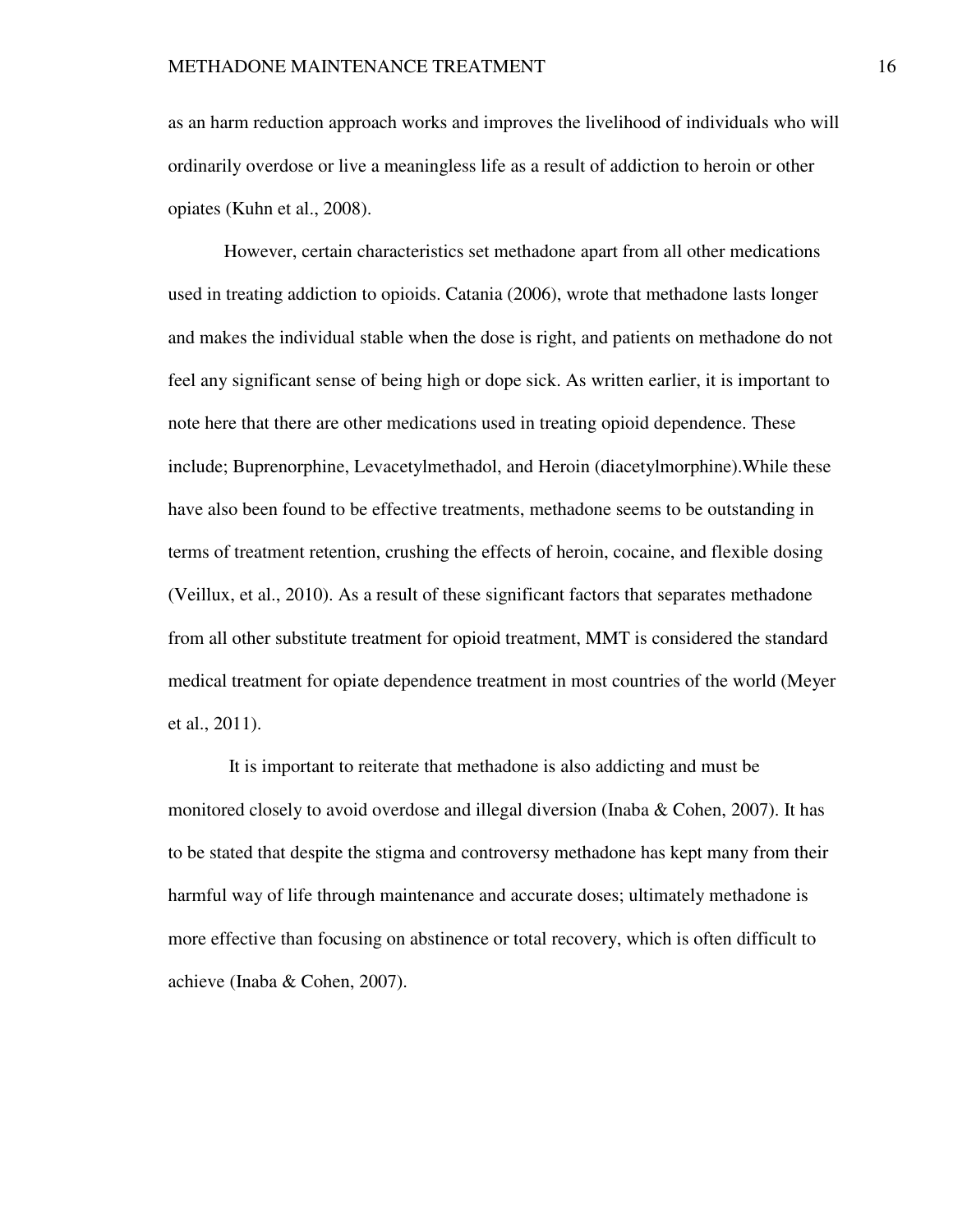#### **Addiction: A Chronic Problem**

Addiction as defined by Inaba  $&$  Cohen (2007) is a progressive disease process that is characterized by loss of control over use, obsession with use, continued use despite adverse consequences, denial there are problems, and a powerful tendency to relapse. In another perspective, McGovern (2010) wrote that addiction has been categorized as a disease that comes with biological, psychological and social roots. McGovern's (2010) definition of addiction as a disease is in consonance with medical model. The medical model describes addiction as a chronic, progressive, relapsing, and incurable disease that is as a result of addiction to a specific substance (Inaba & Cohen, 2007).

CSAT (2005) described addiction as a physical dependence on and the subjective need or craving for illicit substances to experience its positive effects or to avoid the severe symptoms of withdrawal from the substance. However, Diagnostic and Statistical Manual of Mental Disorders (DSM) (American Psychiatric Association [APA], 2000) looked at addiction from a different perspective. In the DSM, the word addiction was avoided; instead the substance abuse and dependence were used to explain the concept of addiction in a more detailed analysis (Kranzler & Li, 2008). These two criteria, dependence and substance abuse, are used more or less to diagnose substance use disorders to all of substances that are commonly used in usually a large quantity by individuals (Kranzler  $& Li, 2008$ ). It is important to note here that dependence or addiction can only be diagnosed after a careful consideration of use of such a substance and the effects this has on individuals' jobs, families, troubles with the law, and of course the continue use despite these consequences (APA,2000).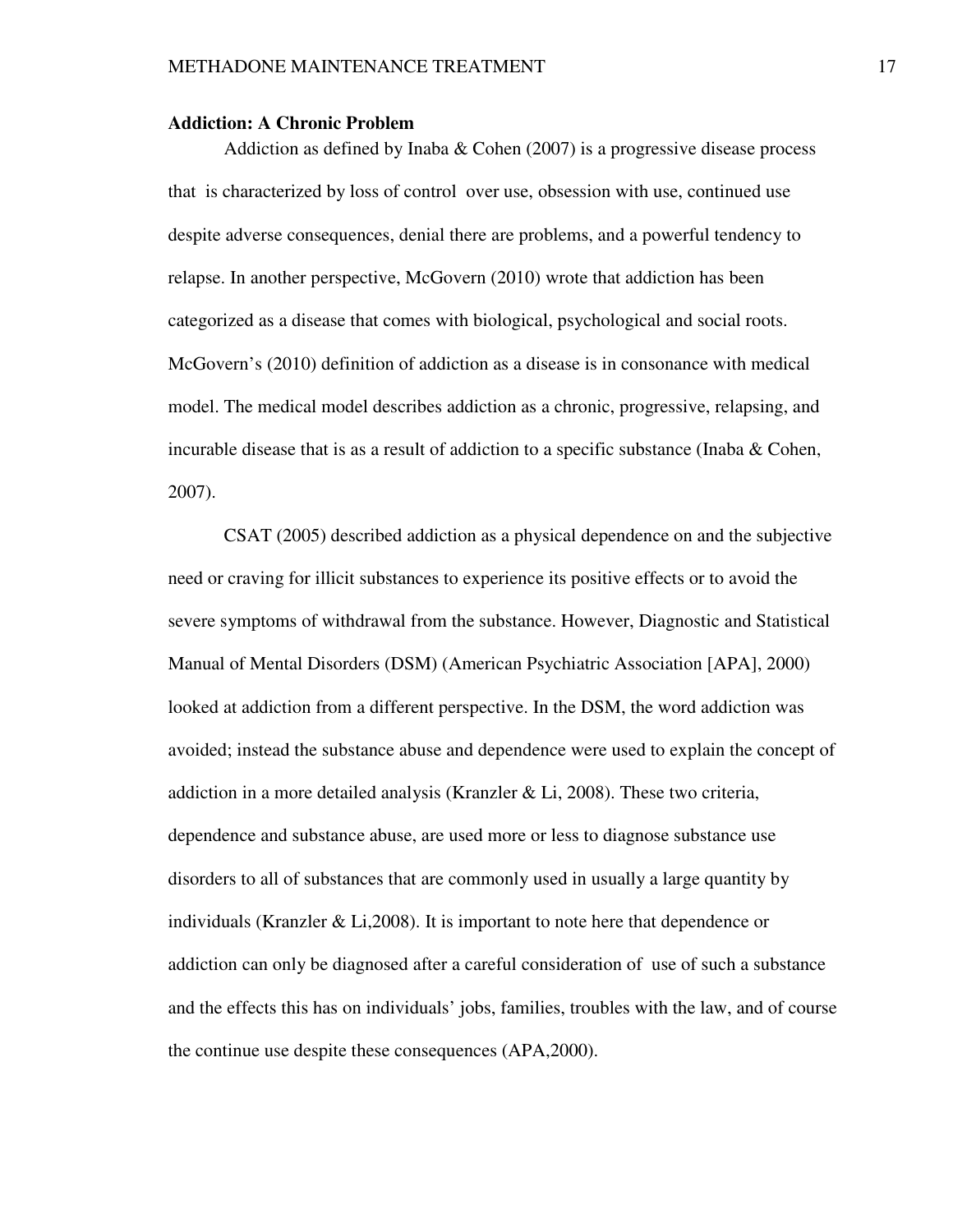The failure to control the use of one or more drugs, continuation of use despite significant harmful consequences, and recurrent failure to control or cut down the use; these are the key factors that distinguished addiction from recreational use (Goodman,2008). However, scientists have linked addiction problems to the human system. Research has shown that engaging in drug use, eating, or engaging in sexual behavior are all associated with intrapsychic levels of dopamine (Goodman, 2008). Dopamine is a neurotransmitter that can be found in the brain which plays a major role in addiction and substance dependence (Inaba & Cohen, 2007). Dopamine is present in every brain; therefore addiction is so powerful that it mobilizes all brain functions and any human being could become a drug addict (Kuhn et al., 2008).

However, there are many reasons people turn to addiction or drug use. Bowden (1971) wrote that boredom, curiosity, diminished self-esteem, problems with interpersonal relationships, family disruption, ignorance of opioid effects, and the pleasure of a fantasized world are some of the causes of addiction (as cited Platt,1986 p.188). Therefore, people use drugs for different reasons. To some individuals the reasons for their use of drugs remain unknown. Falling into drug use is particularly easy for some youth, who want to fit in, some out of curiosity and some as written earlier to kill boredom and idleness. Individuals tend to give the same reasons for their addiction. Most addicts use drugs to escape or avoid an unpleasant existence, to cope with mood adjustments, and to have a sense of belonging (Platt, 1986). Again, addiction is chronic; it can make individuals leave their jobs, families, and basic life sustaining principles (Kuhn et al., 2008).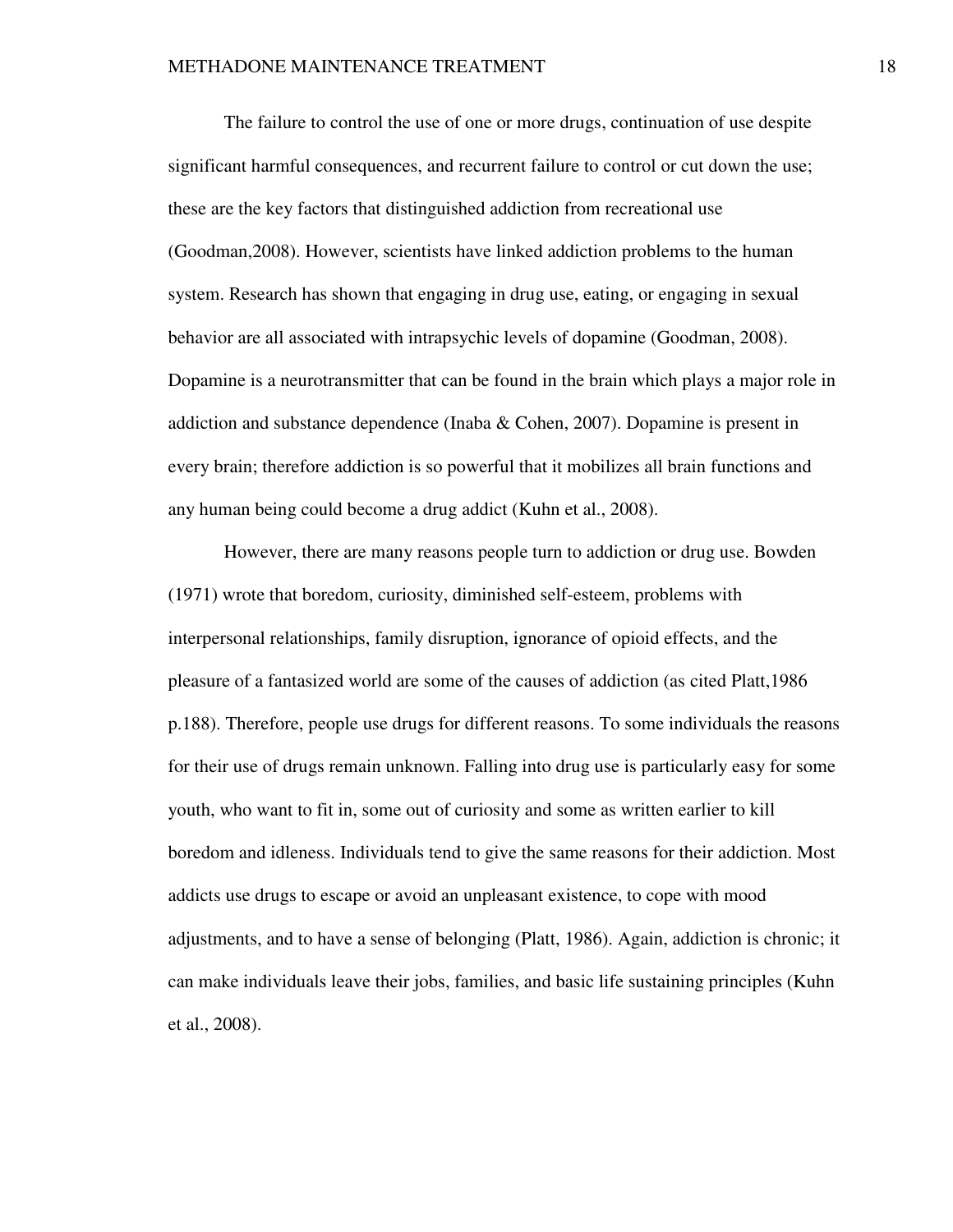Addiction to opioids, which is the focus of this research, has been viewed as a disease that results when the excessive use of opioids has made significant changes to the brain. In fact, the craving to use is often overwhelming and the addicted individual often loses control of the use of opioid and life functions even when it causes harm (CSAT, 2005). While the addiction to opioids has been seen as a chronic disease which cannot be cured but can be managed, it has been argued that the medication assisted treatment is the best form of treatment for opioid addiction (CSAT, 2005). Whatever definition that can be given to addiction, it is important to state that treatment for addiction should be culturally compatible, medically relevant, and modality should be compatible to the clinical care of people suffering from these conditions (Kranzler & Li, 2008). This is the composition of methadone maintenance treatment, which is an adaptable form of treatment for opioid addiction.

#### *Harm Reduction Approach*

 There are various treatment models for addiction to opioids, alcohol, and other compulsive behavior. Most treatment models preach abstinence while it has been proven that abstinence can hardly be achieved especially when it relates to addiction to opioids. According to Inaba and Cohen (2007), "harm reduction is a tertiary prevention and treatment technique that tries to minimize the medical and social problems associated with drug use rather than making abstinence the primary goal" (Inaba & Cohen, 2007, p. 563).

 It is essentially a prevention method by the authority, government, departments, agencies and non-governmental organization to stop the progression of drug use, restore peoples' health, and help them find alternate ways of thinking and living sober and stable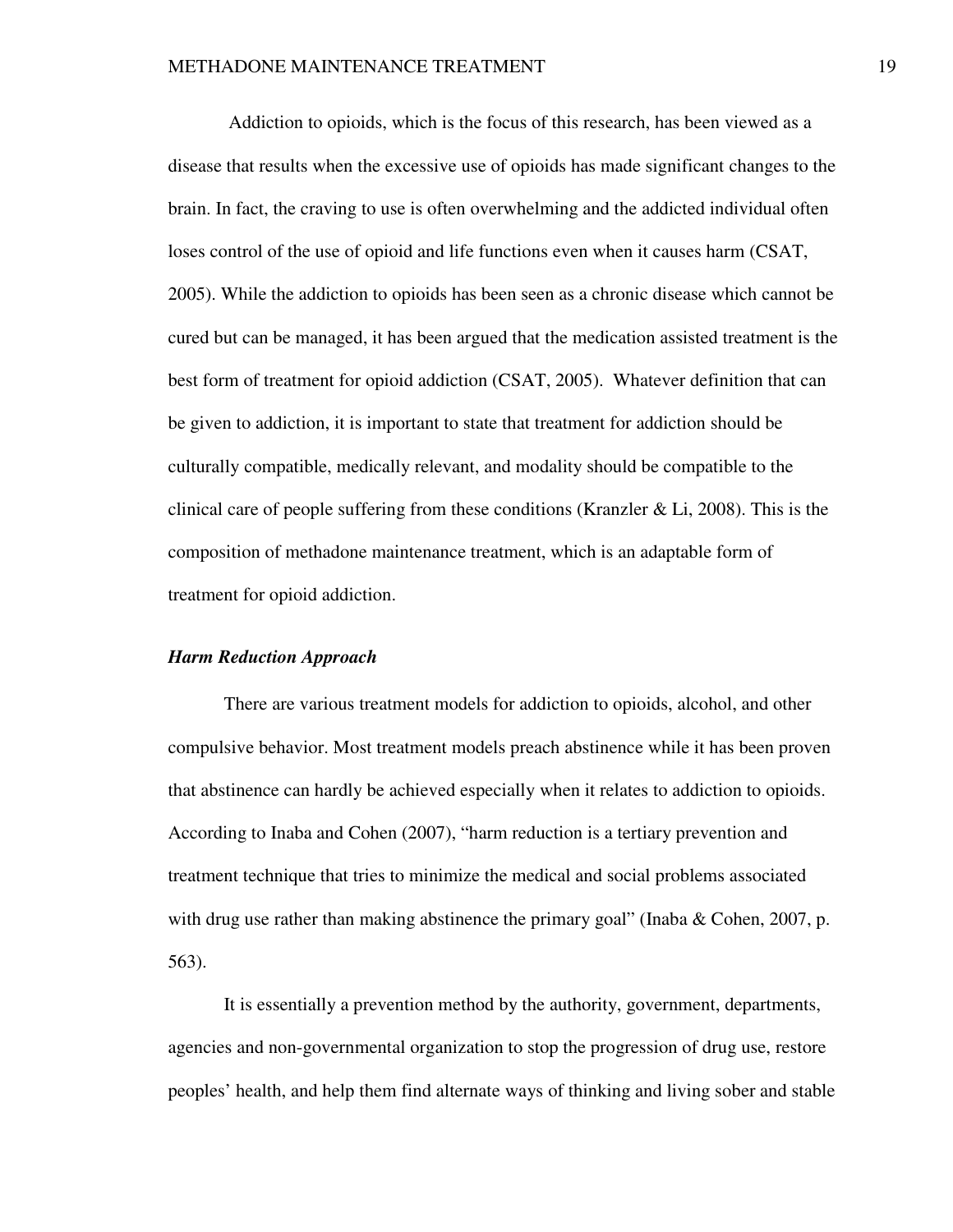life again (Inaba & Cohen, 2007). Riley et al (1999) wrote that harm reduction is a treatment model and a deliberate or a pragmatic attempt at minimizing the negative social, economic, and health related consequences of drug use without necessarily insisting on abstinence (as cited in Jarven, 2008,p. 975). Jarven (2008) wrote that it is an ideal and pragmatic way of dealing with drug problems than traditional abstinence oriented drug addiction treatment.

There are many ways in which the harm reduction approach has been carried out. This is different from country to country and community to community and it often depends on the intensity of the drug epidemic. It is worthy to note that the harm reduction approach has been endorsed the world over even in a more conservative society to fight the epidemic of drug use. A good example is Iran where methadone is fully backed by the government; and addicts are treated as patients and not criminals, and methadone is made available to inmates who need it in jail (Miller, 2006). Mostly, it involves, providing drug education, instituting needles exchanges, decriminalizing the use of drugs, providing resources to lessen the consequences of abuse and of course using drug substitution programs like the methadone maintenance treatment (Inaba & Cohen, 2007).

However, there have been controversies and criticisms against the harm reduction approach. Most criticized of all these methods of harm reduction is the MMT. The proponents of abstinence model of opioid treatment oppose the program because they believe drug abuse should not be treated with another addicting drug (Inaba & Cohen, 2007). The supporters of "abstinence or nothing" hold the firm belief that methadone is a substitute for heroin and not an end in itself (McGovern, 2010). Some even believe that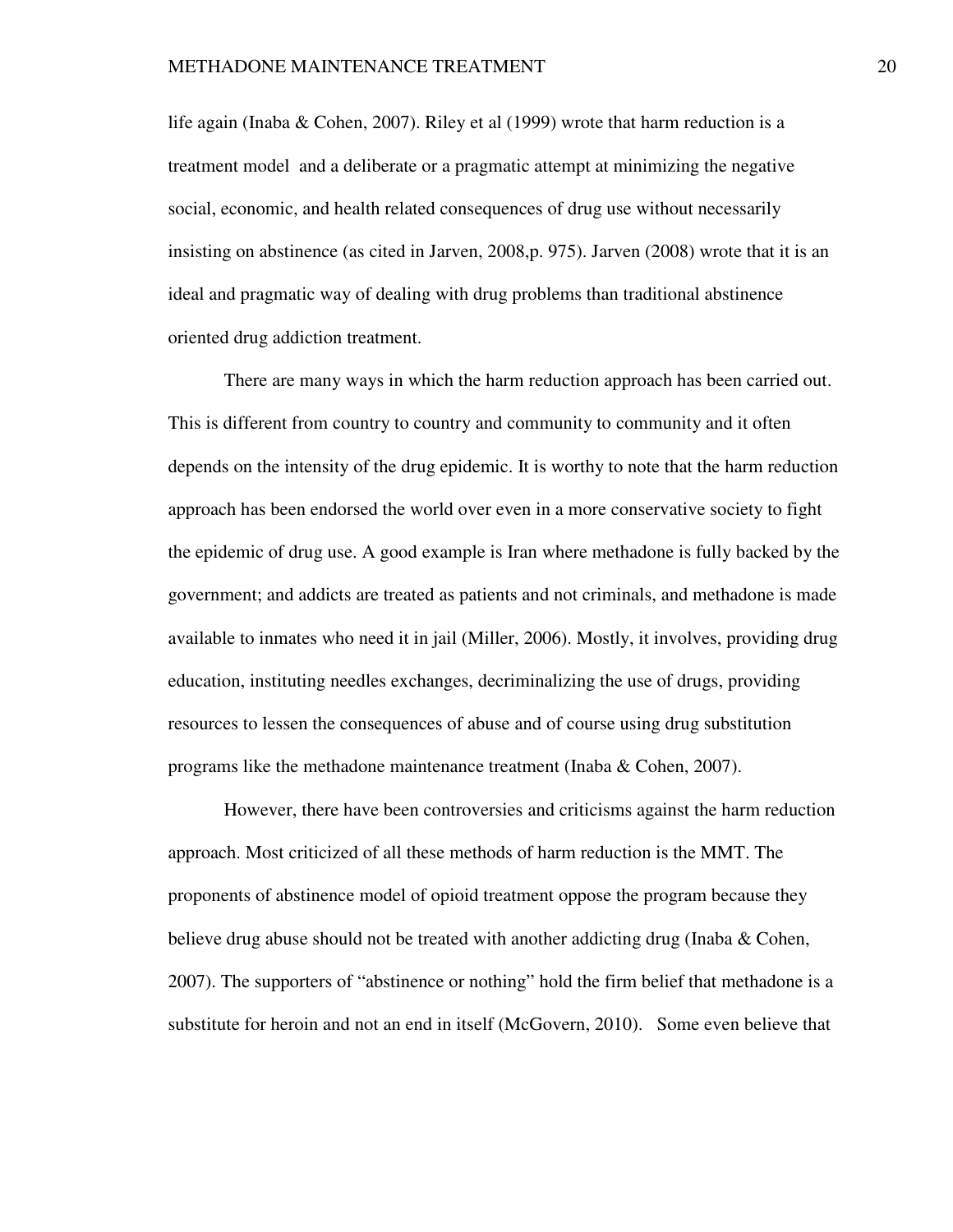it is a form of helping individuals who are not ready for change, to be taking methadone which they may be on for very long time to come.

On the other hand, the proponents of harm reduction stated that harm reduction approach has been used in treating heroin addiction in form of MMT and has been reducing crime related to drug use, reducing heroin use, reducing transmission of bloodborne viruses, and improving mental and physical health of individuals who were addicted to heroin. Nevertheless, harm reduction inform of opioid agonist treatment or methadone maintenance treatment is the strongest evidenced based intervention in the treatment of opioid dependence (McGovern, 2010).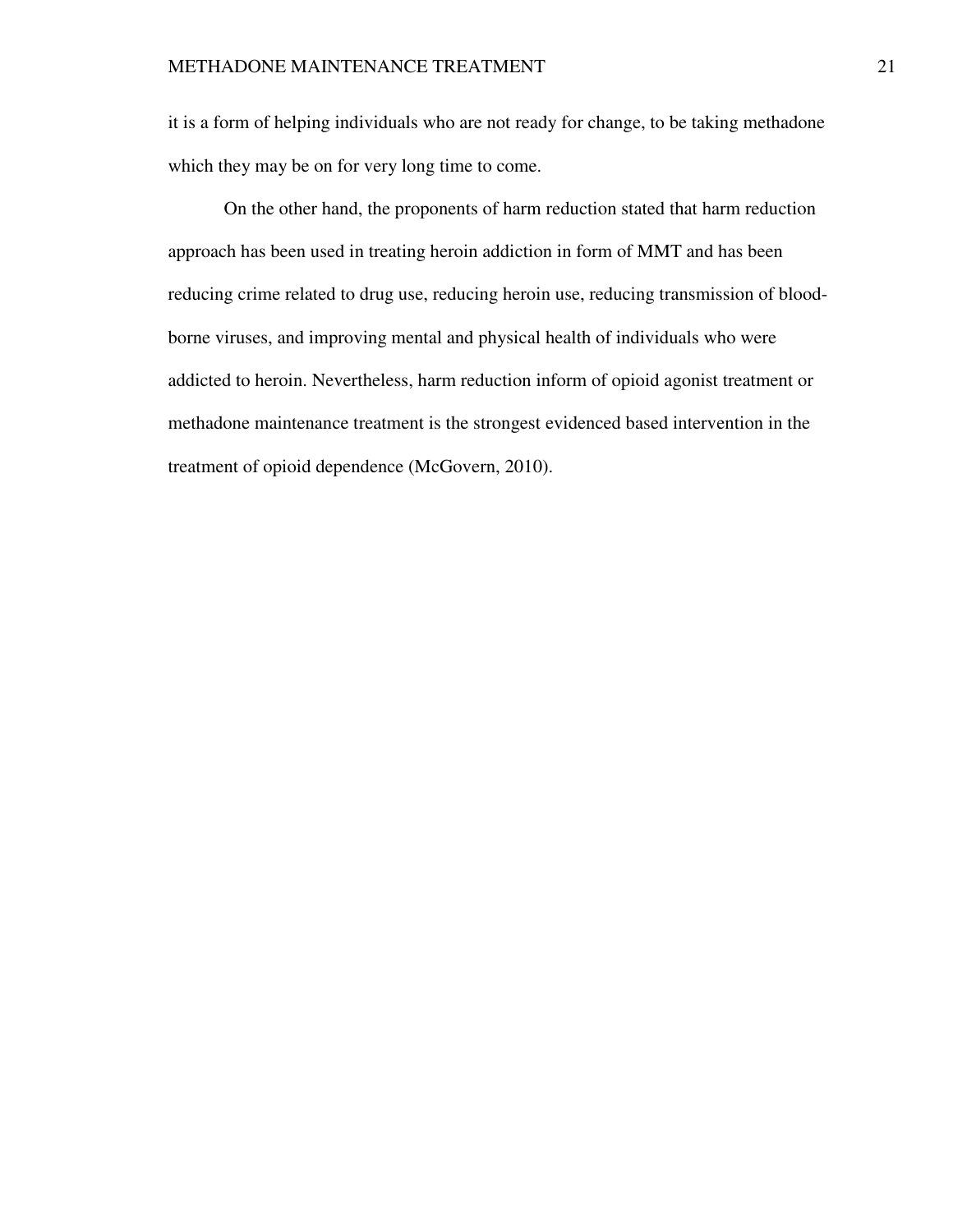#### **CHAPTER IV**

#### **Methods**

#### *Research Design*

This study traced the history of methadone, operations of methadone clinics, the stigma associated with MMT and more importantly, the psychosocial impact of methadone on individuals. Therefore, a qualitative research method was used and data were gathered through interviews that were conducted using the semi-structured questions. Data for this research were gathered through words, descriptions, and narratives from interviews that were conducted with addiction counselors, registered nurse, and social workers with experience in the field of addiction counseling, cooccurring disorders and most especially in the MMT. A medical physician with experience in MMT was also interviewed so as to examine the impact of his expertise on patients and his practices.

#### *Sample*

In order to achieve the goal of this research, six addiction practitioners including: addiction medicine physician, licensed alcohol and drug counselors, mental health practitioners, and licensed clinical social workers that specialize in addiction counseling were carefully selected for interview through the use of Snowball Sampling Technique. Interview questions were structured with the intention of exploring themes that support or argue against methadone as an alternative therapy for addiction treatment. Rather than general questions in Addiction Counseling, the questions were more specific about MMT programs.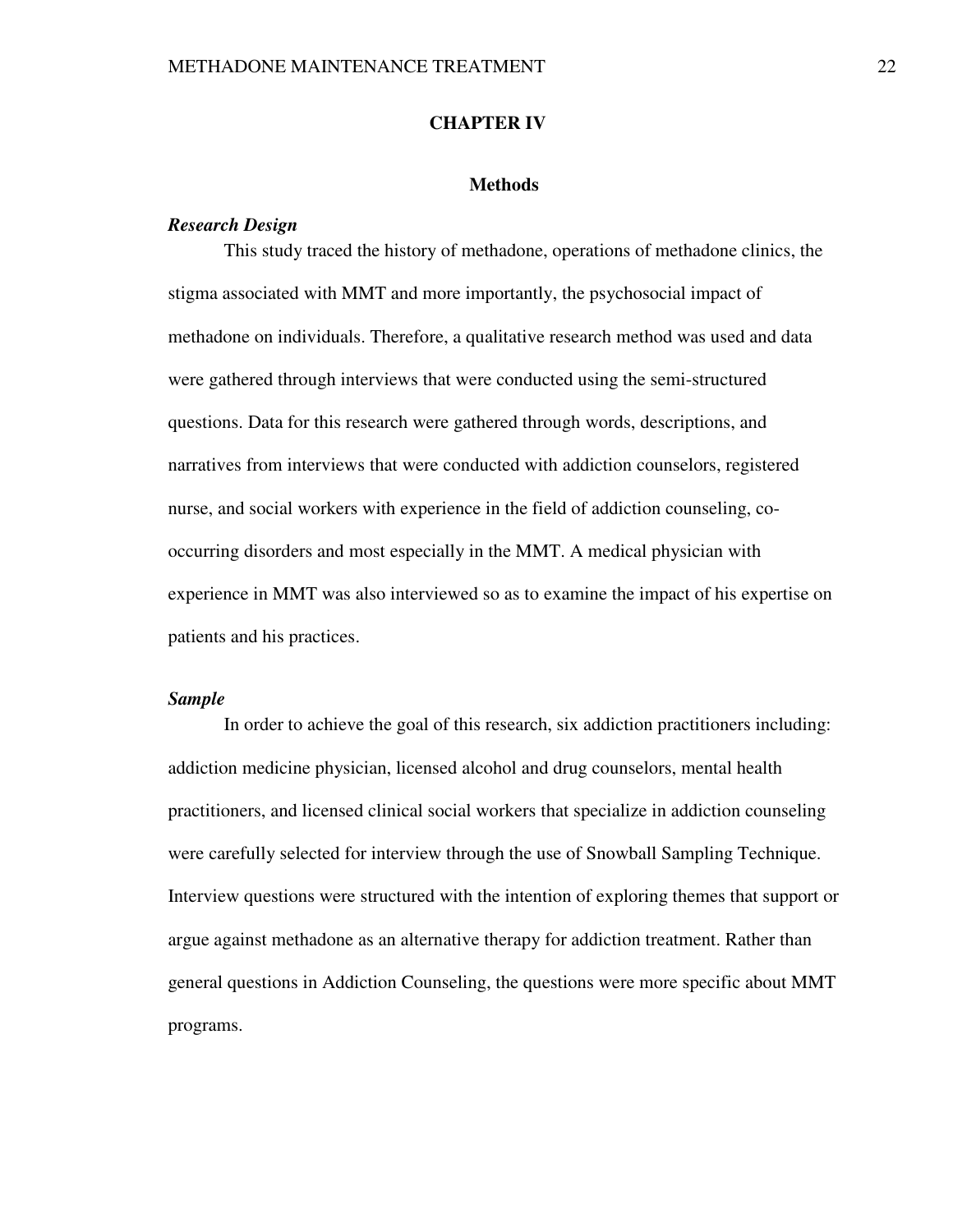It has to be stated that not all professionals in the field of addiction counseling endorses MMT, therefore efforts were made to balance diverse views by selecting individuals with different opinions about methadone. Again, the experiences of these individuals selected for the interview ranged from ten years of practicing in the field of addiction counseling or mental health practices. Also, these individuals were made to fill out a demographic questionnaire in which their age range, educational background, and number of years of their experiences were administered. In all, six professionals from diverse backgrounds were interviewed for this research.

#### *Protection of Human Subje***cts**

 To conform to the St. Catherine University Institutional Review Board (SCUIRB), the consent form was reviewed in detail and signed by the interviewee before the interviews were conducted. The consent form contains information about the research topic and the research question (See Appendix B for the letter of consent). This was also approved by the committee chair, Rajean Paul Moone before the interview. This ensured compliance with the SCUIRB rules governing research and protection of human subjects' guidelines. The respondents' names were omitted from all documents related to this research. Also, the interviews were recorded and this can threaten confidentiality and anonymity. Therefore, special codes known only by the researcher were used to protect the identity of interviewees on all recordings and materials relating to this research. Also, during data analysis the recordings were kept on a secure, password protected computer. More importantly, the recorded conversations were discarded after the completion of the presentation. It is important to state that all necessary steps to meet the SCU's IRB standards were taken.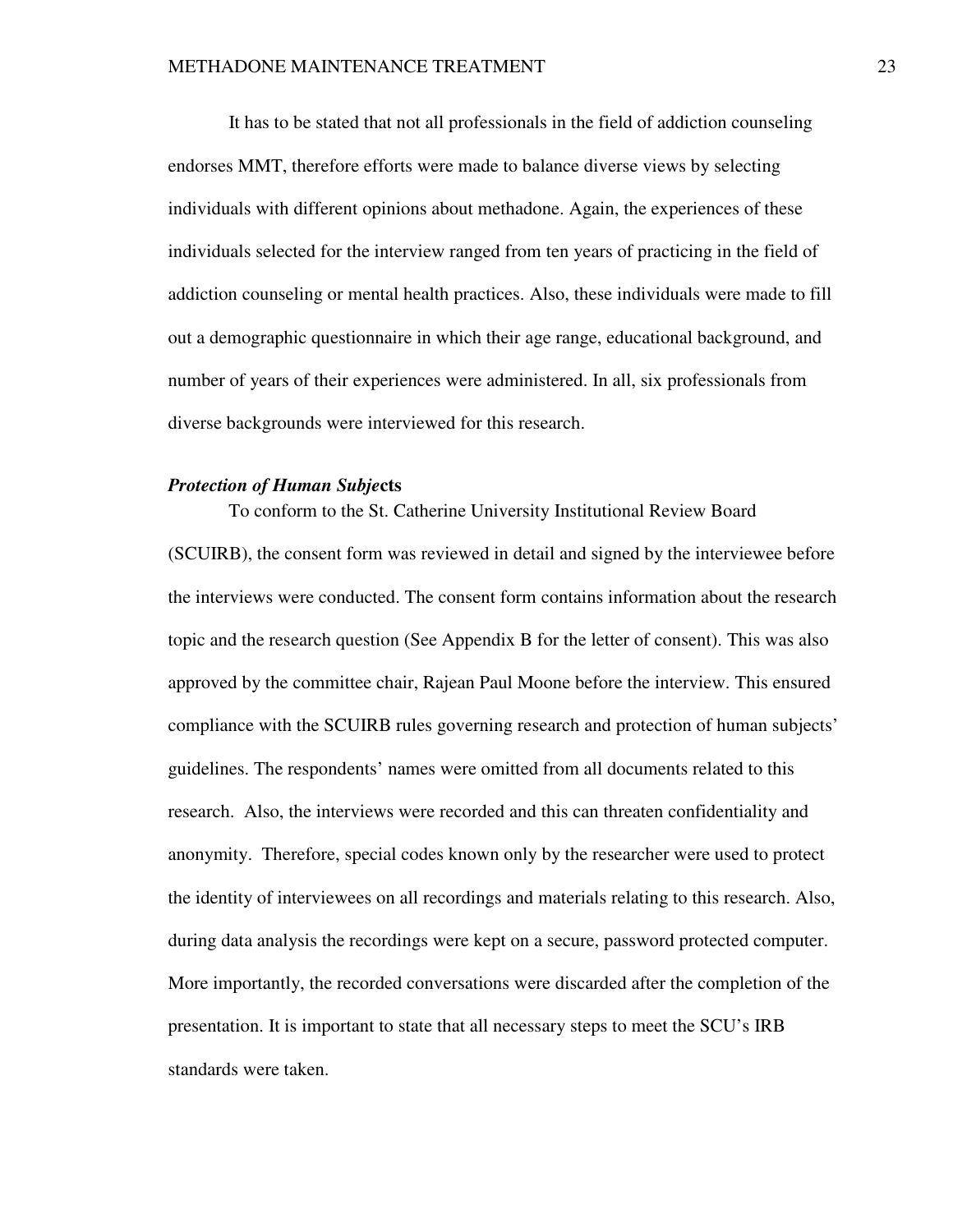#### *Data Collection Instrument and Process*

For data collection, interviews were conducted using semi-structured questions that lasted for approximately sixty minutes and were recorded. The interview questions were examined and corrected by the committee chair before the actual interview. The questions are available in Appendix C.

 Rather than general questions in addiction counseling, the questions were more specific about MMT programs. The respondents' experiences in the field of addiction counseling were part of the questions and their position on harm reduction approach was challenged. The stigma faced by those in the MMT program was also be examined. An important question about the steps to curb stigmatization of MMT was also part of the interview questions. More importantly, the barriers faced by the program as a whole and individuals who are trying to stay sober through the MMT were part of the questions. Also, participants were asked to fill out a demographic questionnaire before the interview (See Appendix D). Above all, the psychosocial impacts of MMT on their clients were examined. The interviews were transcribed for the purpose of coding, data collection, data management and data analysis.

 It is important to note here that the focus of this research is addiction to opiates and MMT as a proven effective method in the treatment of addiction to opiates. Hence, professionals interviewed were individuals who are knowledgeable in the field of addiction counseling, especially methadone maintenance clinics. They were contacted via electronic mail and phone, appointments were scheduled, and interviews were carried out at an agreed site.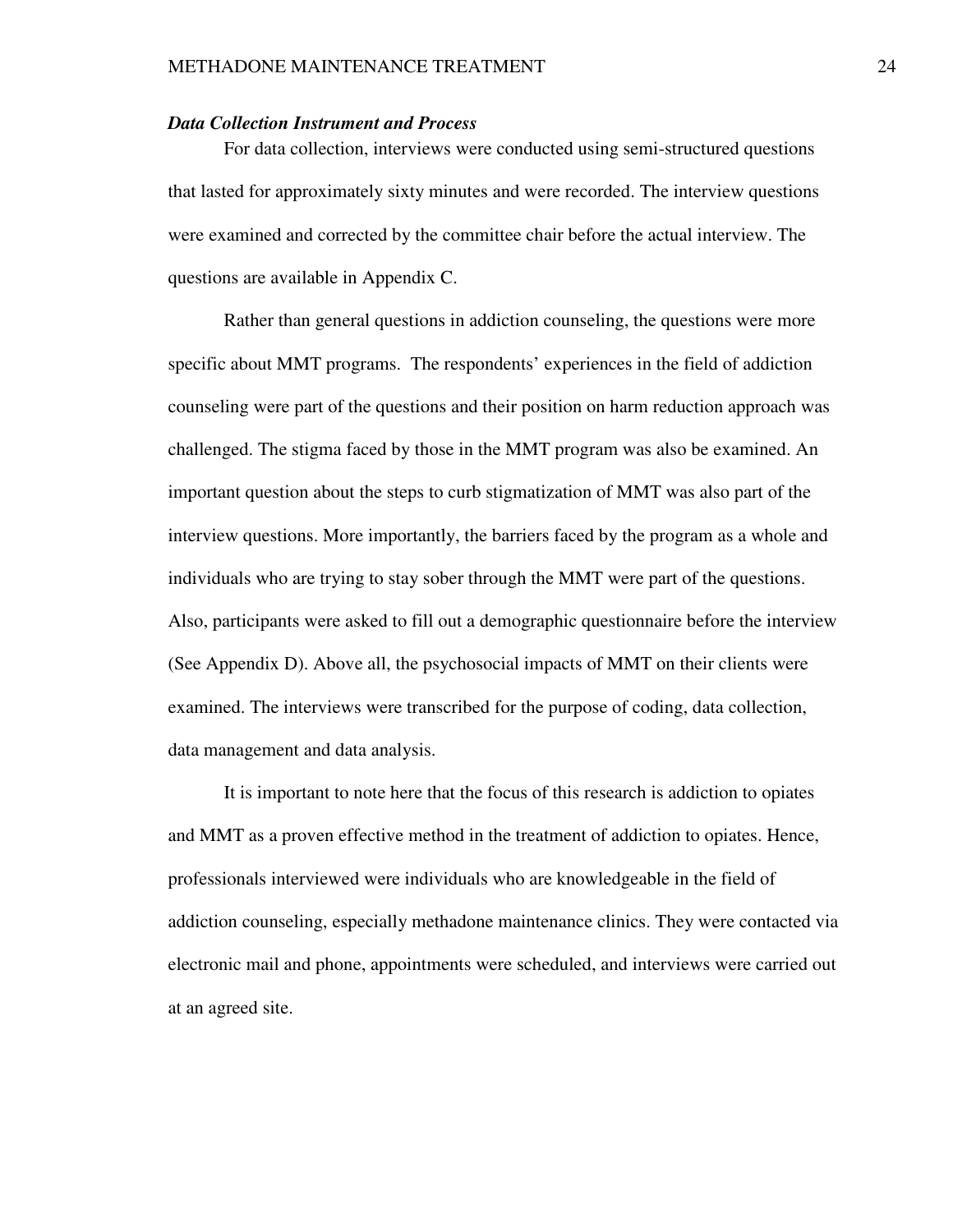#### *Data Analysis Plan*

As written by Padgett (2008), no specific method or approach is the best or required for data analysis in qualitative research. Therefore, data for this research were gathered during the interviews with addiction counselors, addiction physician, registered nurse, and social workers using grounded theory. This theory is an inductive technique which takes the transcript data and codes it, first closely reflecting on the actual words and then creating more abstract themes from the codes; the themes developed are abstract enough to form and construct theory (Monnette et al., 2011). It is a research methodology for developing theory by allowing this theory to emerge from the data or be grounded in the data (Monnette et. al, 2011).

To create code and themes, interviews were transcribed and read thoroughly. It is important to emphasize that the transcription were personally handled to establish intimacy with the data (Padgett, 1998). This intimacy and personal evaluation of interview techniques were helpful to develop code and themes. Again, manual analysis carried out in the course of this research, created an in-depth insight into details of the interview, so similarities and differences in the opinions of the interviewees were identified (Maeyer et al., 2011).

 To analyze the data from interview; coding was used. Coding is the process of identifying bits and pieces of information in the interview; correlating them to concepts, themes, and headings around which the findings, discussions and final reports were organized (Padgett,1998).Therefore, details of the interview as it regards to responses to the semi-structured questions were carefully analyzed line by line. Efforts were made to identify key concepts, themes, and related words in the recorded audio tapes.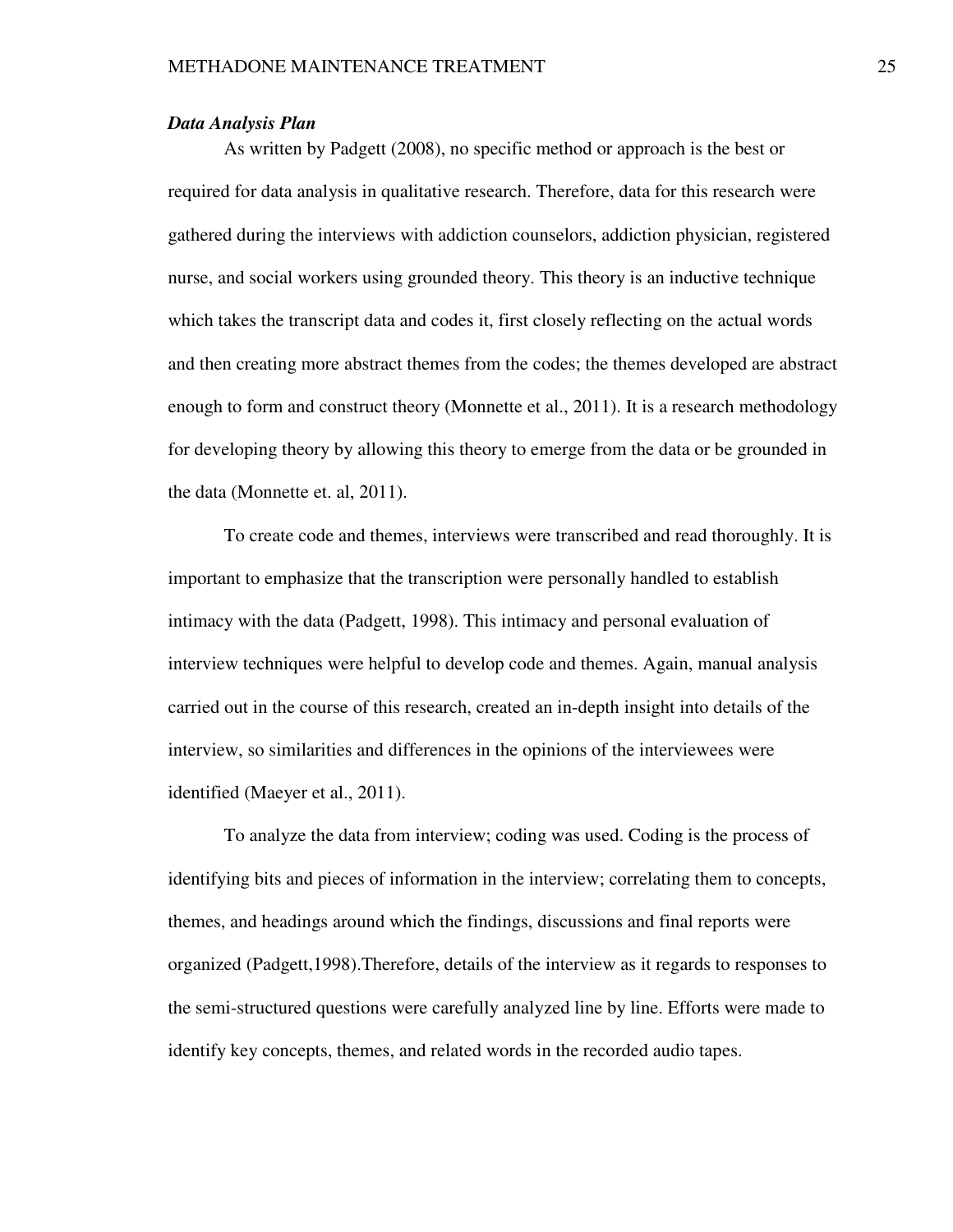#### *Strengths and Limitations of the Design*

Contrary to the popular views of opponents of qualitative research method, the method is neither haphazard nor a conception of the researcher's whims, but it is purely creativity (Padgett, 1998). Qualitative studies offer comparable analysis on their analytic procedures and they are usually a good read (Padgett, 1998). In fact, the qualitative method was chosen for this study because through structured interview, it was easy to understand addiction counseling practitioners positions on the sensitive issues surrounding methadone, the policies of their agencies as it affects methadone and harm reduction, and framework within which they operate as it affects their clienteles who are on methadone (Monette et al., 2011).

 However, it is important to note that responses to interview questions are sometimes based on individual perception and views which could be sometimes subjective and can threaten reliability and validity of data. This is one of the limitations of qualitative design. As Monette et al.(2011) wrote one of the limitations of the qualitative method of data gathering is that personal attitudes of interviewees, their values, and objections or support for methadone can distort the findings for this research. In addition to this, individuals chemical dependency philosophy varies; some advocate for abstinence, while some are in support of harm reduction and some support whatever works for the client; all these can impact opinions of interviewees. That is why efforts were made to select diverse views. Hence, a balance of views was achieved and limitations of qualitative method of research design were addressed.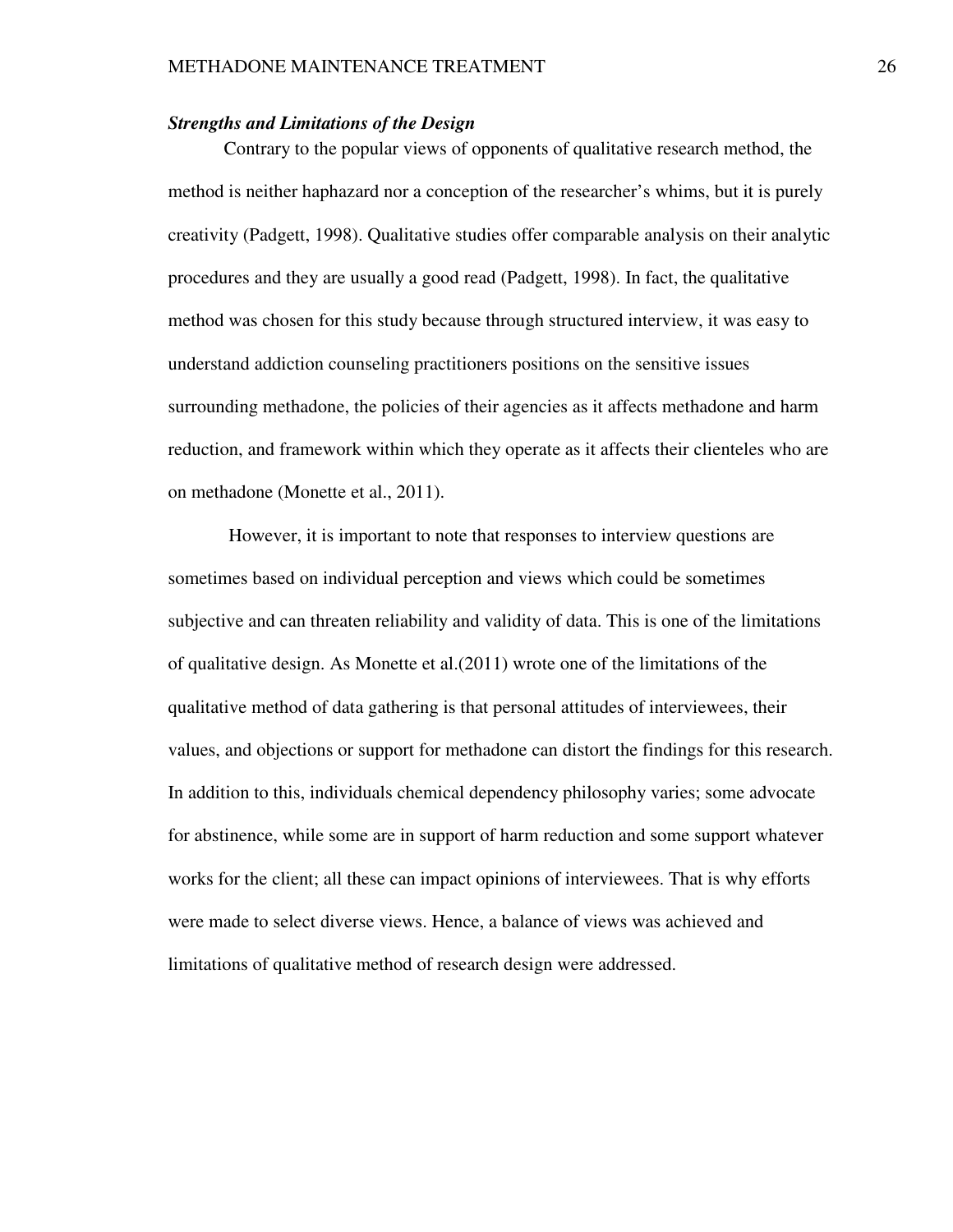#### **CHAPTER V**

#### **Results and Findings**

The purpose of this study is to examine the psychosocial impact of methadone on individuals. Interviews were conducted and participants were asked questions that are specifically related to MMT. After six qualitative interviews with licensed alcohol and drug counselors, a chemical health social worker, a registered nurse and an addiction physician, the following themes were developed: stigma, disease concept, co-occurring disorder, lack of knowledge about methadone and ethical considerations. This section will examine the themes developed from the interviews.

### *Stigma*

One of the themes identified in the course of this research is stigma. All respondents stated that the public disregard the benefits of the program; instead the focus is on the little negativity that is associated with the program. During the interview, one of the respondent stated that "MMT is viewed poorly. People believe it is a drug of choice from heroin to Methadone."

Another respondent stated that:

Well. As a Registered Nurse we don't stigmatized patients. We don't treat people differently based on their diagnosis. When we see patients that are addicted to narcotics we believe it is a situation they cannot help, we believe something is wrong somewhere and we try to get them help as much as we can. That is why they end up in methadone clinic. It is a medical issue that needs medical attention. On the street people will call them addict and stuff but medically we don't see that.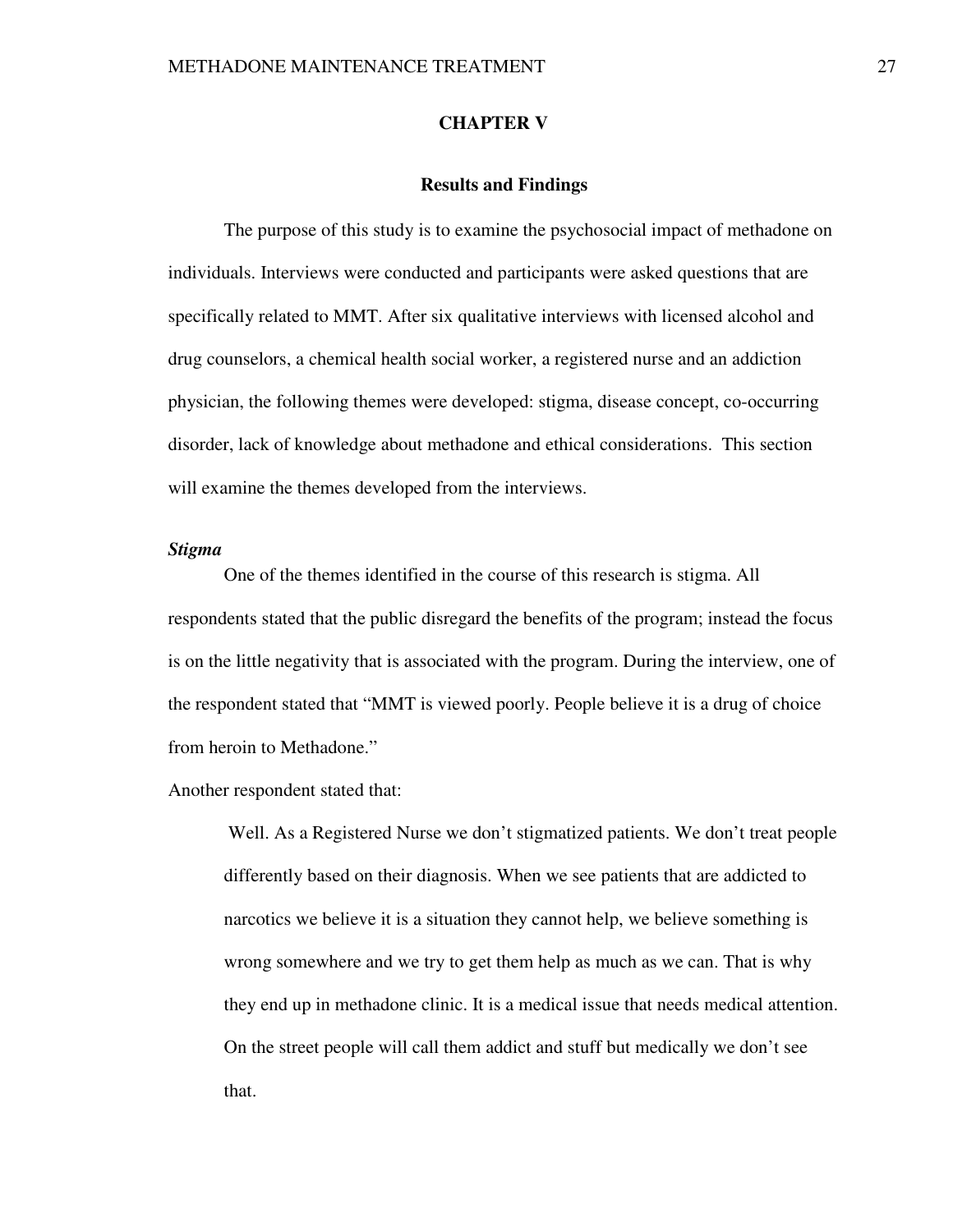In a different interview, the respondent stated that:

The stigma prevents many people from seeking treatment. The other major barrier is the cost to the patient. There is also confidentiality and people worry about their information.

Similar to this is, is the fact that:

 There is stigma within the community even within other providers. Some Doctors do hesitate to work with clients simply because they are on methadone. This is as a result of lack of knowledge. Doctors look at them as addicts. That is stereotype and is the biggest barrier. They just know the negative stigmas, stereotypes, negative information, everyone knows someone who dies of methadone or illegally using methadone and you are going to have professionals who will not stand for what is right or what could be positive.

#### *Is addiction a disease?*

Another theme that was very common during the interviews with respondents was disease concept. Categorizing addiction as a disease is as controversial as every other social issues in the United States and elsewhere. The earliest call for disease concept of drug and alcohol was made by Benjamin Rush (Goodwin & Gabrielli, 1997 as cited by Inaba & Cohen).

Since, this time there have been controversies about the concept and opinions have been divided on the subject of defining addiction as a disease. The debate over whether to describe or treat addiction as disease has affected not only individuals' suffering from addiction but also the policy makers and addiction professionals (White,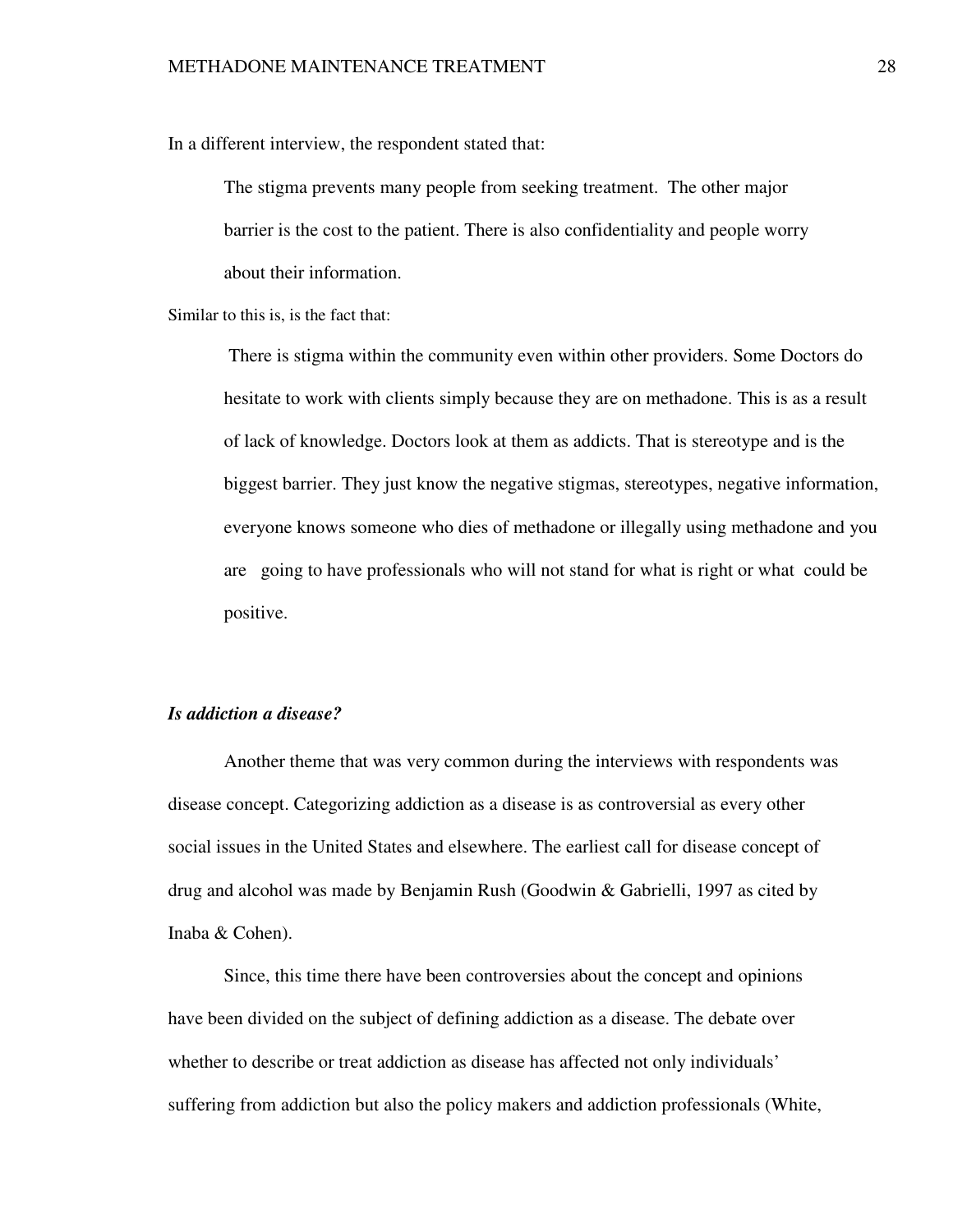2000).

The advocates of the disease concept held the opinion that it will offer precision in problem diagnosis, selection of effective treatment, culturally adaptable intervention and client centered treatment (White, 2000). As a society, "it will enable us to review our system of judgment in which an individual is viewed as an addict who is suffering from a disease and offered healthcare resources while another person with the same problem is judged as a criminal and is incarcerated" (White, 2000, p. 2). Again, the supporters of the call for defining and categorizing addiction as a disease are of the opinion that doing so will "replace moral censure and criminal punishment of the alcoholic/addict with unprejudiced access to health care institutions; it will relieve guilt, and increase help seeking behavior" (White, 2001, p. 23). They believe that defining addiction as a disease is a means of affirming that there is a problem and making individual identify and agree to the problem, while the society will also recognize the problem and develop the structures to address the problem (White, 2000 ).

To the oppositions, this argument does not stand up against criticism. Their contention is that defining addiction or alcoholism as a disease will create room for addicted individuals to make excuse for their sinful behavior of drinking and using illicit drugs which is considered a blasphemy against God (White, 2000). To those that hold this belief, addiction to substances is not only a sin but a moral failure. Again, rather than perceiving addiction as a disease, they contended that addiction and drunkenness is a sin against God and can not be cured not by counseling, Minnesota model of treatment, or MMT but only through religious means (White, 2000). They argued that, the concept of addiction as a disease is scientifically indefensible, it strips individuals in treatment of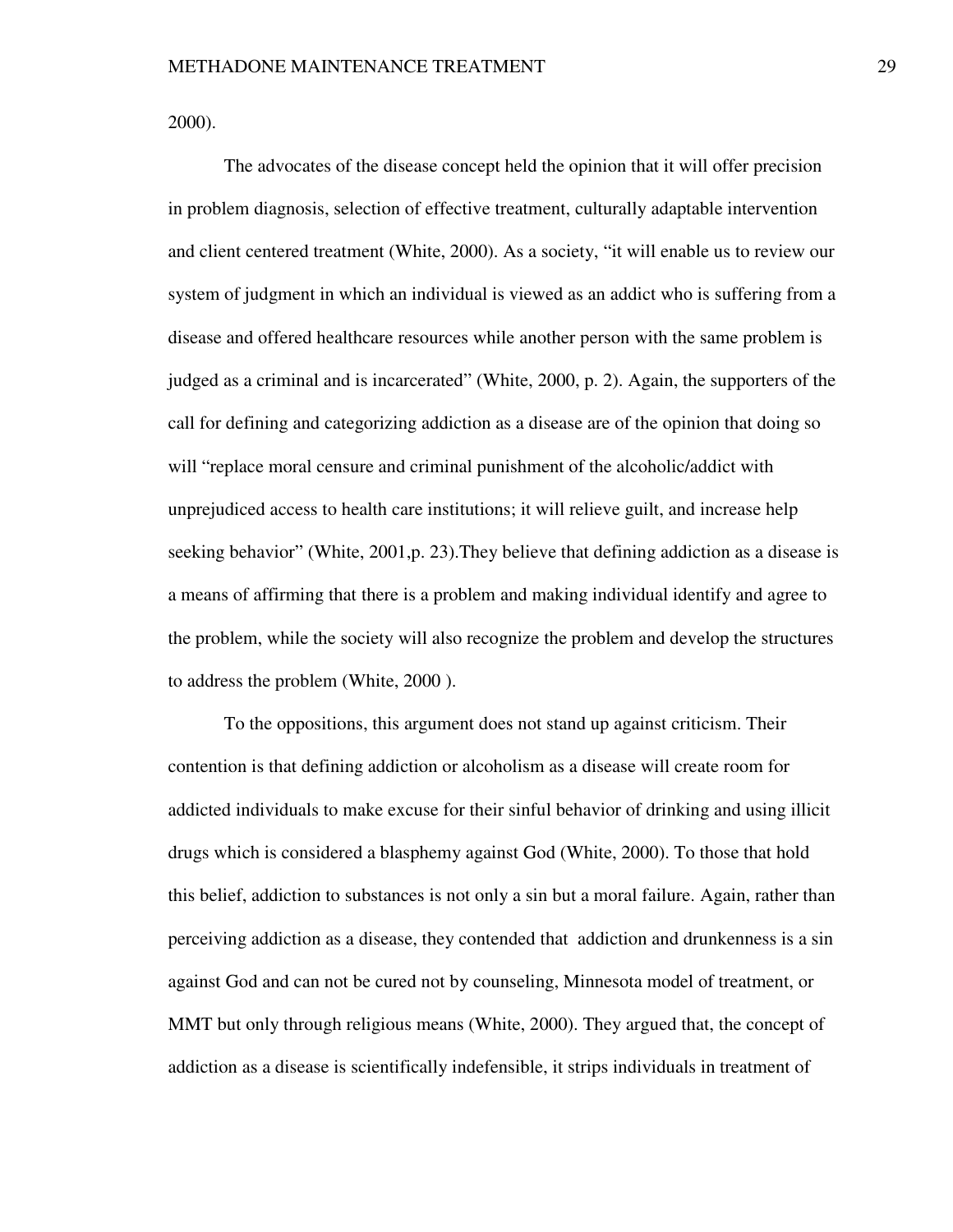their freedom and responsibility, it does not provide adequate relapse prevention strategies, it stigmatizes individuals and it has survived because of people who are financially profiting from it (White, 2001).

However, White (2000) states that the push to categorize addiction did not start today and many terms like moral disease, disease induce by a vice, intemperance, odious disease and many more have been used in the past to explain alcoholism and drug addiction. White (2001) pointed out that three major significant events led many to renew the call for defining addiction as a disease in the modern times. These are; the emergence of therapeutic community as a treatment modality for drug addiction, the perception of opiate addiction and methadone maintenance as an effective treatment by the pioneers of MMT and lastly the widely embrace of Minnesota Model of treatment which perceived and treat addiction as a primary disease (White, 2000)

Going by different opinions, it is likely that these arguments, criticisms and counter criticisms will continue for a very long time; it is however important to pay attention to what professional in the field says during the interview.

 It is one of those issues where people have emotional argument as oppose to scientific argument. That is another barrier or problem. The other issue is that the use of opioids is not legal while the use of alcohol is legal. So there is an interface with the criminal part of the society that does not occur with alcohol. That makes it more different situation for the person using and a person trying to get out of it. Addiction should be seen as a medical issue we don't blame people for getting sick. Addiction is a disease and it is treatable. It is difficult but people still get treated.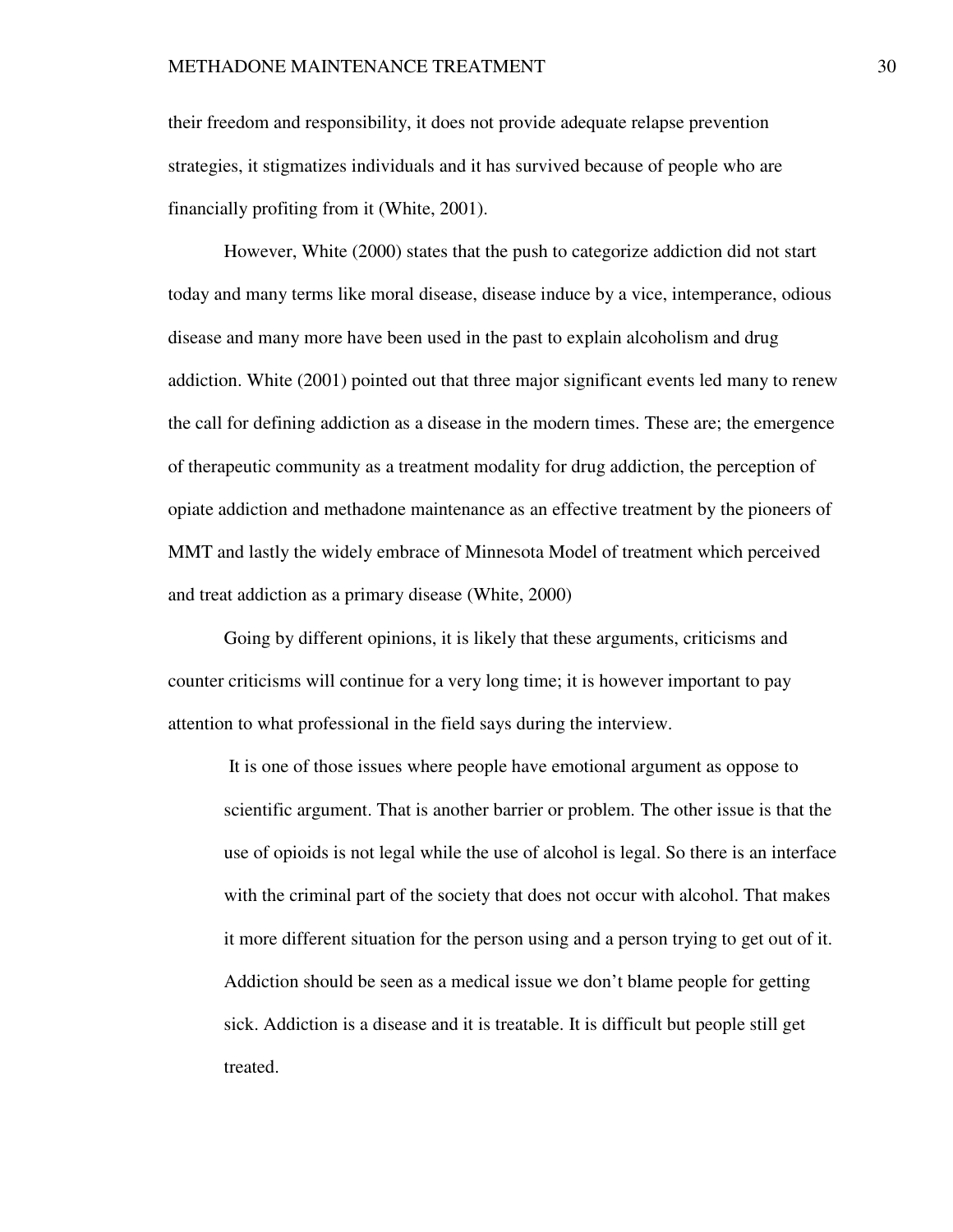Another respondent agreed to the assertion of addiction as a disease and MMT as a panacea to opioid addiction:

 I think it is a disease. It takes life time to combat but medication can help. You can't just treat the symptoms or other issues; you got to treat the whole person.

### *Co-Occurring Disorder*

Another important theme that was identified during this research was cooccurring disorder. The quotes below validate the opinion of the respondents on the issue of co-occurring disorders:

You know most people once they become addicted to something, typically they have mental health diagnosis because of the things they go through because of their addiction, they have family problems, relationship problems, marital problems, people are depressed because of drug and alcohol, and some started using because of mental health issues.

One respondent added that co-occurring disorder should be treated simultaneously:

 All those diagnosis of mental health diseases has to be treated as best as they can. Many of them are parts of the disease process. Often the bipolar people will use alcohol and drugs in their manic face. And the same way with clinical depression and they may use them as a way to medicate themselves for depression. The usual wisdom about alcohol is that you can't treat all these other problems but you can treat addiction if you can find a way to treat it then other things will get better. And is the same way with the opioids if you can stop this problem, and then they have a chance to deal with other mental health issues. It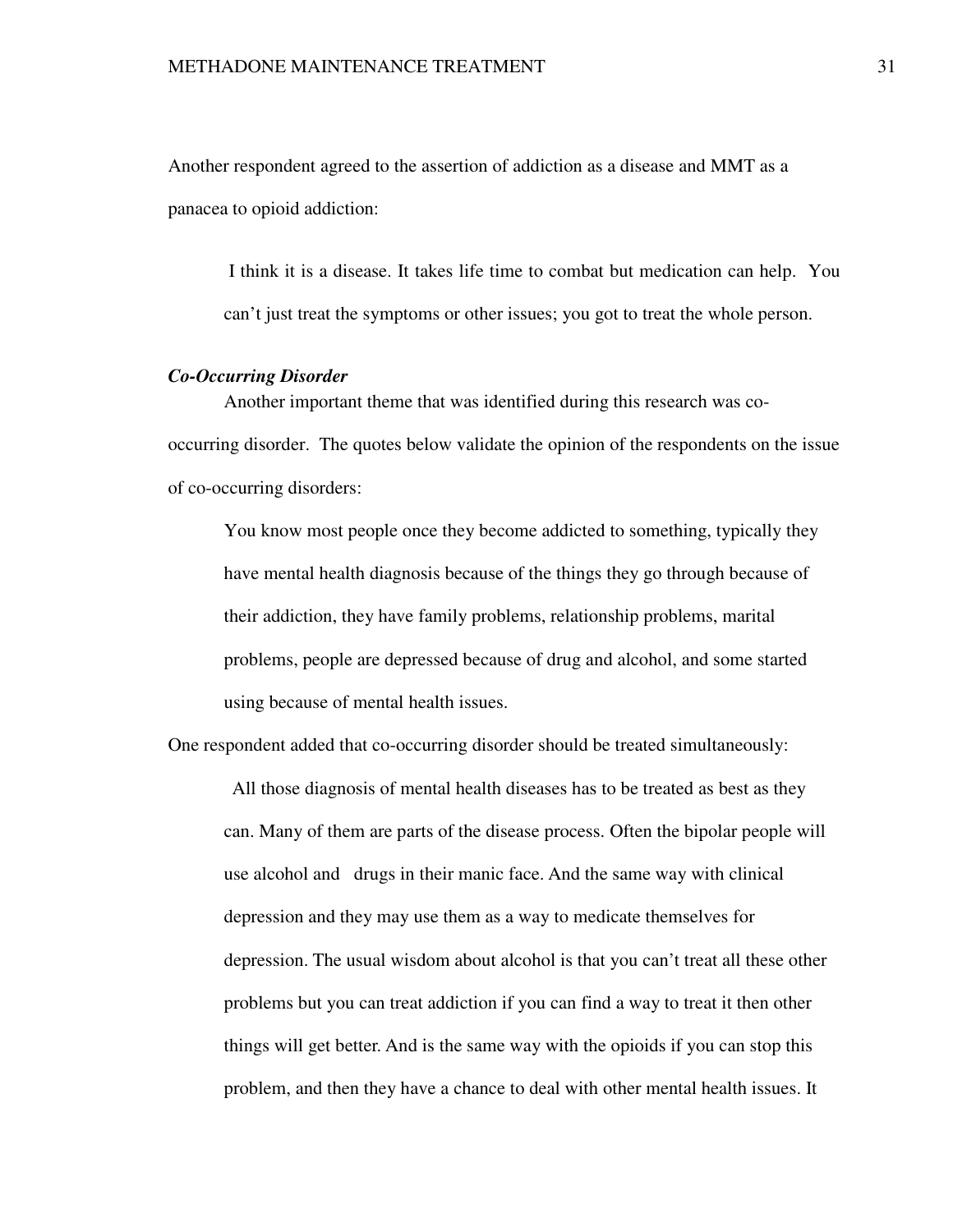should be treated concurrently; you have to treat the whole person.

### *Lack of Knowledge about Methadone*

 One of the most prominent themes used overwhelmingly in this analysis is the lack of knowledge about methadone. Some of the respondents stated that they need more information about the program while some gave a brief and concise description of the MMT:

It is a harm reduction model and what it does is to give client the opportunity to avoid relapse and gradually manage withdrawal symptoms so they don't feel sick and have the opportunity to put their life together. It is truly a medically assisted recovery program.

 On the other hand, there have been strong criticisms among professionals about the effectiveness of MMT in helping people to achieve sobriety. It is perceived as reinforcing bad behavior rather than addressing the main issue. This, they belief is interfering with individuals resolve to achieve sobriety.

One respondent stated that:

It is the easier and softer way for people struggling with addiction to avoid addressing the main issue in their life. It is more of a situation where people don't want to address the issue in their life. Instead they say I have a physical addiction; maybe I am not an addict I just have a physical dependence; which was as a result of addiction to pain medication prescribed to me after a surgery. Also, they can say that because my medication run out and the Doctor will not refill so I can get heroin in Minnesota it is cheap and easy to get then I became heroin addict. I want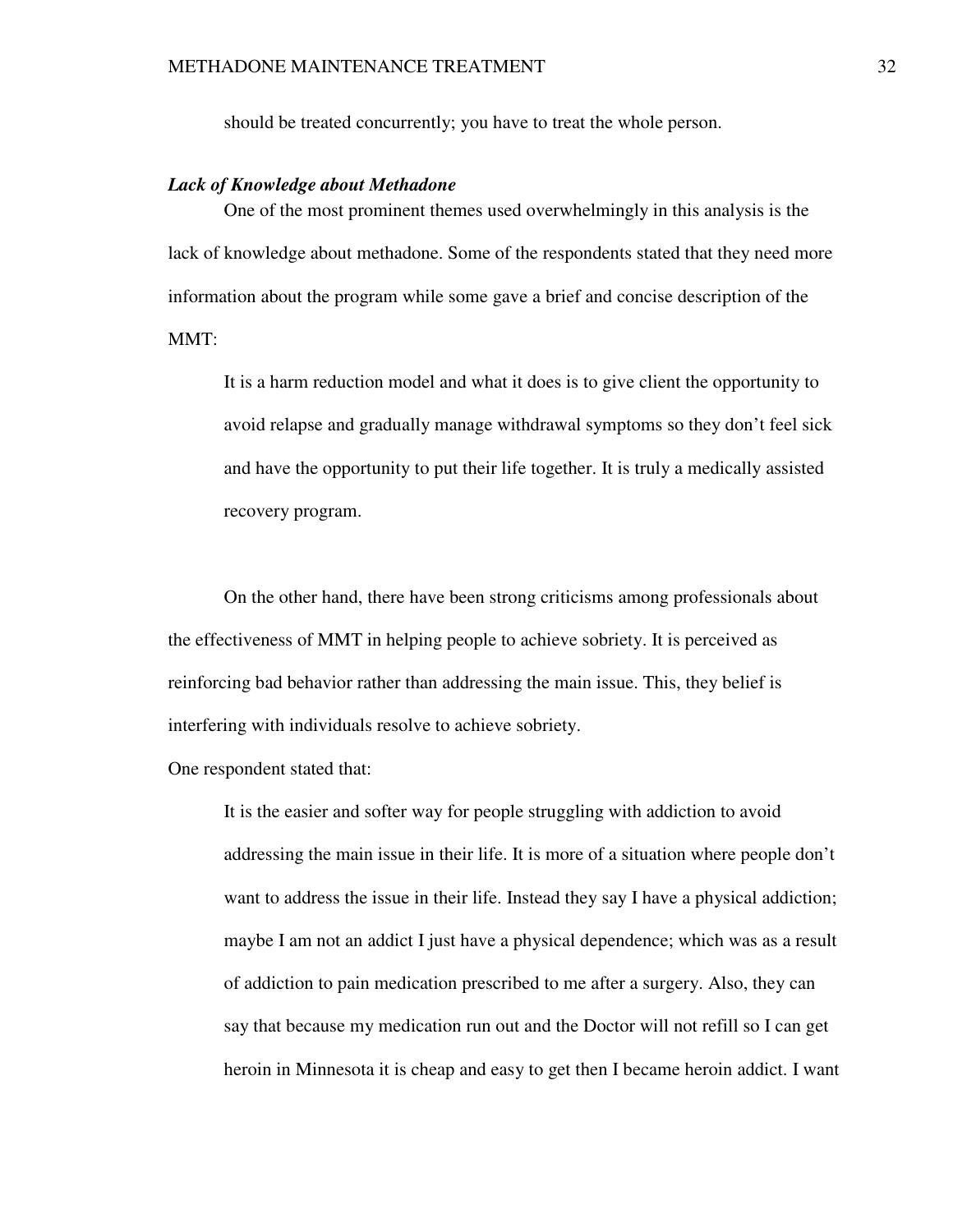to get out of it I am not an addict may be methadone will help. But it goes beyond that. I think it is easier for client to say I just want methadone to replace the illicit drugs. The fact is that they don't want to deal with other crab in their life and then they stay on it. Essentially they are missing the point because they are prolonging their disease and they are making it worse.

#### Another respondent stated that;

Why using chemicals instead of addressing the main issue. This needs to be addressed by doing the difficult work. They need to know that life is a lot easier than trying to maintain replacement therapy and they become dependent and come back and say I need more, I need more and they end up overdosing on it. It will be nice if client can get into a long term treatment than the MMT.

#### *Holistic Approach*

In this theme, respondent explained the differences between traditional addiction programs and MMT. One respondent made an extensive juxtaposition of MMT and other modality of addiction treatment facilities. This respondent also viewed MMT as more of organized health institution:

It is a form of treatment where you handle relapses differently from other traditional treatment centers. With MMT, we get the opportunity to work overtime to really deal with the problem. So, there are psychosocial issues which need to be addressed to help people get off addiction faster. You have to look at individual how do they get there and how can we get them off. You treat the whole person.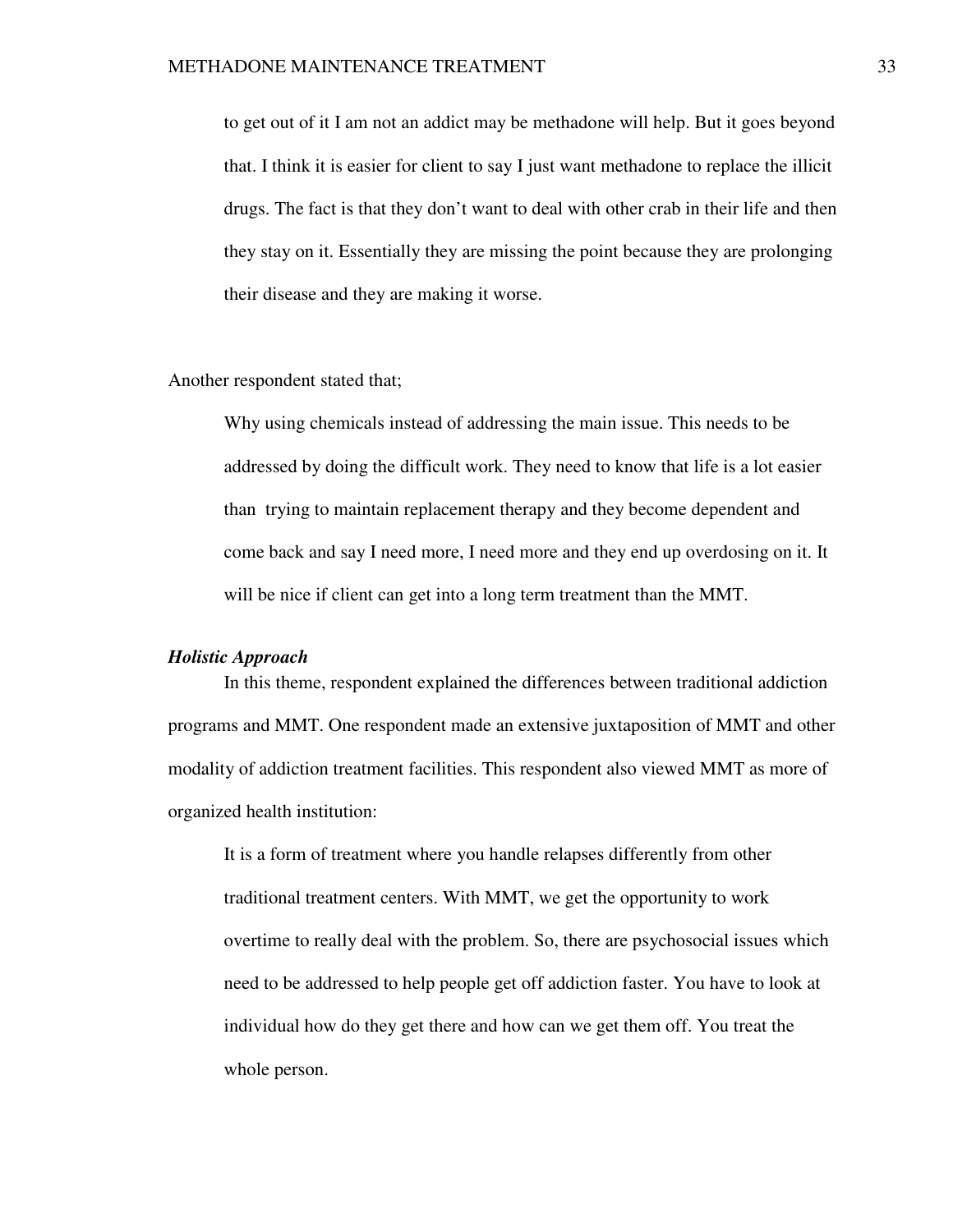#### *Ethical Consideration*

Practitioners in the field of addiction often faced greater challenges in their daily activities because of the stigma placed on MMT by the clients, family members, and the society at large. In enrollment, practitioners have to consider the age, sex, cultural background, and quite often the sexual orientation of individuals. For an underage, there are always clinical concerns and clients are often transferred to another facility or higher level of care.

For female clients, pregnancy test is carried out during the initial intake. If the client is pregnant, it requires serious monitoring and intensive coordination is required between the medical director and the client's physician as well as careful and medically correct dosage. As Baldino (2000) wrote, methadone clinic doctors are expected to ensure that methadone is a medically safe treatment option for the mother and the unborn child. Ethically, it will be safer for pregnant patients and underage individuals to consider hospitalization, detoxification or an inpatient treatment so as to enable them taper off methadone rather than to seek treatment in a methadone clinic (Baldino, 2000).

Quite often, social workers, counselors and addiction physicians find themselves in ethical decision making dilemma as to whether individual who is an underage and pregnant woman should be enrolled in the MMT programs. Respondents reacted differently to this question. It has to be noted that respondents' had a harmonious thoughts about how to handle enrollment of minors and pregnant in the methadone program. They collectively stated that minors who are struggling with heroin addiction should be sent to higher levels of care: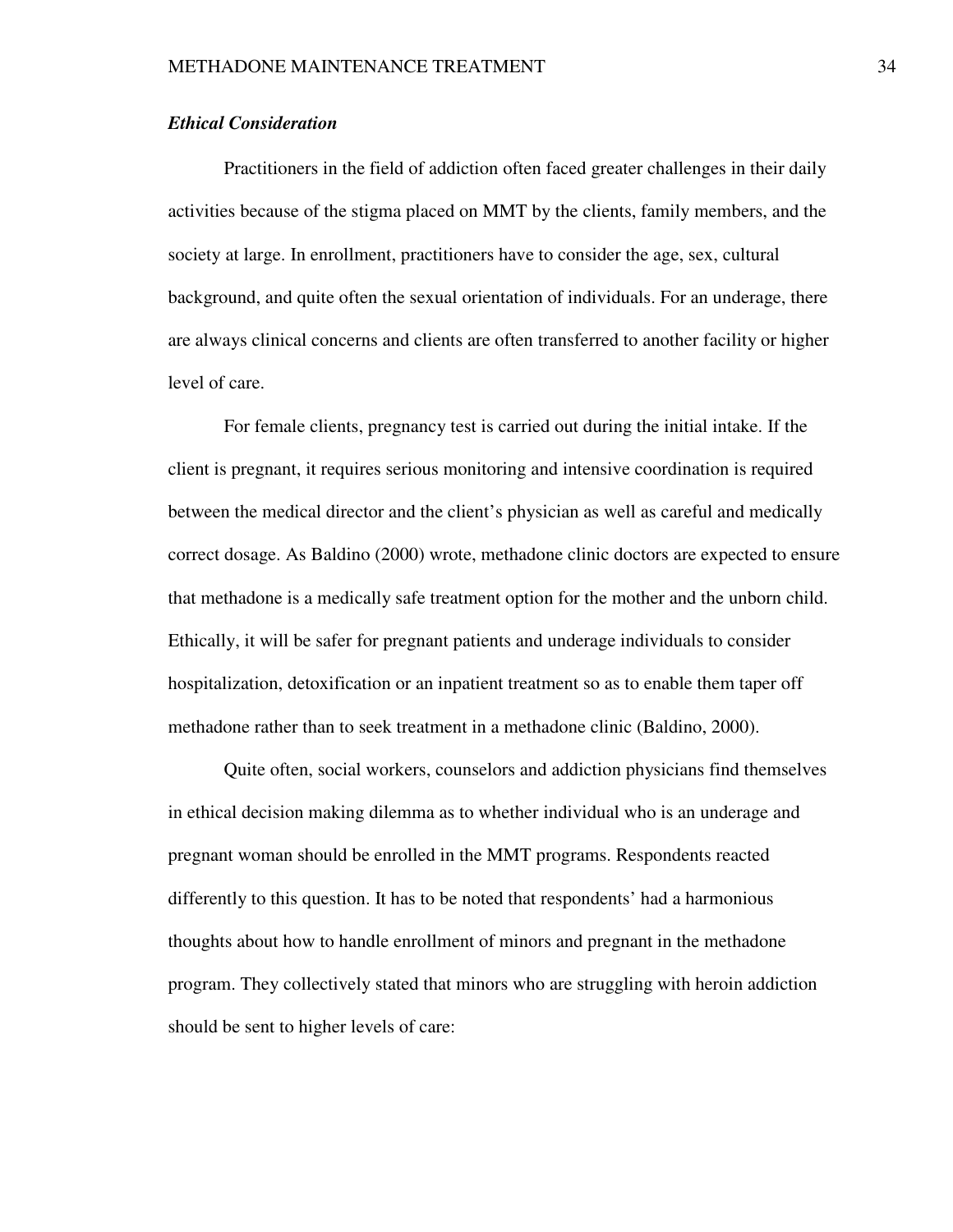Methadone should be given in a way that it will protect both the mother and the child. For underage I make no attempt to treat them. I will refer those patients to psych unit. I don't know what the treatment should be. I have not even thought about 14-15 year olds using heroin.

Another interviewee states that:

It is kind of outside view of methadone. It is same as adult taking methadone as well. The ethical consideration is that it should be hard to get an underage on methadone. I will send them to treatment; a long term treatment instead of substitute drug or methadone. That will be my ethical standpoint. I will send them to long term treatment. I will not like to put more chemical into their systems.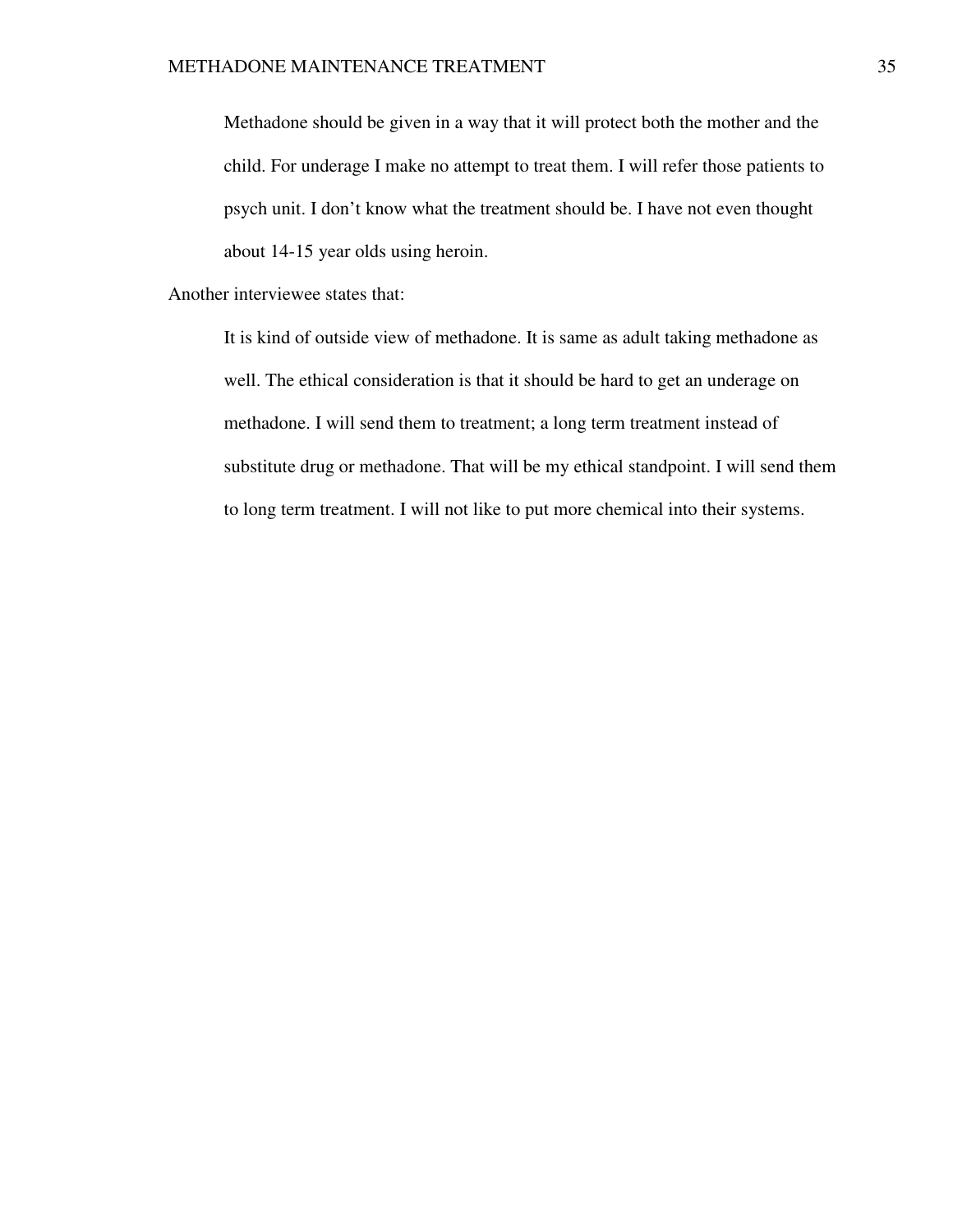#### **CHAPTER VI**

#### **Discussion**

The identified themes were taken from the interview with the respondents for this research. Stigma was an important topic discussed extensively by the respondents. Everything around the treatment is done in secrecy, and patient information is guided and treated with utmost confidentiality as dictated by the federal rules. This secrecy is as a result of the stigma associated with the methadone treatment and mishandling of the drug itself. Mostly, people believe that methadone is another drug which some people are on for the rest of their lives. Therefore, it is considered a drug of choice or another illicit drug.

Holistic Approach is another theme discovered in the course of this research. MMT takes a holistic approach to the patient's plight. The combination of psychotherapy, counseling, and nursing services all under one roof is a great benefit to the patients. The respondent states that the counselors have an opportunity to work with patients over a long period of time for proper monitoring of their psychosocial activities. In the past, addiction and mental health problems were treated differently. In the present time, treatment is done simultaneously. In every MMT, the mental health status of clients is an integral part of services rendered to clients. The aim is to ensure that clients are functioning effectively in every aspect of their life.

Also, the respondents have harmonious response to whether addiction should be categorized, viewed, and treat as a disease. In my own opinion there is no question, addiction is a disease. On the other hand, many of the literatures reviewed did agree differently. While, some consider addiction as a moral failure that should not be treated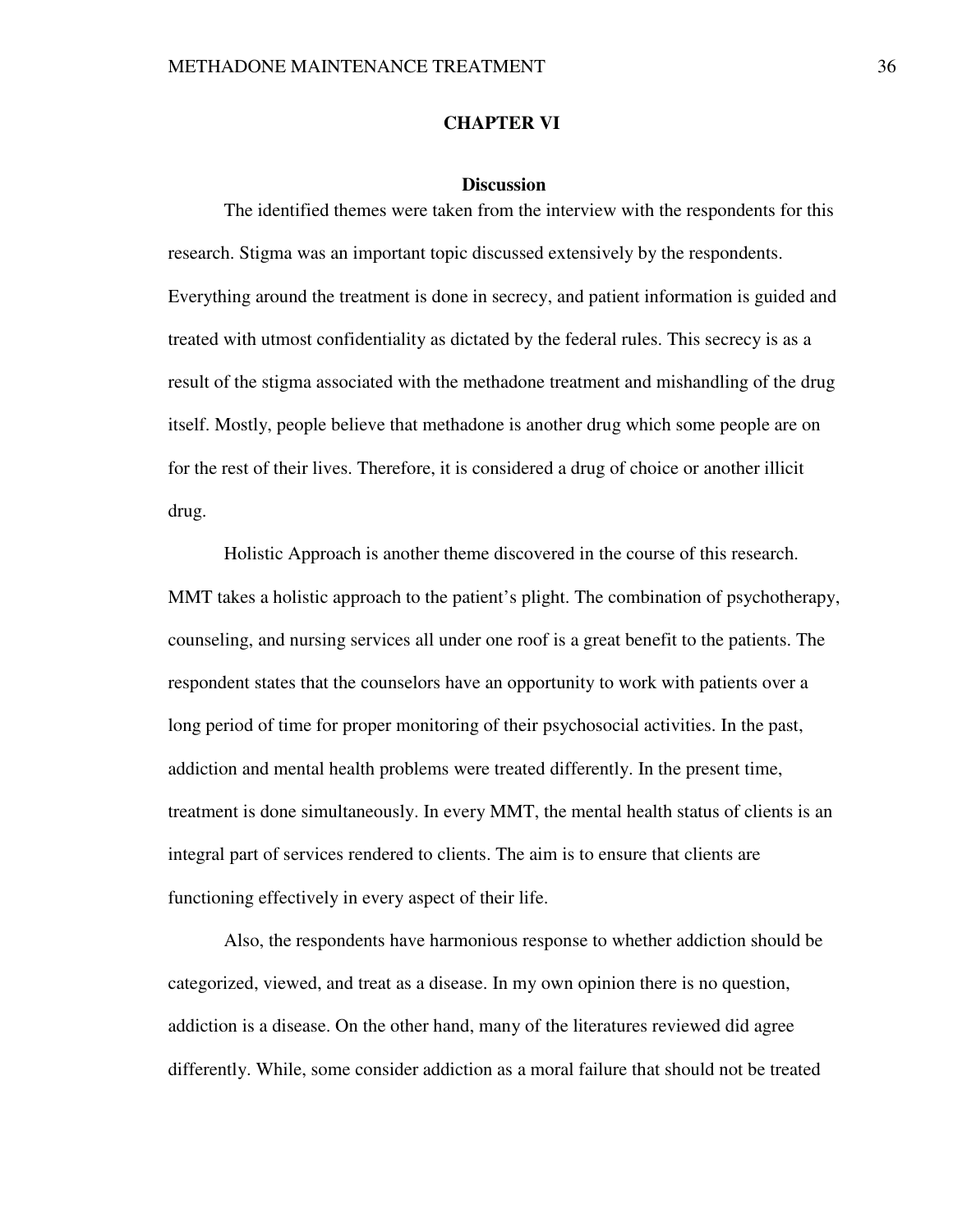or define as a disease; another school of thought sees it as problem that needs to be treated using the holistic and treatment centered approach. Of great importance, is the ethical consideration of MMT as it affects individuals' especially pregnant women and underage clients. Also, respondents hold different views about abstinence based treatment and medication assisted treatment. For some, the MMT is viewed as a way to enhance or reinforce bad behavior. On the other hand, some respondents believe that abstinence and sobriety is not easy to come by and it has to be through a systematic procedure to avoid relapse.

However, these themes are related to the research question: What are the psychosocial effects of methadone maintenance treatment on individuals? Basically, the main goal behind the MMT harm reduction model is to give clients the opportunity to avoid relapse and gradually manage withdrawal symptoms so they don't feel sick and have the opportunity to put their lives together. Methadone helps people to function, to keep jobs, mend their relationships and contain their withdrawal symptoms. Theme I addressed the stigma that are associated with MMT. On one hand, there are some who believe that using methadone as a substitute for heroin is an addiction itself. The oppositions of MMT are using the unethical behavior of some practitioners, and diversion of methadone by patients as valid points for their arguments. It has to be stated that the positive psychosocial effects of MMT far outweigh the criticisms. These themes collectively explain the meaning of MMT, the biased perception of the program, and its positive impacts on the enrolled patients in the program.

Findings from the respondents interviewed and reviewed literatures led to identification of similarities between MMT practitioners' thoughts and scholarly findings.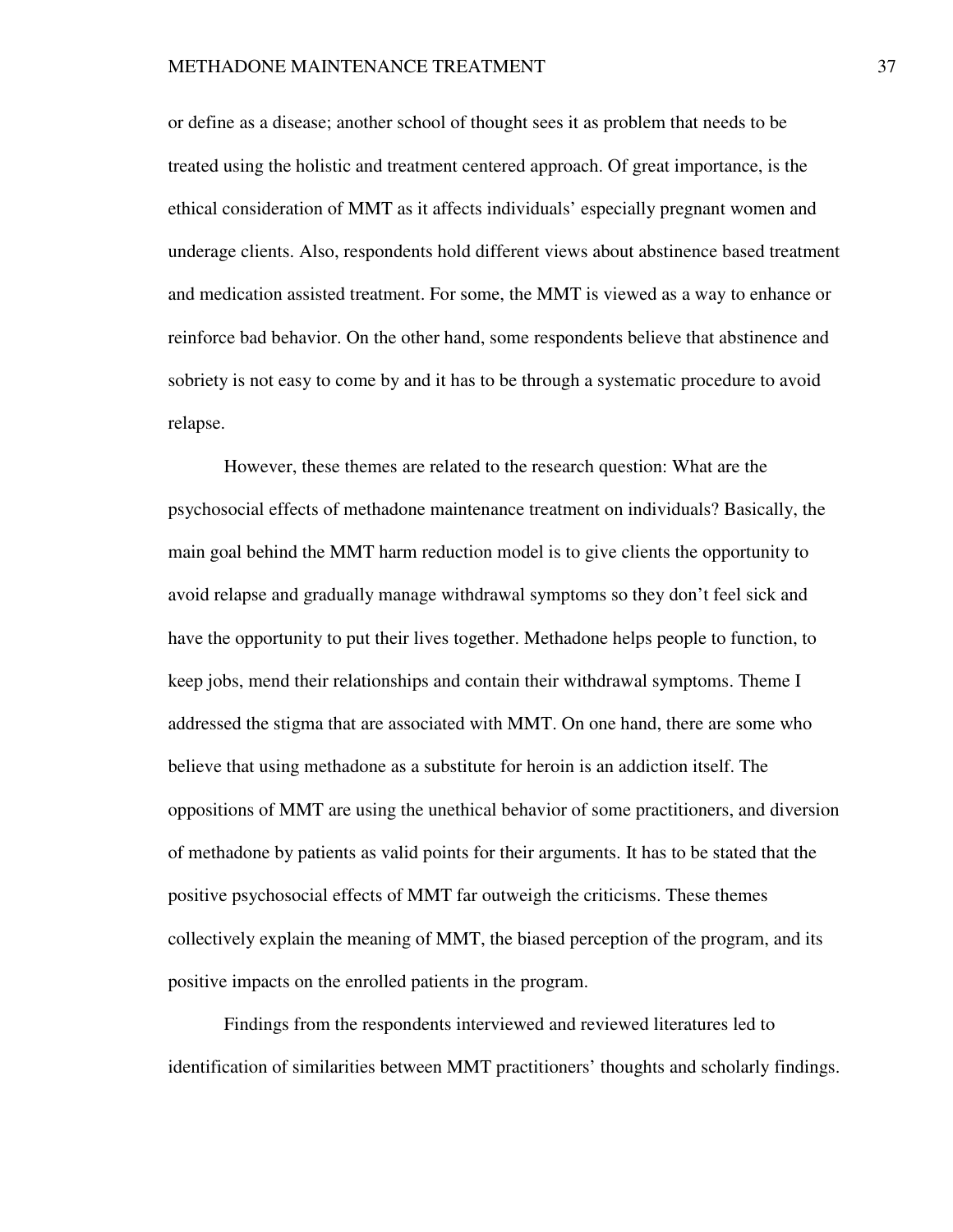In the course of the interview, the respondents explained that MMT is viewed poorly because of the stigma attached to it. This has been a big problem affecting the growth of the MMT as a program. MMT is often viewed as a substitute therapy. That is, a means of replacing one addiction with another (CSAT, 2012). In addition to this, the respondents and the reviewed literatures agreed that MMT enhances the effective functioning of patients. It gives patients the opportunity to manage and alleviate the withdrawal symptoms from heroin and other opiates, help individuals to function effectively, reconnect with their families, and manage to live with more stability without heroin (CSAT, 2005, Freeberg, 2013, Mark, 2004).

Furthermore, sources used confirm that MMT programs employ holistic approach in treating patients. MMT gives counselors the opportunity to work with clients over a long period of time, which enables practitioners to help individuals who have addiction problems find the root cause of their addiction problems, plan their treatment, and move them closer to their sobriety and goal of abstinence (Freeberg, 2013,[ personal communication],March,2013).

Generally, the findings from the respondents and the supporting literature from relevant topics were found to be consistent with one another. This is due to experiences of the respondents in the field, and the wide range of related literatures used in the study.

#### *Implications for social work practice*

Before this study, little was known about MMT by the researcher. The substance abuse field and the public are more focused on the traditional model of treatment. The stigma of MMT is reported more often than its overall benefits to the clients and society. For example, every automobile or motorcycle accidents out there is often linked to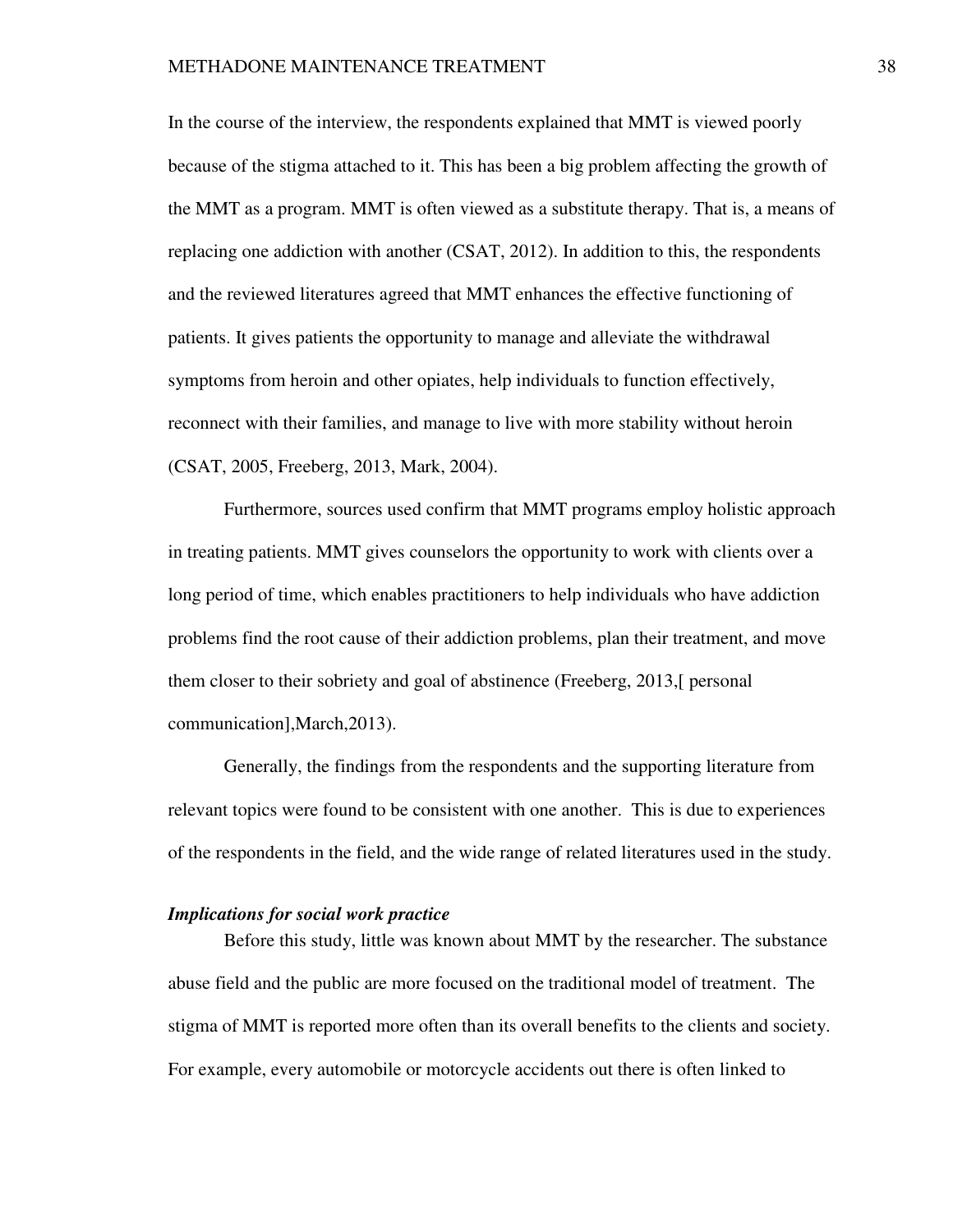methadone and reported by news media. For these reasons, few social workers will like to work with clients on the MMT program. These findings have broadened the researcher's scope in MMT.

The findings of MMT pointed to the fact that individuals on methadone could be our neighbors, our friends, our children's Sunday school teachers, our managers, the addiction counselors, or our family members (Mark, 2004). Hence, they are fellow citizens of the society who are willing to make a change, quit illicit drugs, and live a better life. These people need our care and support as they resolve to reintegrate into the society and a drug free life style. It is important for social workers in methadone clinics to recognize that clients in methadone clinic wants solution focused therapy, honesty and unbiased treatment.

This research also points to the fact that there is immense lack of knowledge in the areas of methadone as an effective treatment for opioid addiction. Therefore, it is essential for social workers to upgrade their knowledge about this option of treatment. As stated earlier, there is no doubt that social workers are likely to find themselves as practitioners for clients suffering from addiction to opioid at any point in time. In clinical practices; social workers will be working to enhance the social functioning of clients as well as treating their addiction to opioid. Therefore, there is need to pursue further knowledge in this area of addiction treatment so social workers can better serve clients who will need funding, advocacy, counseling, and support. This education could be in form of continuing education, in house- training, or better yet upgrading their overall knowledge with an additional degree in chemical dependency.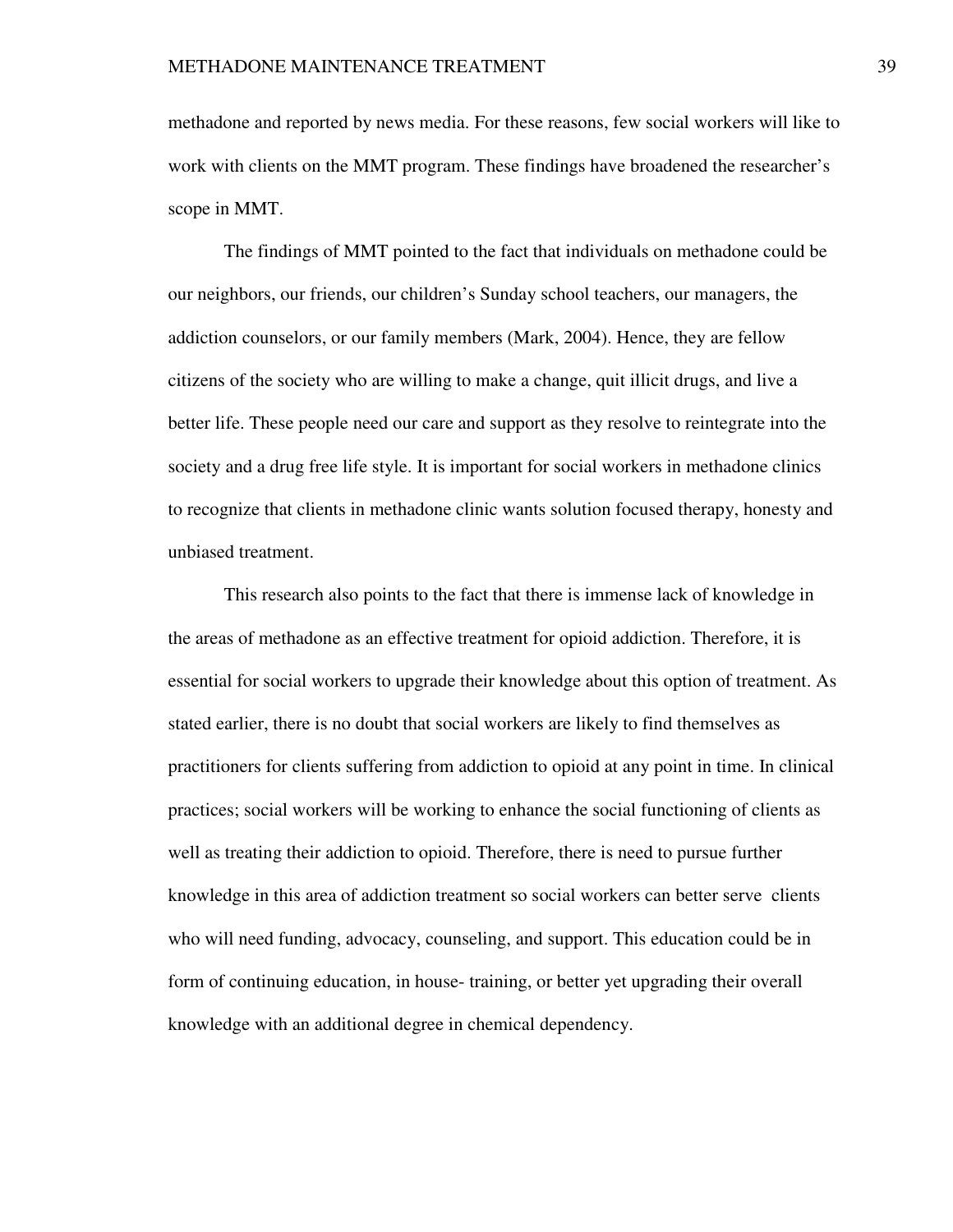An important implication of this study is the multiple role of a social worker working in a methadone clinic. The worker is often perceived as a social worker, counselor, case manager, and sometimes a therapist who is required to help resolve the multiple problems of clients. Hence, it is imperative for social workers to possess strong skills of consultation and networking with other workers in the healthcare system for effective coordination of care for clienteles.

#### *Implications for policy*

The operators of methadone clinics often operate within a constant strict and tough rules from the government through the Drug Enforcement and Administration Agency (DEA), negative perception by the society, and the clients they serve; this can be associated with the stigma that is associated with the industry that have been largely discussed in every segment of this research. This has greatly affected MMT programs flexibility and ability to respond to patients needs in such key areas as dosing, counseling, and engaging physicians and other professionals in treating heroin addiction (Center for Disease Prevention and Control [CDC], 2002).Therefore, there is more to be done at policy levels by policy makers in terms of friendly policies and educating the public about the importance and benefits of methadone as against the negativity often aired on radio and television.

 At policy levels, the rate of counselor to client ratio at every methadone clinic seemed to be disproportionate; precisely 1- 50 clients per state of Minnesota regulations. With this high volume of case loads, counselors do more paper work than actually meeting with clients; counselors end up transfer this pressure to their clients to become totally drug free as quickly as possible. This is often counterproductive to the ethical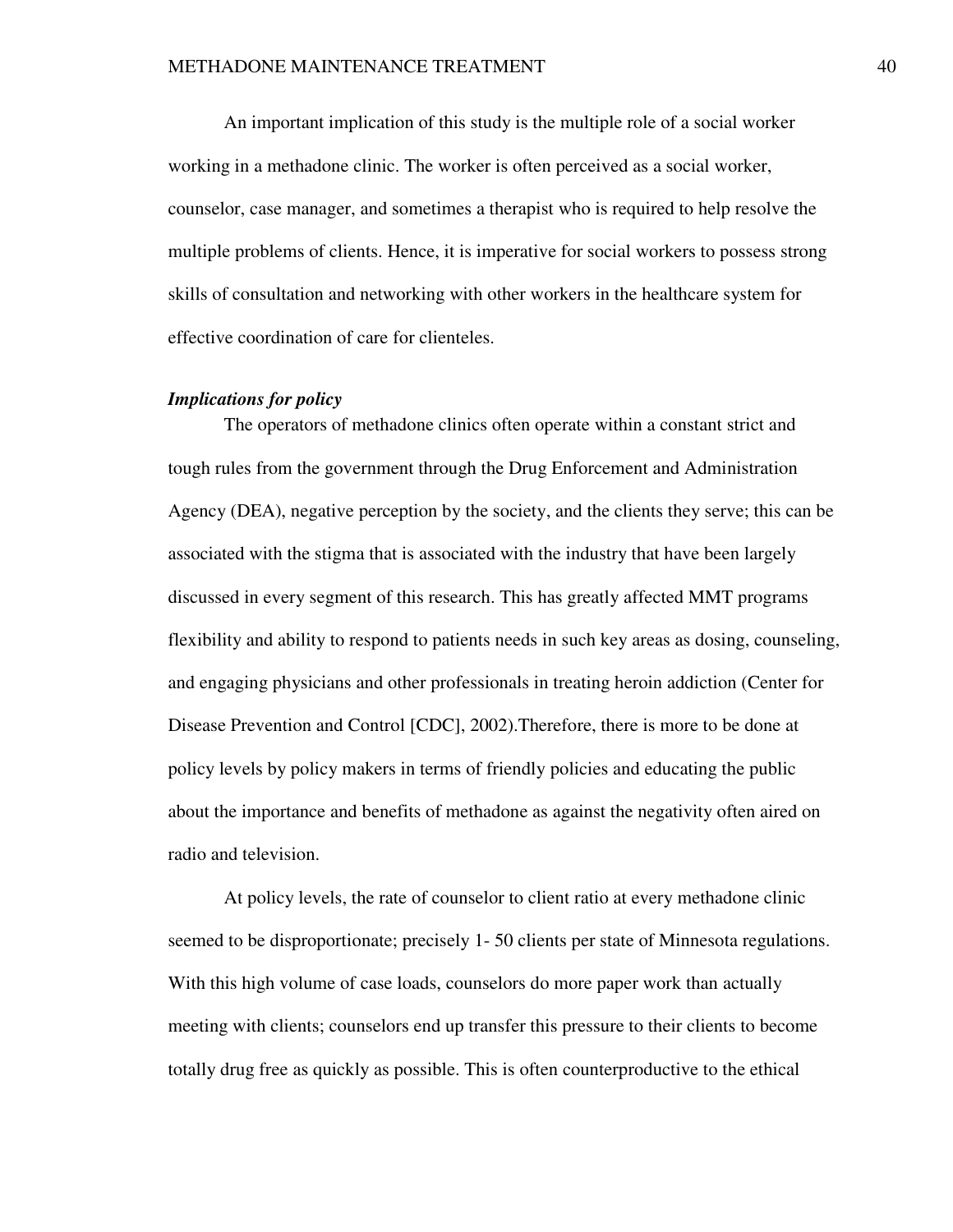standard of social work profession and the betterment of the client (Baldino, 2000). This explains the extraordinarily high rate of turnover in methadone clinics and the reasons why counselors or chemical health social workers will like to take other jobs that are less stressful with better compensation (Baldino, 2000). Therefore, it is important to review the case loads or ratio of workers to clients. There is the need to bring the case load to a manageable level; so social workers can have more counseling time with clients, spend more time in reviewing treatment plan and reduce fatigue and possible burnout.

 Another policy implication includes the never ending debate about whether addiction to heroin is a disease just like alcoholism. Much attention is paid to alcoholism which has resulted into neglecting much more dangerous addiction to heroin. As Balbino (2000) wrote, "when people become addicted to heroin, using the drug becomes their primary purpose in life, because of the chronic and progressive nature of opioid addiction, users eventually become physically dependent on heroin and experience severe withdrawal symptoms if they are denied access to the drug." (Baldino, 2010, p. 59). Therefore, the policy makers should take the lead in formulating and reviewing existing policies that emphasize and strengthen methadone as an effective treatment for the disease of opioid addiction.

 Of great importance is the certification and qualification as well as competency of counselors and social workers in the area of MMT. It is important to states that not all social workers are expertise in the field of addiction counseling. Their role goes beyond that of a case manager, hospital social worker, school social worker but an addiction counselor who is expected to be vastly knowledgeable not only in the field of addiction but specifically about methadone maintenance treatment. Therefore, the current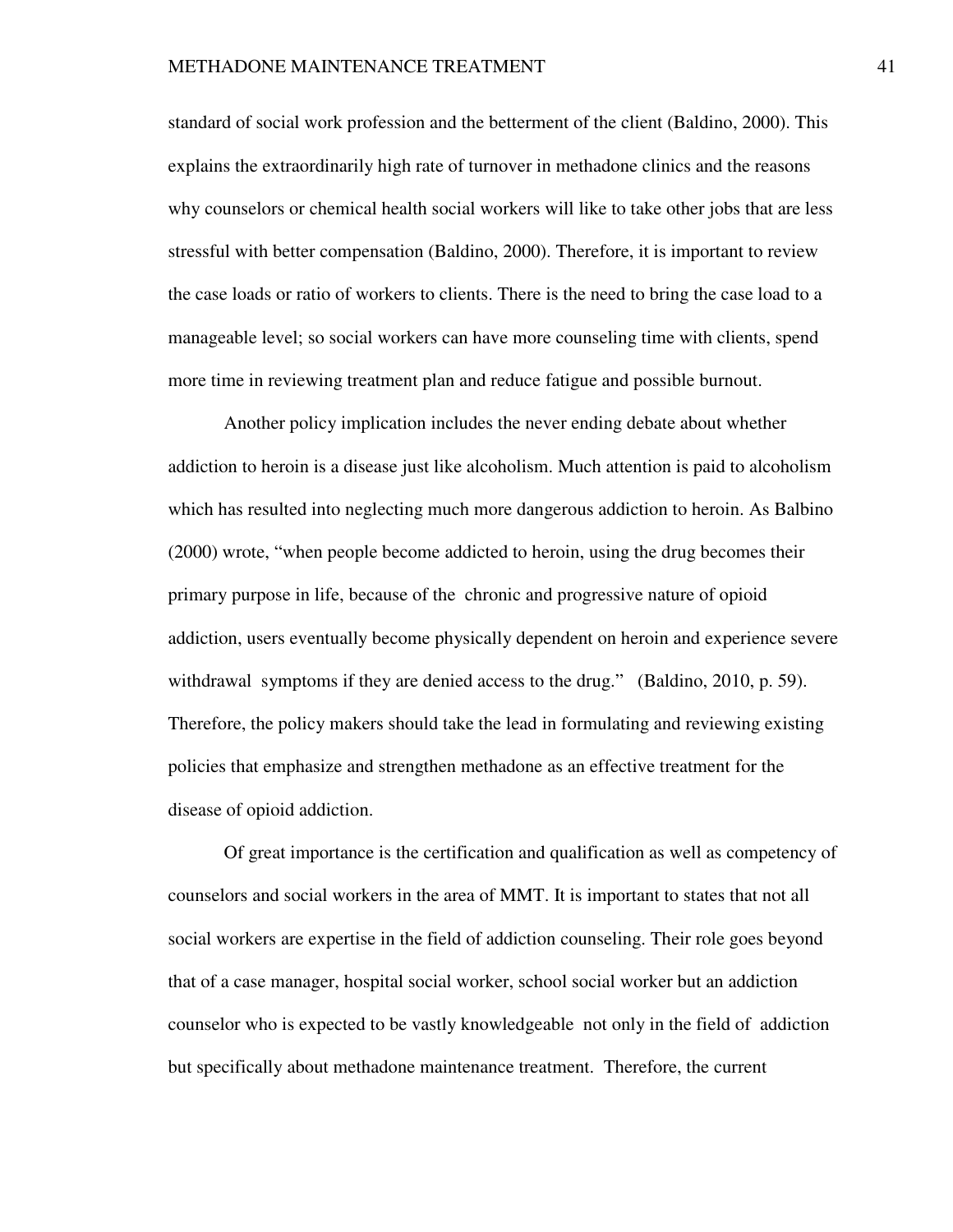qualifications to work as an addiction counselor in an MMT establishment should be reviewed in terms of training, certification, and continuing education so as to ensure that individuals have a basic knowledge required to work in a methadone clinic.

#### *Implications for research, strengths and limitations*

 This research points to the fact that MMT is an important option for the recovery and sobriety process for people with heroin and opioid addictions. It is also a fact that more is known about the stigma attached to the program than the positive effects on our society. Social workers sometimes, find it difficult to approve MMT patients for funding treatment because of a fear of diversion, proving that they have little knowledge about MMT. Therefore, this research will enhance social workers versatility in the area of substance abuse, MMT in particular.

An important strength of this research is the selection of participants. Participants were selected based on their expertise and knowledge about MMT. To balance views on MMT, these interviewees were also selected based on their philosophy of treatment for opioid addiction. Therefore, there were opposing views involved in this research which has generated balanced views of participants and the researcher on methadone.

 While selection of participants in this research is strength, it is also a weakness. It is a sample of six participants from different professional background but a client or participant in the MMT program was not interviewed thus the claim that MMT is an effective treatment for opioid addiction may not be generalizable. This is for the future researcher to compare and contrast the effectiveness of methadone with other opioid addiction medications like suboxone and naltrexone.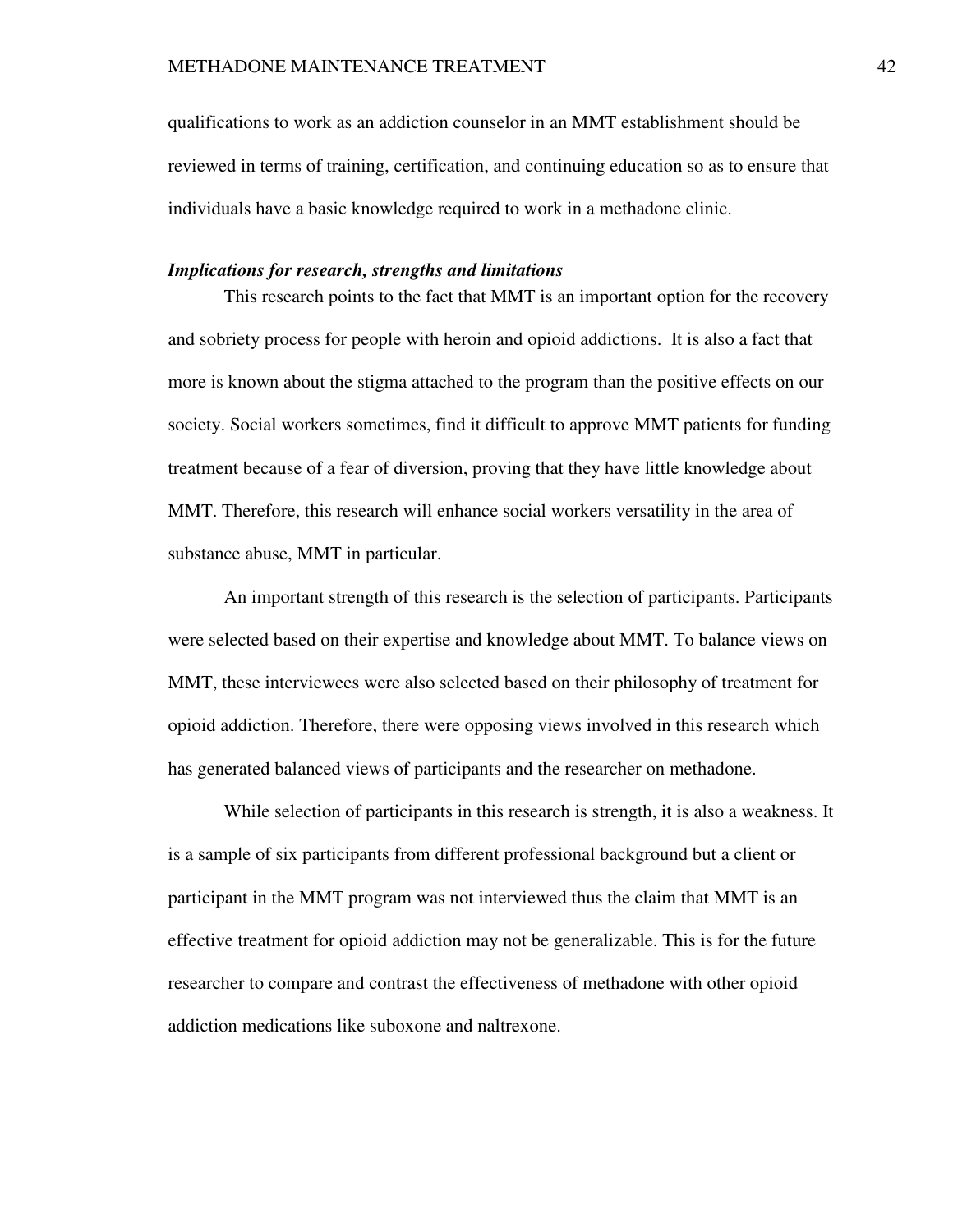There have been a lot of researches done regarding MMT's history. Its effectiveness has also been extensively researched, but the process of weaning individuals off the drug is relatively under- researched. As Freeberg (2013) reports, for a nonprofit methadone clinic, the goal is to get people to treatment and wean them off methadone. In for profit making clinics however, the ultimate aim is not to wean them off the drug, but to sustain the inflow of cash. This area needs to be examined. One of the respondents' states that little is known about how quickly is possible for individuals to taper off methadone:

I don't think we know enough about methadone. For five years now what I know is that they want to get them off at a certain time but this is not happening. Once they switch from narcotics to methadone. They stay on methadone till they die. I have seen a few patients that die on methadone. While this has not been possible I don't know. These are the things they need to let us know to educate us more about methadone.

With more research in the area of weaning patients off methadone, the stigma and the poor view can be corrected, and more people are likely to join the treatment. Therefore, the use of heroin and other opioids can be reduced. From other perspectives:

There is a lot of research on pharmaceutical side. I don't know if there is much research in counseling and strategy in helping people to prevent them from relapse. We need to find out if counseling actually help people to leave a sober life without using. I don't know what the research is on various strategies, which works better, how long counseling should take.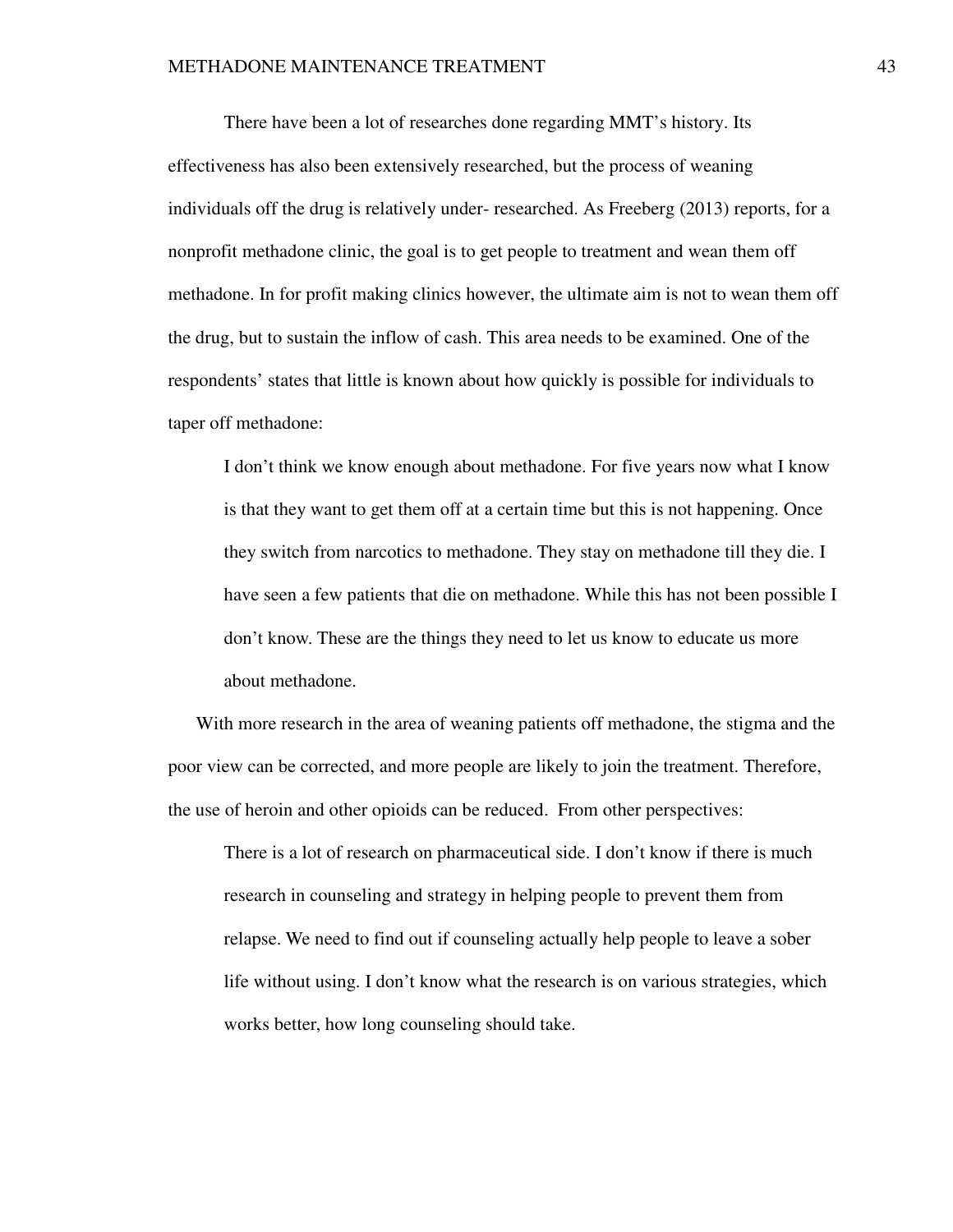Therefore, several questions about future research were examined during this study. The participants stated that little is known about methadone and more research is needed not only on why people join the MMT but to get them off the program and still sustain their sobriety. Also, participants stated that more research is needed in the areas of effectiveness of counseling. They want such study to include the length of counseling, what theories and model of counseling is effective for the MMT clients.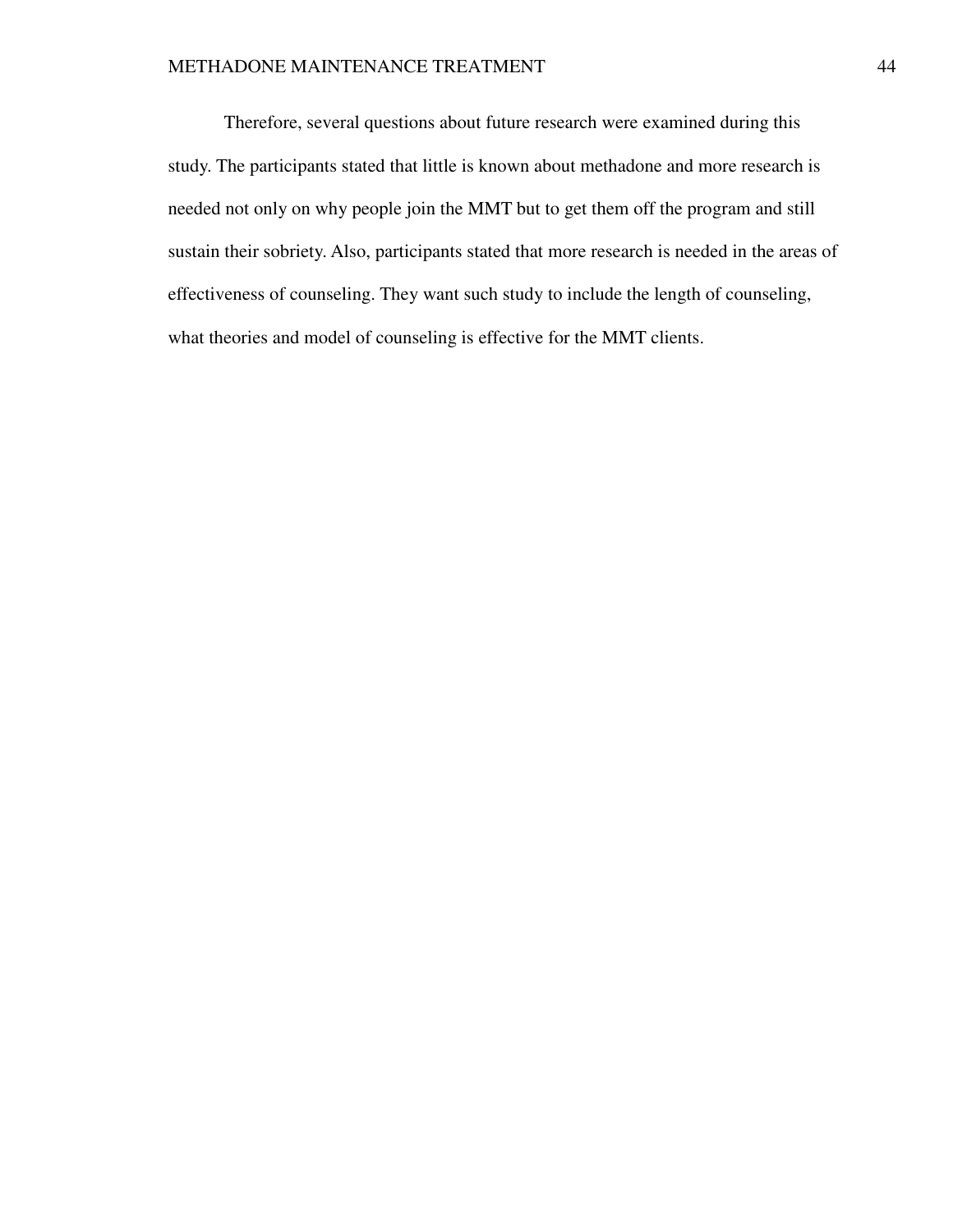#### References

- Antice, S., Strike, C. J., & Brands, B. (2009). Treatment: Mmt supervised methadone consumption: client issues and stigma. *Substance Use & Misuse*, *44*, 794-808. doi: 10.1080/108260802483936
- Baldino, R. G. (2000). *Welcome to methadonia. A social worker's candid account of life in a methadone clinic*. Harrisburg,PA: White Hat Communications.
- Berg,B.L. (2009). Qualitative research methods for the social sciences. Boston,MA: Allyn and Bacon,  $7<sup>th</sup>$  ed.

Catania, H. (2006). *About methadone*. Retrieved from www.drugpolicy.org

- Center for Disease Prevention and Control. (2002). *Methadone Maintenance Treatment.* Retrieved from from website: http://www.cdc.gov/az/m.html
- Center for Substance Abuse Treatment. Substance Abuse and Mental Health Services Administration. (2005). Medication assisted treatment for opioid addiction in opioid treatment programs disorders; a treatment improvement protocol (TIP)Series 43. Publication No. (SMA) 08-3992. Rockville, MD : HHS.
- Curran, H. V., Kleckham, J., Bearn, J., Strang, J., & Wanigaratne, S. (2001). Effects of methadone on cognition, mood and craving in detoxifying opiate addicts: a dose response study. *Psychopharmacology*, *154*, (2), 153-160.
- Dole, V. P. (2008). "what is methadone maintenance treatment?". *Journal of Maintenance in the Addictions*, *1*(1), 7-8. doi: 10.1300/J126v01n01\_02
- Freedberg, S. P. (2013). Drug users turn death dealers as methadone from bain hits street. *Bloomberg*. Retrieved from www.bloomberg.com/news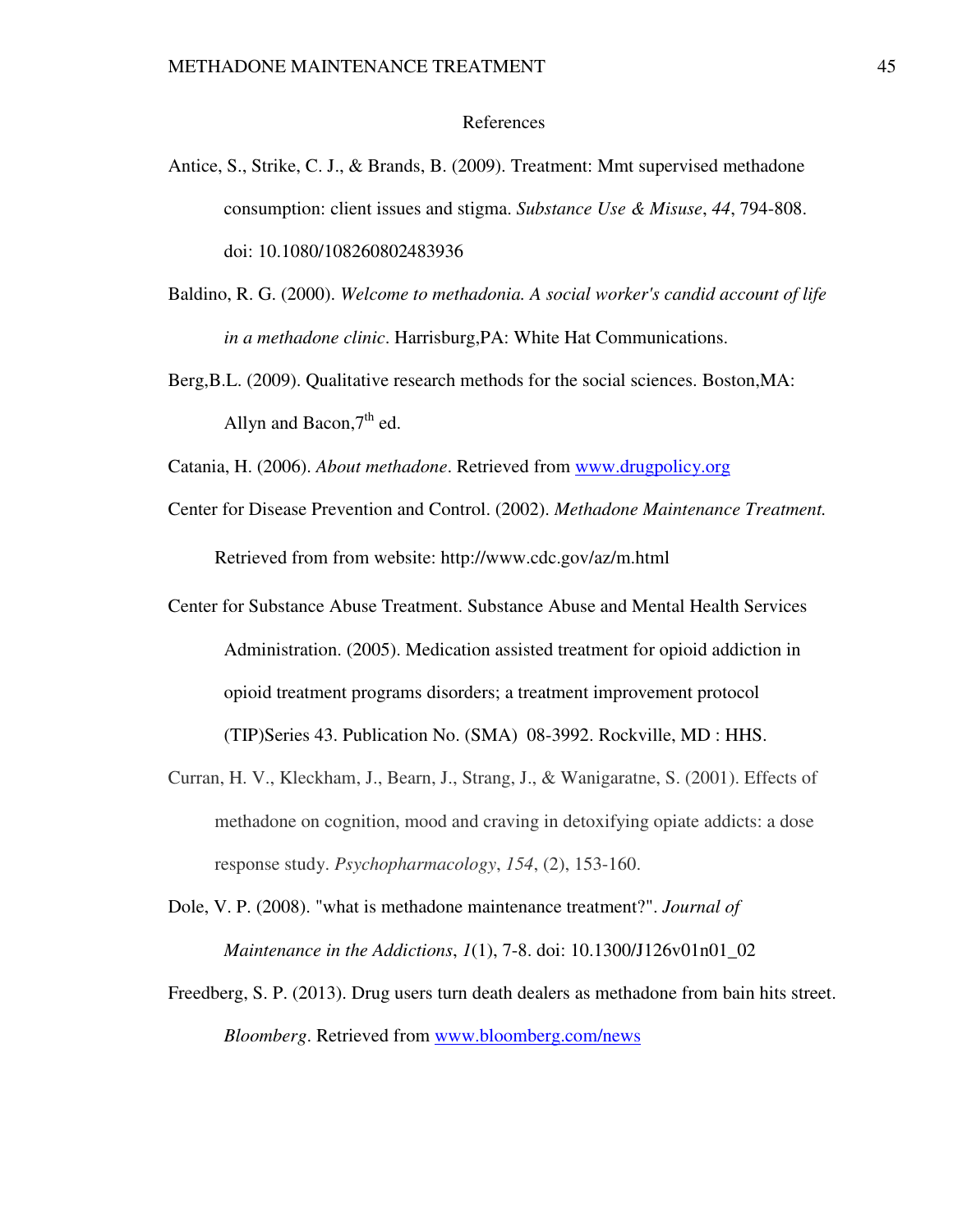- Goodman, A. (2008). Neurobiology of addiction an integrative review. *BIOCHEMICAL PHARMACOLOGY*, *75*(2008), 266-322. doi: 10.1016/j.bcp.2007.07.030
- Hartel, D. M., Schoenbaum, E. E., Selwyn, P. A., Kline, J., Davenny, K., Klein, S. R., & Friedland, G. H. (1995). Heroin use during methadone maintenance treatment: The importance of methadone dose and cocaine use. *American Journal of Public Health*, *85*(1), 88. Retrieved from EBSCOhost
- Inaba, D. S., & Cohen, W. E. (2007). *Uppers, downers, all arounders, physical and mental effects of psychoactive drugs*. (6 ed., Vol. 3). Medford, OR: Cns Productions.
- Jarvinen, M. (2008). Approaches to methadone treatment: harm reduction in theory and practice. *Sociology of Health & illness*, *30*(7), 975-991. doi: 10.1111/j.1467- 9566.2008.01094x
- Joseph, H., Stancliff, S., & Langrod, J. (2000). Methadone maintenance treatment (mmt): A historical and clinical issues. The Mount Sinai Journal of Medicine, 67(5&6), 347-363. Retrieved from EBSCOhost
- Kranzler, H. R., & Li, T. (2008). What is addiction? *Alcohol research & health*, *31*(2), 93-95.
- Kuhn, C., Swartzwelder, S., & Wilson, W. (2008). *Buzzed; the straight facts about the most used and abused drugs from alcohol to ecstasy*. (3rd Ed.). New York: W.W. Norton & Company.
- Maeyer, J. D., Vanderplasschen, W., Camfield, L., Vanheule, S., Sabbe, B., & Broekaert, E. (2011). A good quality of life under the influence of methadone: A qualitative study among opiate-dependent individuals. International Journal of Nursing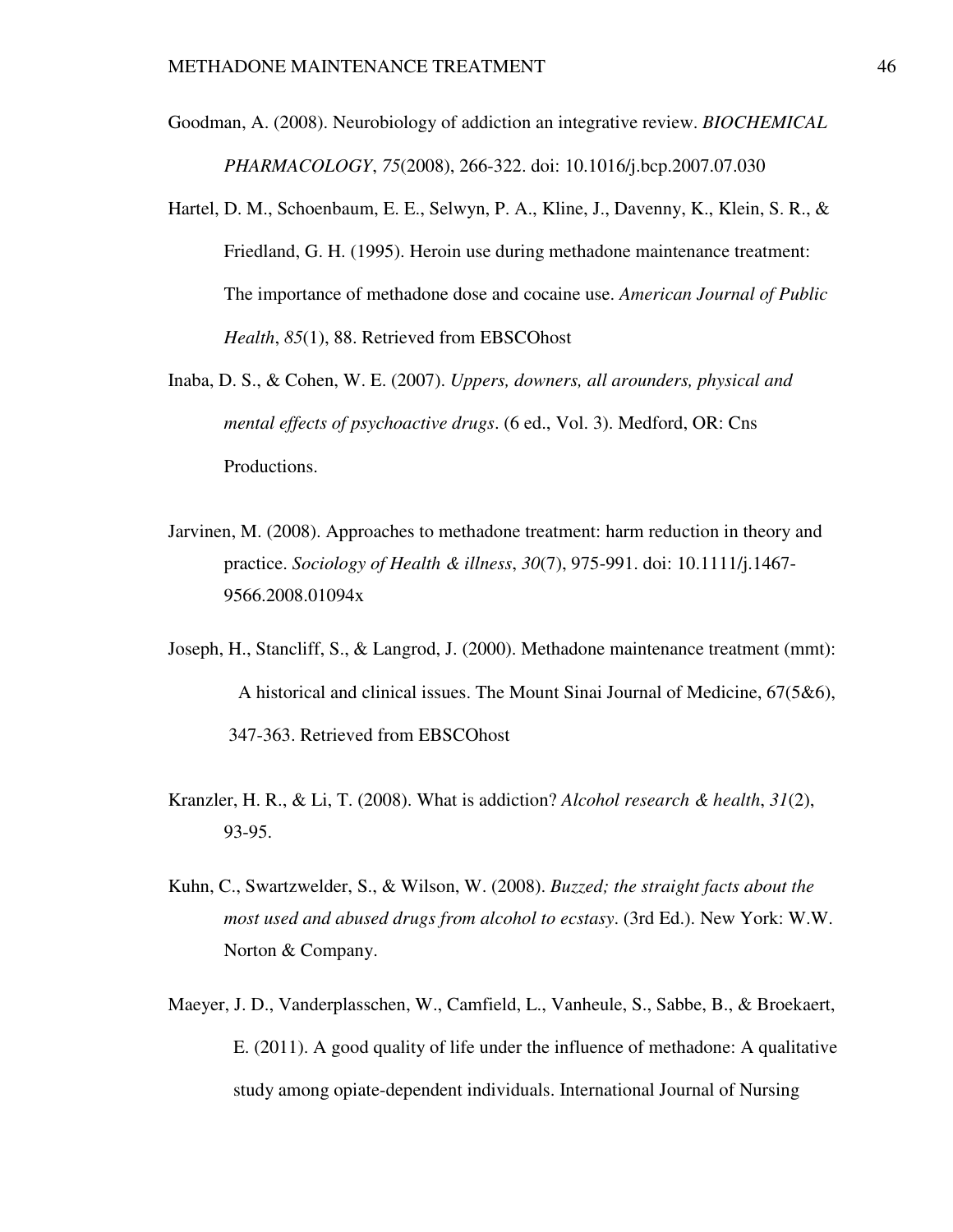Studies,48, 1244-1257. doi: 10.1016/j.ijnurstu.2011.03.009

Mark,P. (2004). B.C. leads the way in methadone treatment. Medical Post, *40*(28). 11-11

- McGovern, G. (2010, October 22). Making the case for methadone. *Irish Medical Times*, *44*(43), 52.
- Methadone. (n.d.). Retrieved from the University of Maryland: CESAR Web site http://www.cesar.umd.edu/cesar/drugs/methadone.asp
- Meulenbeek, P. A. M. (2000). Addiction problems and methadone treatment. *Journal of Substance Abuse Treatment*, *19*, 171-174.
- Miller, J. (2006, March 10). Iran and heroin: a lesson for the west. . Retrieved from http://www.channel4.com
- Monette,D.R., Sullivan,T.J. & Delong,C.R. (2010). *Applied social research: Tool for the human services* (8thEd.) Belmont, CA: Brooks/Cole.
- Padgett, D.K. (1998). Qualitative methods in social work research challenges and rewards. Sage Publications, Inc. New York.
- Platt, J. J. (1986). *Heroin addiction*. (2nd Ed.). Malabar, Florida: Robert E. Krieger Publishing Company.
- U.S. Department of Justice, National Drug Intelligence Center. (2006). *Methadone fast facts*. Retrieved from website: www.usdoj.gov/ndic
- Veilleux , J. C., Colvin , P. J., Anderson , J., York, C., & Heinz, A. J. (2010). A review of opioid dependence treatment: Pharmacological and psychosocial interventions to treat opioid addiction. *Clinical Psychology Review*, *30*(155), 166. doi: 10.1016/j.cpr.2009.10.006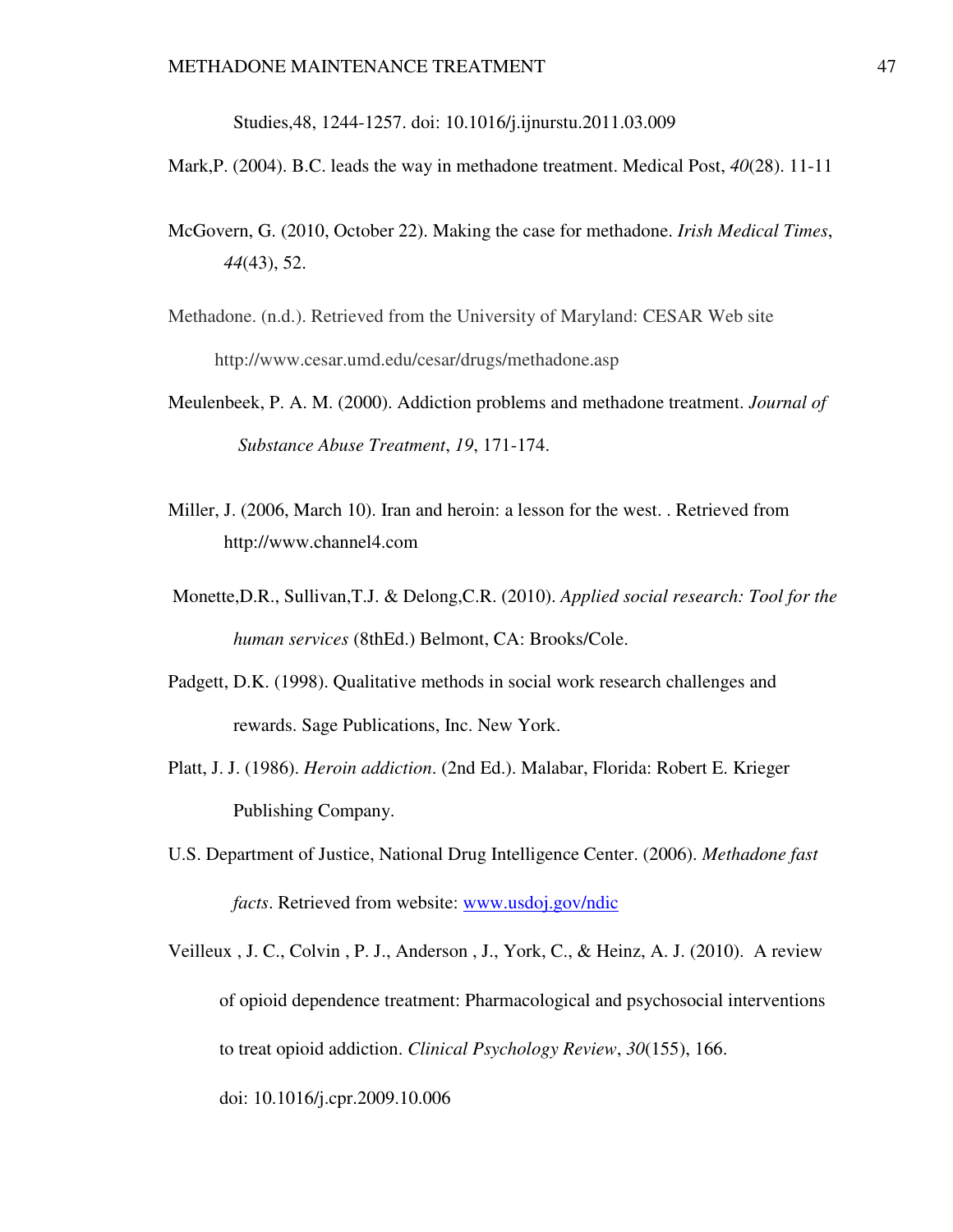- White, W. (2000). Addiction as a disease: Birth of a concept. *Counselor*, 1(1),46-51,73.
- White, W. (2000). The rebirth of the disease concept of alcoholism in the  $20<sup>th</sup>$  century. *Counselor*, 1(2), 62-66.
- White, W. (2001). Addiction disease concept: Advocates and critics. *Counselor,* 2 (1), 42-46.
- White, W. (2001). Addiction disease concept for the 21<sup>st</sup> century. *Counselor*, 2 (2), 44-52.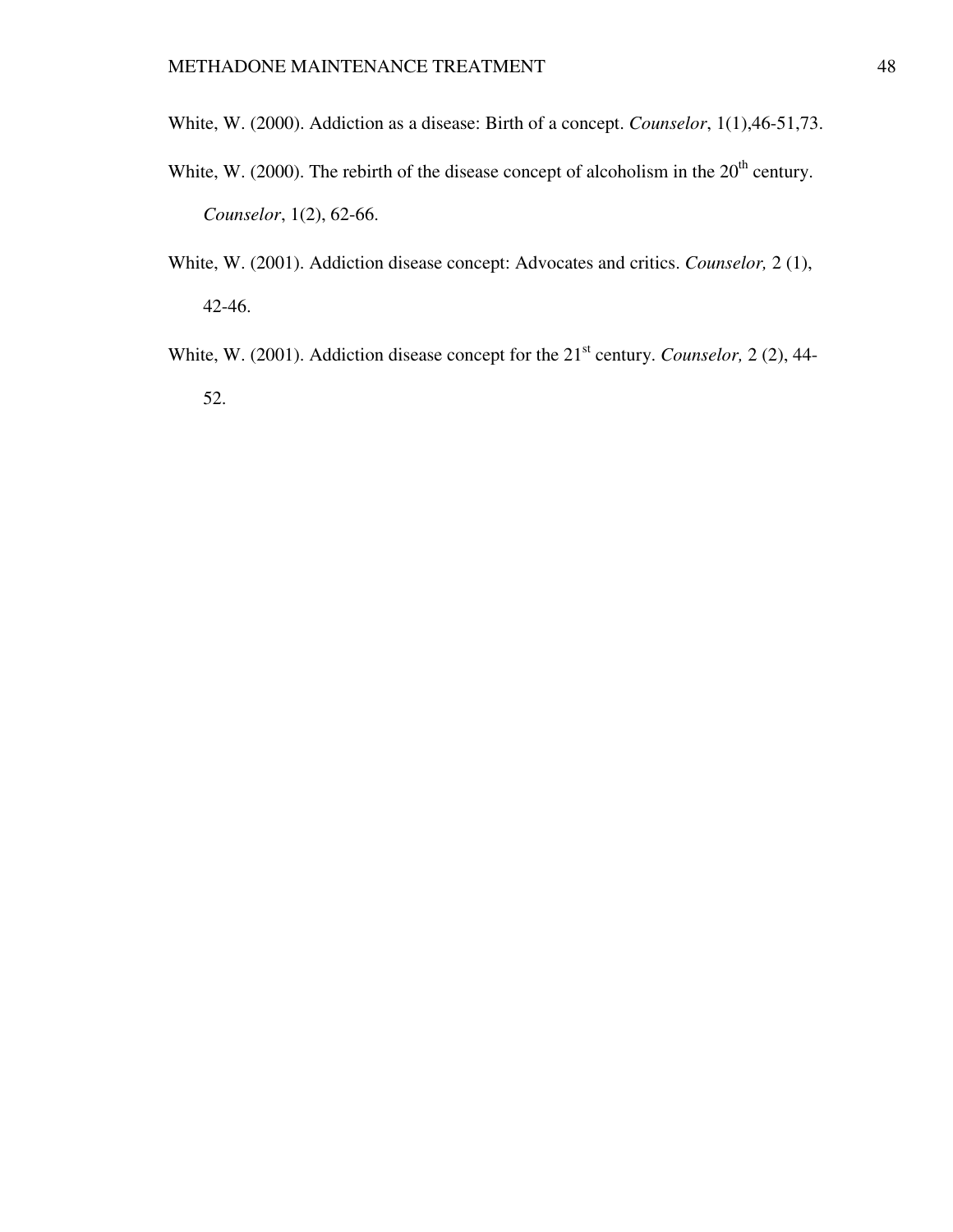#### **Appendices**

#### **Appendix A: Unsigned Consent Form**

#### **CONSENT FORM**

## **SAINT CATHERINE UNIVERSITY The Methadone Maintenance Treatment and its psychosocial Effects on Individuals**

I am conducting a study about the psychosocial effects of methadone maintenance treatment on individuals who are in recovery for opioid addiction. I invite you to participate in this research. You were selected as a possible participant because of a release you signed stating your interest in any research in addiction counseling that impact the recovery process. Please read this form and ask any questions you may have before agreeing to be in the study.

This study is being conducted by: Fatai A. Popoola, a graduate student at the School of Social Work, College of St. Catherine/University of St. Thomas and supervised by Rajean Paul Moone Ph.D., LNHA.

#### **Background Information:**

The purpose of this study is to examine how the program has impacted the psychosocial well-being of individuals who perceive the methadone maintenance program as a recovery process from dependency on opioids and other illicit drugs.

#### **Procedures:**

If you agree to be in this study; you will participate in a 60-75 minutes long interview. This interview will be recorded and transcribed. The results of the transcribed interview will be presented to the public during the St Catherine University/ St Thomas University, School of Social Work Clinical Research Presentations. Participants will be notified ahead that interviews will be conducted in a conference or private room of a public library at a convenient location and time for the participant. They will also be notified that this interview will last 60-75 minutes and it will be recorded and transcribed later. For confidentiality, participants will be assured that the recorded interview will be stored safely in a password protected computer.

#### **Risks and Benefits of Being in the Study:**

The study has minimal risk. I will be asking questions on your role as an addiction Counselor, clinical social worker, mental health practitioner and addiction physician. The interview will focus on your professional role. I will be asking about your work, your therapy techniques, and how you set relapse prevention goals for clients.

The study has no direct benefits. It will only enlighten the public about the program in general and how it has helped sobriety for the people that have been through the program.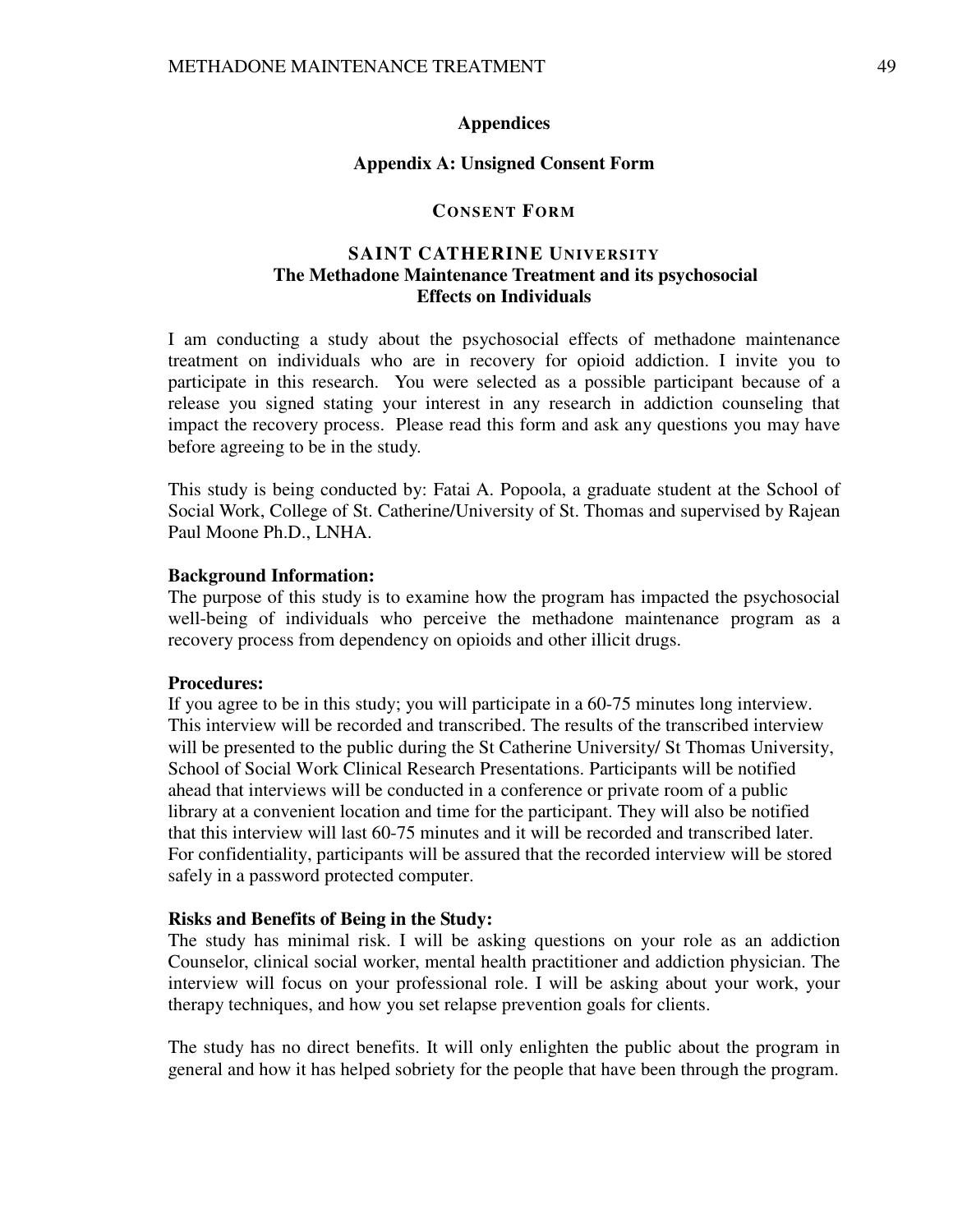### **Confidentiality:**

The records of this study will be kept confidential. As a classroom protocol, I will not publish any of this material. Research records will be kept in a safe place. I will delete any identifying information from the transcript. Findings from the recorded transcript will be presented during the Clinical Research Presentations on May 19, 2014. The recordings and transcript will be destroyed after the presentations.

## **Voluntary Nature of the Study:**

Your participation in this study is entirely voluntary. You may skip any questions you do not wish to answer and may stop the interview at any time. Your decision whether or not to participate will not affect your current or future relations with St. Catherine University, School of Social Work. If you decide to participate, you are free to withdraw at any time without penalty. Should you decide to withdraw, data collected about you will not be used.

### **Contact and Questions**

My name is Fatai A. Popoola. You may ask any questions you have now. If you have questions later, you may contact me at 651-214-0975. You may also contact Dr. John Schmitt, Chair of the Saint Catherine University Institutional Review Board at 651-960- 7739 or the research advisor Rajean Paul Moone on 651-235-0346 with any questions or concerns.

### **You will be given a copy of this form to keep for your records.**

## **Statement of Consent:**

I have read the above information. My questions have been answered to my satisfaction. I consent to participate in the study and to be audio taped.

\_\_\_\_\_\_\_\_\_\_\_\_\_\_\_\_\_\_\_\_\_\_\_\_\_\_\_\_\_\_ \_\_\_\_\_\_\_\_\_\_\_\_\_\_\_\_

\_\_\_\_\_\_\_\_\_\_\_\_\_\_\_\_\_\_\_\_\_\_\_\_\_\_\_\_\_\_ \_\_\_\_\_\_\_\_\_\_\_\_\_\_\_\_

**Signature of Study Participant Date Date** 

**Print Name of Study Participant** 

\_\_\_\_\_\_\_\_\_\_\_\_\_\_\_\_\_\_\_\_\_\_\_\_\_\_\_\_\_\_\_\_\_\_\_\_

**Signature of Researcher Contract Contract Contract Date**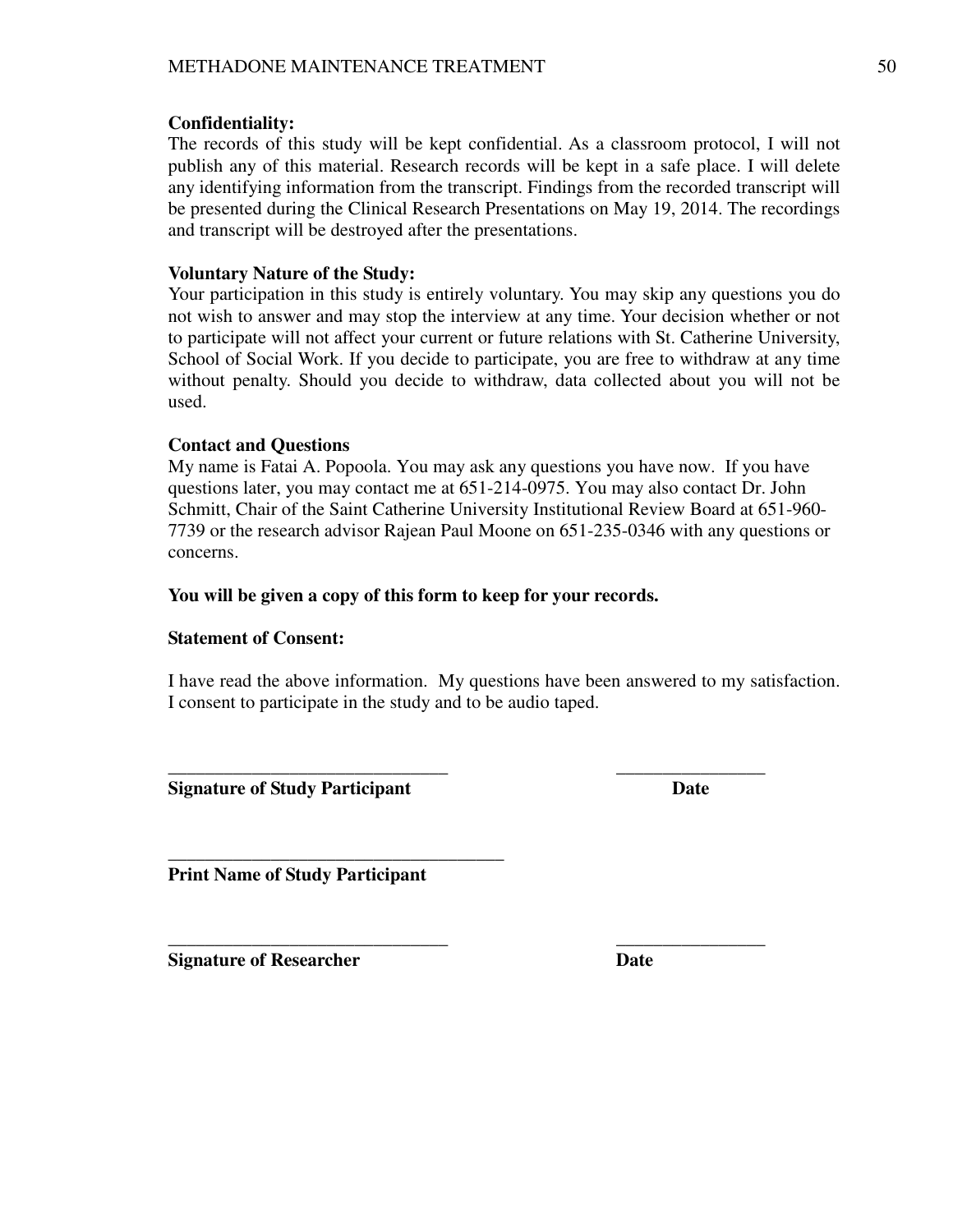#### **Appendix B Interview Questions**

#### **Proposed Questions for Qualitative Research**

#### **Questions for Professional Respondent:**

**Preamble:** At what point in your career do you come in contact with Methadone Maintenance Treatment.

- 1. What is your philosophy of Chemical Dependency?
- 2. Can you describe your professional experiences related to the MMT program?
- 3. What sparked your interest in the area of Methadone Maintenance Treatment program?
- 4. What are the differences between Methadone Maintenance Program and other Addiction Counseling programs?
- 5. What are the common cravings for people with heroin addictions?
- 6. Are there different ethical protocols for children and adults in MMT enrollment, placements, and prescriptions?
- 7. What are the barriers faced by individuals in MMT?
- 8. Can you talk about the stigmas that are associated with the MMT?
- 9. Are these stigmas associated with Methadone different from culture to culture?
- 10. What is important for the public to know about MMT and the stigma that comes with it?
- 11. What is important for Counselors to know about addiction and mental health?
- 12. What areas related to this topic are in need of more research, knowledge, and personnel?
- 13. Do you have any final thoughts that you'd like to express relating to this topic?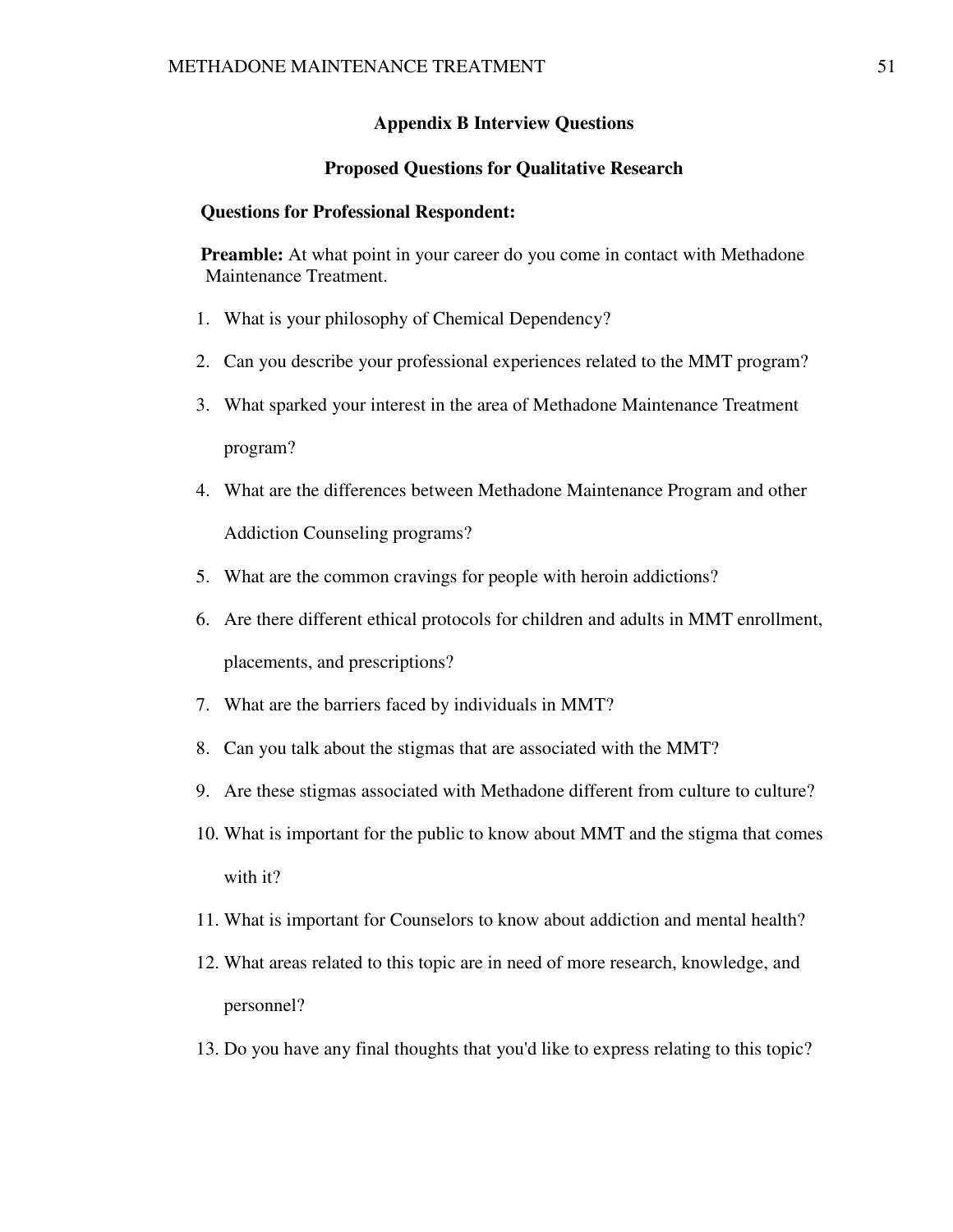## **The Psychosocial Impact of Methadone Maintenance Treatment on individuals Information and Consent Letter**

Dear,

Name of Participant:

I invite you to participate in a research study investigating the psychosocial impact of methadone on individuals. This study is being conducted by Fatai A. Popoola BEd LADC, a graduate student at the St Catherine University\University of St. Thomas School of Social Work under the supervision of Rajean Paul Moone Ph.D., LNHA. You are selected to participate in this research because of your professional experience in addiction and drug abuse. Please read this letter before you decide to participate in this research.

The purpose of this study is to examine how the program has impacted the psychosocial well-being of individuals who perceive the Methadone Maintenance Treatment as a recovery process from dependency on opioid and other illicit drugs.

If you agree to be in this study; you will participate in a 75 minutes long interview. The interview will be arranged at a public library closer to your convenience location and time. This interview will be recorded and transcribed. The results of the transcribed interview will be presented to the public during the St Catherine University\St Thomas University, School of Social Work Clinical Research Presentations.

The study has minimal risk. I will be asking questions on your role as an addiction counselor, clinical social worker, mental health practitioner or addiction practitioner. The interview will focus on your professional role. I will be asking about your work, your therapy techniques, and how you set relapse prevention goals for clients. Also, the study has no direct benefits. It will only enlighten the public about the program in general and how it has helped to achieve sobriety for the people that have been through the program.

The records of this study will be kept confidential. As a classroom protocol, I will not publish any of this material. Research records will be kept in a safe place. I will delete any identifying information from the transcript. Findings from the recorded transcript will be presented during the Clinical Research Presentations on May 19, 2014. The recordings and transcript will be destroyed after the presentations.

Your participation in this study is entirely voluntary. You may skip any questions you do not wish to answer and may stop the interview at any time. Your decision whether or not to participate will not affect your current or future relations with St. Catherine University, School of Social Work. If you decide to participate, you are free to withdraw at any time without penalty. Should you decide to withdraw, data collected about you will not be used.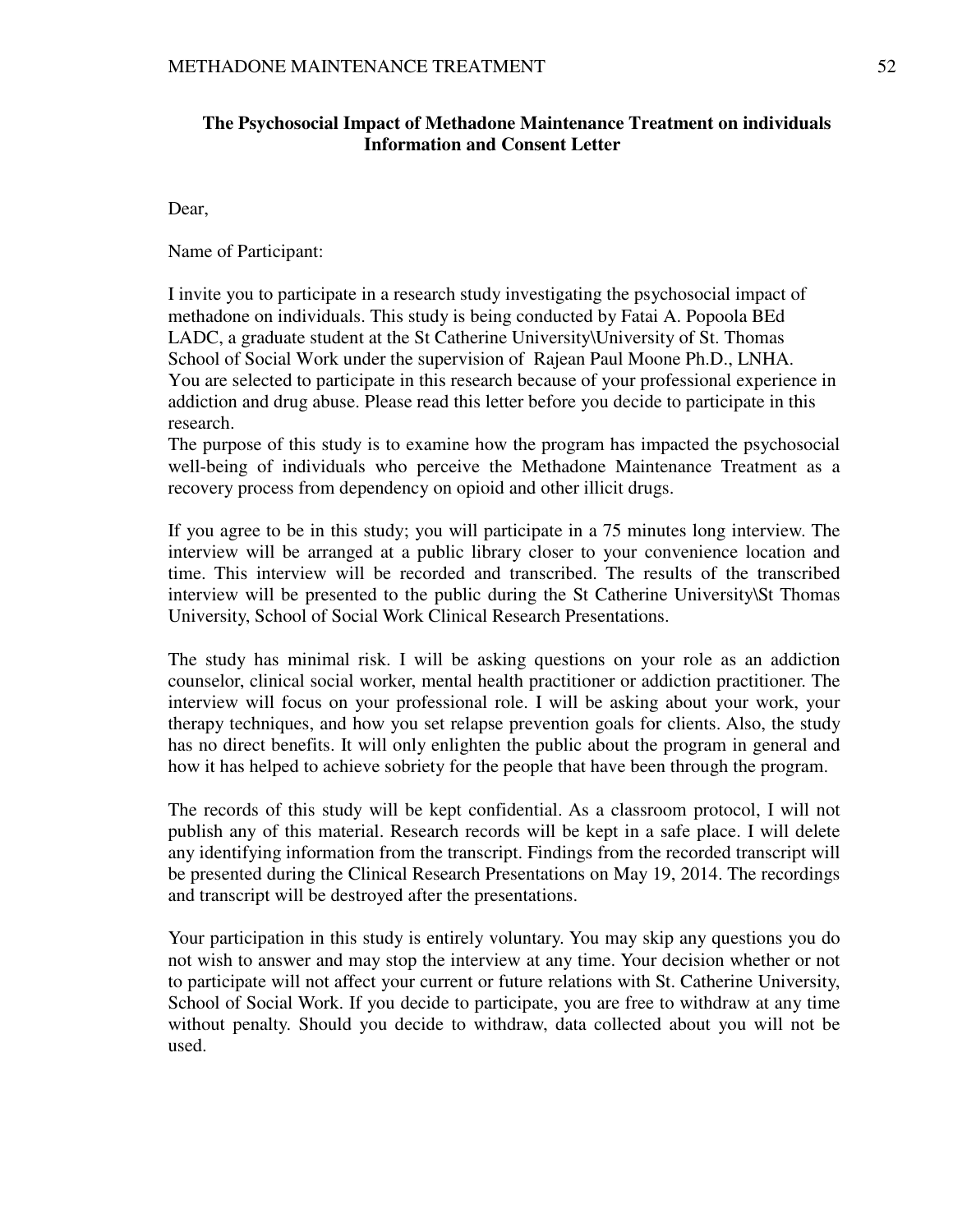If you have questions, you may contact me at 651-214-0975. You can also contact my research advisor Rajean Paul Moone Ph.D on 651-235-0346 or the Saint Catherine University Institutional Review Board at 651-960-6204 with any questions or concerns. I thank you for considering your participation in this proposed research.

Sincerely,

Fatai A. Popoola